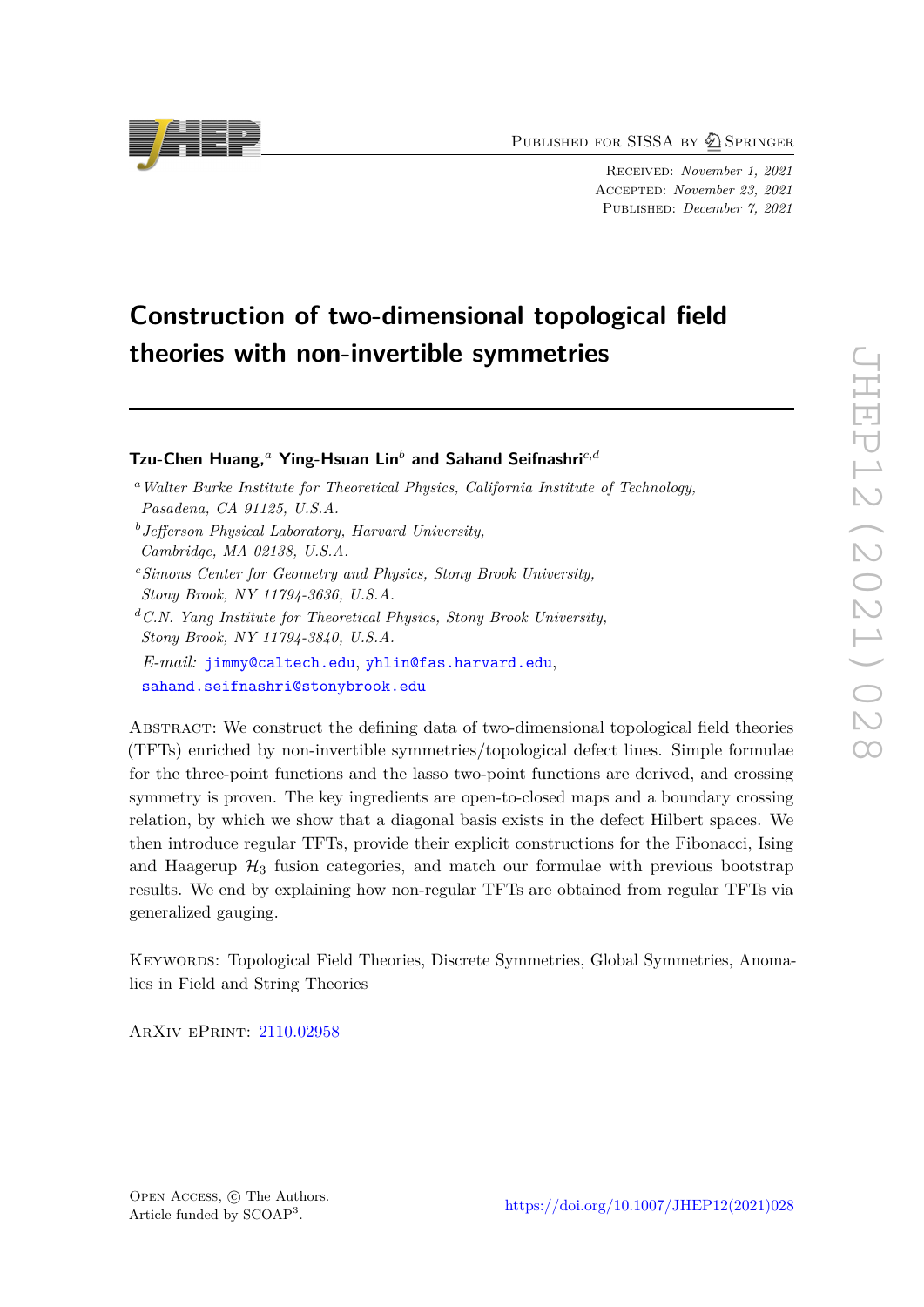# **Contents**

| $\mathbf 1$    | Introduction and summary                                                  |                                                          | $\mathbf{1}$   |
|----------------|---------------------------------------------------------------------------|----------------------------------------------------------|----------------|
|                | 1.1                                                                       | Overview of the construction                             | $\overline{2}$ |
| $\bf{2}$       | Categories of topological defect lines and boundary conditions            |                                                          | 3              |
|                | 2.1                                                                       | Category of topological defect lines                     | $\overline{4}$ |
|                | 2.2                                                                       | Category of boundary conditions                          | 8              |
| $\bf{3}$       | Construction of topological field theories with non-invertible symmetries |                                                          | <b>13</b>      |
|                | 3.1                                                                       | Open and closed Hilbert spaces                           | 13             |
|                | 3.2                                                                       | Open correlators                                         | 15             |
|                | 3.3                                                                       | Boundary crossing relation                               | 15             |
|                | 3.4                                                                       | Closed correlators without defects                       | 17             |
|                | 3.5                                                                       | Closed correlators with defects                          | 19             |
|                | 3.6                                                                       | Summary                                                  | 23             |
| $\overline{4}$ | Regular topological field theories and examples                           |                                                          | 25             |
|                | 4.1                                                                       | Fibonacci fusion category                                | 25             |
|                | 4.2                                                                       | Ising fusion category                                    | 27             |
|                | 4.3                                                                       | Haagerup $\mathcal{H}_3$ fusion category                 | 29             |
| $\mathbf{5}$   | Non-regular topological field theories from generalized gauging           |                                                          | 31             |
|                | 5.1                                                                       | Algebra objects                                          | 31             |
|                | 5.2                                                                       | Gauged theory                                            | 33             |
|                | 5.3                                                                       | Non-regular topological field theories and dual symmetry | 35             |
|                | A Semisimplicity from unitarity/reflection-positivity                     |                                                          | 36             |
|                |                                                                           | A.1 Category of topological defect lines                 | 36             |
|                |                                                                           | A.2 Category of boundary conditions                      | 37             |
|                |                                                                           | B Remarks on the orientation-reversal anomaly            | 38             |

## <span id="page-1-0"></span>**1 Introduction and summary**

Topological defects generalize the notion of finite group global symmetries to higher symmetries [\[1,](#page-39-0) [2\]](#page-39-1) and non-invertible symmetries. In two dimensions, non-invertible topological defect lines (TDLs) [\[3–](#page-39-2)[8\]](#page-39-3) are captured by fusion categories, so such generalized symmetries are sometimes called fusion category symmetries [\[7–](#page-39-4)[9\]](#page-39-5). We will denote a fusion category by  $\mathcal C$  and use abbreviations such as  $\mathcal C$ -symmetry.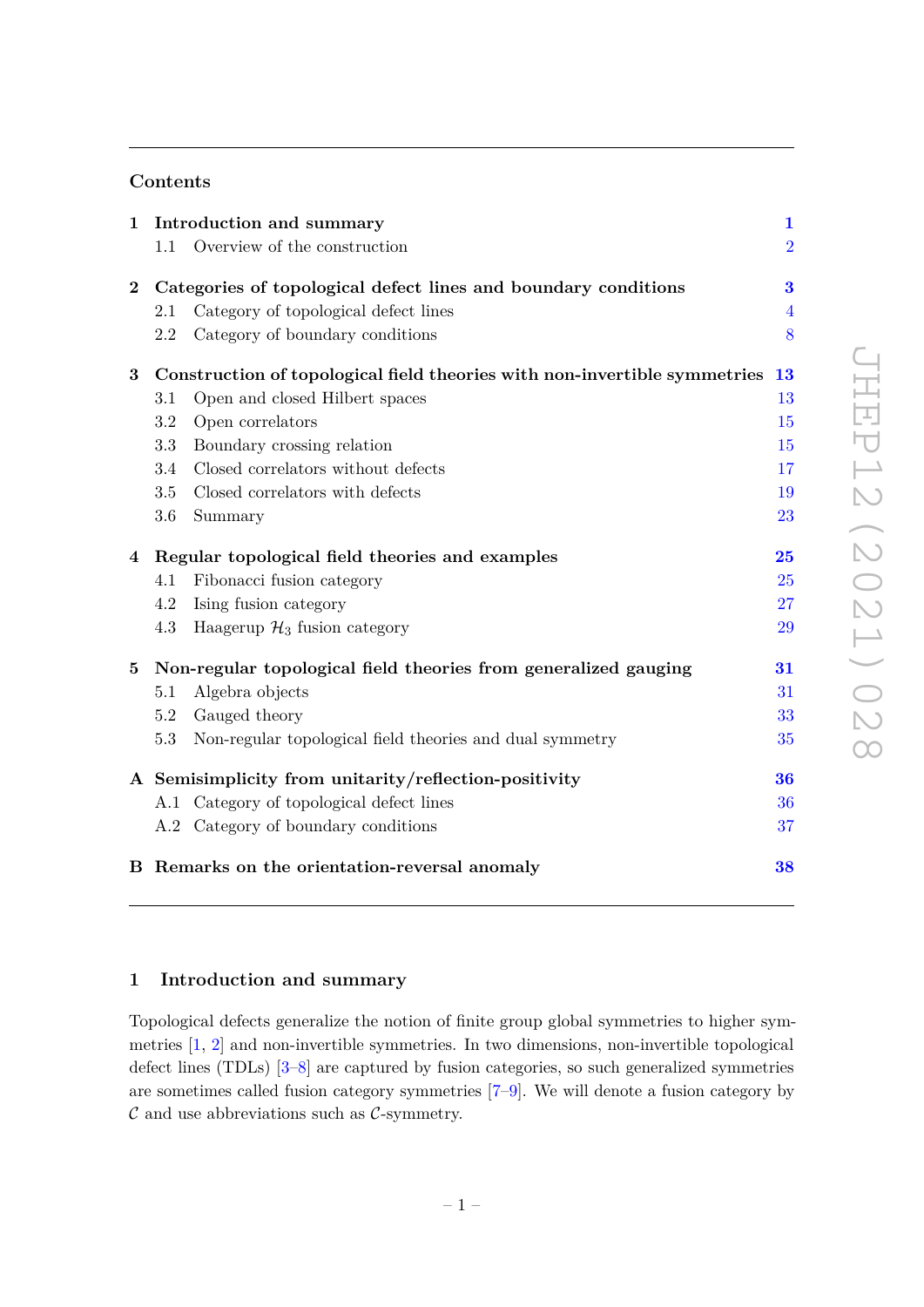Lately, there has been a burgeoning body of work [\[8–](#page-39-3)[12\]](#page-39-6) exploring the constraints on renormalization group flows by fusion category symmetries. On the lattice, non-invertible symmetries can be directly built into the construction of anyon chains [\[13\]](#page-39-7) and related statistical models [\[14,](#page-39-8) [15\]](#page-40-0); in continuum field theory, symmetry-preserving flows are triggered by relevant operators that are invariant under  $\mathcal{C}$ , i.e. commute with the TDLs in  $\mathcal{C}$ . In either case, the deep infrared in a gapped phase must be described by a  $\mathcal{C}$ -symmetric topological field theory [\[7,](#page-39-4) [8\]](#page-39-3) that incorporates the structure of the fusion category symmetry.

There is a vast literature  $[7-10, 16-29]$  $[7-10, 16-29]$  $[7-10, 16-29]$  $[7-10, 16-29]$  $[7-10, 16-29]$  on two-dimensional topological field theories (TFTs) with varying amounts of structure. Like other types of TFTs, C-symmetric TFTs can be formulated axiomatically, either in the language of transition amplitudes associated to cobordisms [\[7\]](#page-39-4), or in terms of the correlators of point-like operators [\[8\]](#page-39-3). In the latter formulation, the *defining data* of a closed C-symmetric TFT consists of a fusion category  $\mathcal{C}$ , the spectra of point-like operators, their three-point functions, and a set of generalized C-actions on point-like operators called *lassos*. The most general correlator can be built from such defining data, and as long as the crossing symmetry of the four-point functions and the modular invariance of the torus one-point functions are satisfied, different ways of building the same correlator give rise to the same result [\[8,](#page-39-3) [30–](#page-40-3)[34\]](#page-40-4).

In [\[9\]](#page-39-5), it was argued that  $\mathcal{C}$ -symmetric TFTs are in one-to-one correspondence with module categories over  $\mathcal{C}$ . On the one hand, they examined the consistency of the  $\mathcal{C}$ symmetry in the presence of boundaries. On the other hand, they realized two-dimensional TFTs as three-dimensional Turaev-Viro [\[35\]](#page-40-5) theories on a thin strip, and studied the consistency at the boundary of the strip. In both cases, they found the consistency to be equivalent to the axioms of a module category. However, exactly how a module category determines the above *defining data* of a C-symmetric TFT was not expounded, except in the special case of fiber-functors — TFTs with one-dimensional bulk Hilbert spaces. Later in [\[10\]](#page-39-9), the bulk Frobenius algebra of local operators was constructed for any given module category, but the correlators of point-like defect operators were not considered. In earlier work, constructions of TFTs were given for general invertible symmetries [\[36,](#page-41-0) [37\]](#page-41-1), and for concrete examples of non-invertible symmetries by bootstrap [\[8,](#page-39-3) [38\]](#page-41-2).

The purpose of this paper is to provide the full construction of the defining data of a unitary/reflection-positive (and more generally semisimple)  $\mathcal{C}$ -symmetric TFT for any given fusion category  $\mathcal C$  and any given module category. The key formulae are summarized in section [3.6.](#page-23-0) It is remarkable that while module categories naturally describe the admissible boundary conditions in the open sector of a  $\mathcal{C}$ -symmetric TFT, it also completely determines the closed sector, echoing the sentiments of [\[26\]](#page-40-6) in the context of open/closed TFT.

#### <span id="page-2-0"></span>**1.1 Overview of the construction**

A summary of the heart of this paper, section [3,](#page-13-0) is now presented. In section [3.1,](#page-13-1) we explain how the open sector of a  $C$ -symmetric TFT is already captured by the structure of a module category over  $C$ , and how the closed sector can be constructed by open-to-closed maps. In section [3.2,](#page-15-0) we show that the module trace allows the computation of arbitrary correlators of boundary-changing operators on the disc. We then move on to considering correlators in the closed sector. In an open/closed TFT without  $\mathcal{C}$ -symmetry, it was shown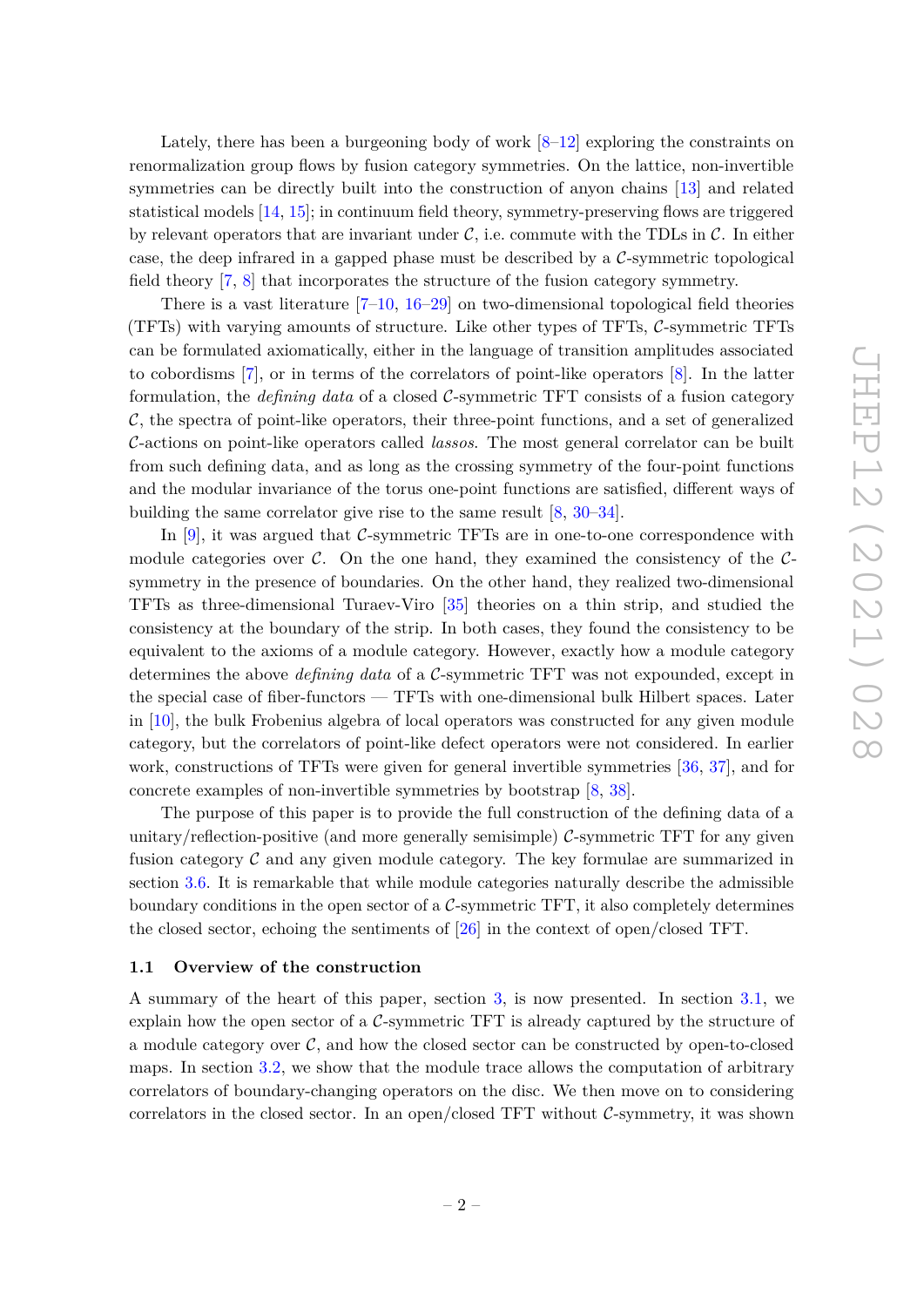in [\[26\]](#page-40-6) that simple boundary conditions under the open-to-closed map land on the diagonal basis (also called the projector or idempotent basis) of the bulk Frobenius algebra. In the present  $C$ -symmetric case, we see that a very similar structure arises. This structure can be understood intuitively via a boundary crossing relation, which we formulate in section [3.3,](#page-15-1) both from a physical cutting-and-sewing perspective, and mathematically from the axioms of a module category with a module trace. Sections [3.4](#page-17-0) and [3.5](#page-19-0) delineate how the boundary crossing relation allows the straightforward derivation of compact formulae expressing the three-point functions (including the bulk Frobenius algebra) and the lassos purely in terms of the module categorical data. In section [3.5,](#page-19-0) we mathematically prove that our formula for the four-point function, which manifests crossing symmetry, has the correct cutting-and-sewing decomposition into three-point functions. A summary of our formulae can be found in section [3.6.](#page-23-0)

The other sections are organized as follows. In section [2,](#page-3-0) we review the fusion category of topological defect lines, the module category of boundary conditions, along with the trace and adjoint structures. In section [4,](#page-25-0) we introduce the notion of a regular  $\mathcal{C}\text{-symmetric TFT}$ corresponding to the regular module category, apply our formulae to construct the regular TFTs for three concrete fusion categories, Fibonacci, Ising, and Haagerup  $\mathcal{H}_3$  [\[39](#page-41-3)[–41\]](#page-41-4), and match with previous bootstrap constructions [\[8,](#page-39-3) [38\]](#page-41-2). In section [5,](#page-31-0) we review the notion of generalized gauging, and explain how all non-regular TFTs can be obtained from gauging regular TFTs.

#### <span id="page-3-0"></span>**2 Categories of topological defect lines and boundary conditions**

In quantum field theory (QFT), in addition to local operators, there also exist extended objects such as codimension-one walls. An example of such a wall is an interface separating two QFTs. When the theories on the two sides of the interface are identical, we get a self-interface which we call a *defect*. And when the theory on one side is trivial, we get a *boundary condition*.

One can consider the fusion of two defects by bringing them parallel and close together. This defines a fusion structure on defects, similar to the operator product expansion (OPE) of local operators. Moreover, defects can form junctions, and extended junctions can form junctions-of-junctions, and so on. Putting all these structures together, defects form a kind of *category* [\[42,](#page-41-5) [43\]](#page-41-6) as opposed to an algebra like the OPE of local operators. A special class of defects are *topological* defects, which encompass and generalize the notion of finite global symmetries in QFT  $[1, 2, 5-8, 44, 45]$  $[1, 2, 5-8, 44, 45]$  $[1, 2, 5-8, 44, 45]$  $[1, 2, 5-8, 44, 45]$  $[1, 2, 5-8, 44, 45]$  $[1, 2, 5-8, 44, 45]$  $[1, 2, 5-8, 44, 45]$  $[1, 2, 5-8, 44, 45]$  $[1, 2, 5-8, 44, 45]$ .

In two dimensions, topological defect lines (TDLs) when finitely generated (and under an additional condition) are mathematically described by *fusion categories* [\[46,](#page-41-9) [47\]](#page-41-10). The subject of this paper is on two-dimensional topological field theories (TFTs), where not only the defect lines, but also the boundaries are topological. The goal of this section is to describe the mathematical structure behind these objects; in particular, we will explain the meaning of a category and its underlying data.

We mainly focus on unitary/reflection-positive TFTs, but our results are generally valid for *semisimple* ones. Relatedly, our discussion is valid not only for unitary fusion categories but for general fusion categories. The notion of semisimplicity will be introduced later.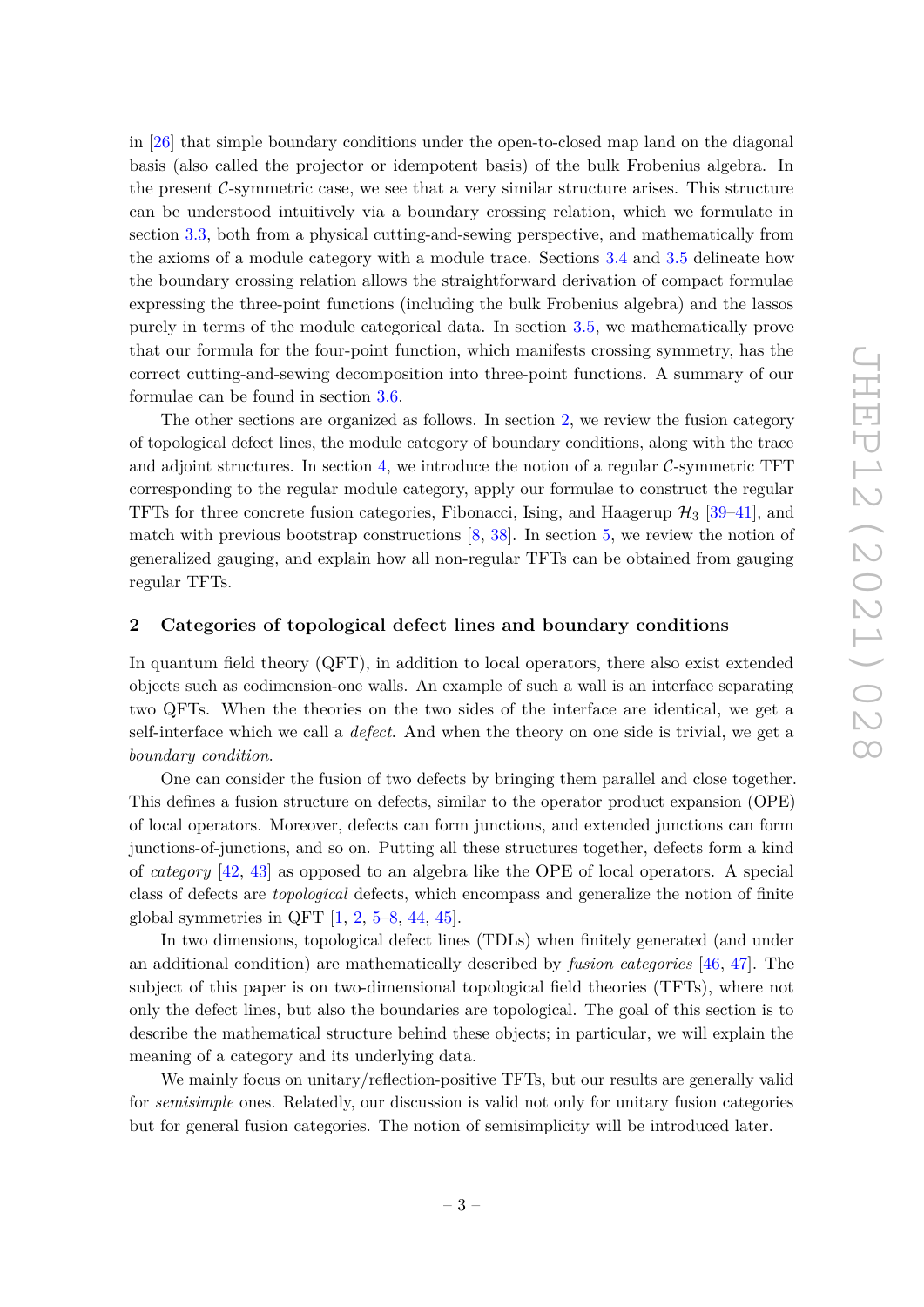## <span id="page-4-0"></span>**2.1 Category of topological defect lines**

We first review the fusion category  $\mathcal C$  describing a finitely generated set of TDLs. Since  $\mathcal C$ generalizes the notion of global symmetries, it is also called a fusion category symmetry [\[7–](#page-39-4)[9\]](#page-39-5).

In a TFT,  $\mathcal C$  is different from the category of *all* TDLs. In the situation where the TFT is the endpoint of a symmetry-preserving RG flow,  $\mathcal C$  describes the symmetries not just at the endpoint, but along the RG trajectory. On the one hand, the category of all TDLs in the TFT can be larger than  $\mathcal C$  since accidental symmetries can emerge. On the other hand, some TDLs in  $\mathcal C$  can become identical at the endpoint, in which case  $\mathcal C$  does not act faithfully on the TFT.<sup>[1](#page-4-1)</sup>

Below we review the various structures of  $C$ .

**Direct sum and simple objects.** Given any two TDLs, we can construct another TDL by taking the direct sum, an operation denoted by ⊕. Any TDL that cannot be decomposed into a direct sum of more than one TDL is called a *simple* (or indecomposable) TDL. We use *a, b, c, . . .* to label simple TDLs

$$
\begin{pmatrix} a & & & & \\ & a & & & \\ & & & & \\ & & & & & \\ & & & & & \\ & & & & & \\ \end{pmatrix} \tag{2.1}
$$

and denote the unit by 1. In the categorical language, they are the *simple objects* of C.

Let us explain the physical meaning of the direct sum operation. When two TDLs are supported on the same space-like curve  $\gamma$ , they become line *operators*  $U^a(\gamma)$  and  $U^b(\gamma)$ acting on the Hilbert space  $\mathcal{H}(\gamma)$ . In this case,  $U^{a \oplus b}(\gamma) = U^a(\gamma) + U^b(\gamma)$ . But when the TDLs are time-like, they impose twisted boundary conditions and define defect(-twisted) Hilbert spaces  $\mathcal{H}^a$  and  $\mathcal{H}^b$ , and we get  $\mathcal{H}^{a\oplus b} = \mathcal{H}^a \oplus \mathcal{H}^b$ . More generally, a correlator involving  $a \oplus b$  is the sum of the same correlator involving only a and that involving only b.

Note that there is no notion of taking non-integral linear combinations of TDLs. Such linear combinations lead to ill-defined defect Hilbert spaces with non-integral dimensions. Such is the reason that the space of TDLs is a category, and not a vector space. The same remark applies to the boundary conditions introduced later.

**Junctions and morphisms.** We use  $x, y, z, \ldots$  to denote the junction vectors of TDLs, which in the categorical language correspond to the morphisms in  $\mathcal{C}$ . For instance, a junction vector between TDLs *a* and *b* corresponds to a morphism  $x \in \text{Hom}_{\mathcal{C}}(a, b)$ 

$$
\begin{cases} b \\ x \\ a \end{cases} \tag{2.2}
$$

Given any two junction vectors  $x \in \text{Hom}_{\mathcal{C}}(a, b)$  and  $y \in \text{Hom}_{\mathcal{C}}(b, c)$ , we can fuse them to get a new junction vector between *a* and *c*.

<span id="page-4-1"></span><sup>&</sup>lt;sup>1</sup>The symmetry C is sometimes called the extrinsic symmetry in the literature [\[45\]](#page-41-8), while the category of all TDLs is called the intrinsic symmetry.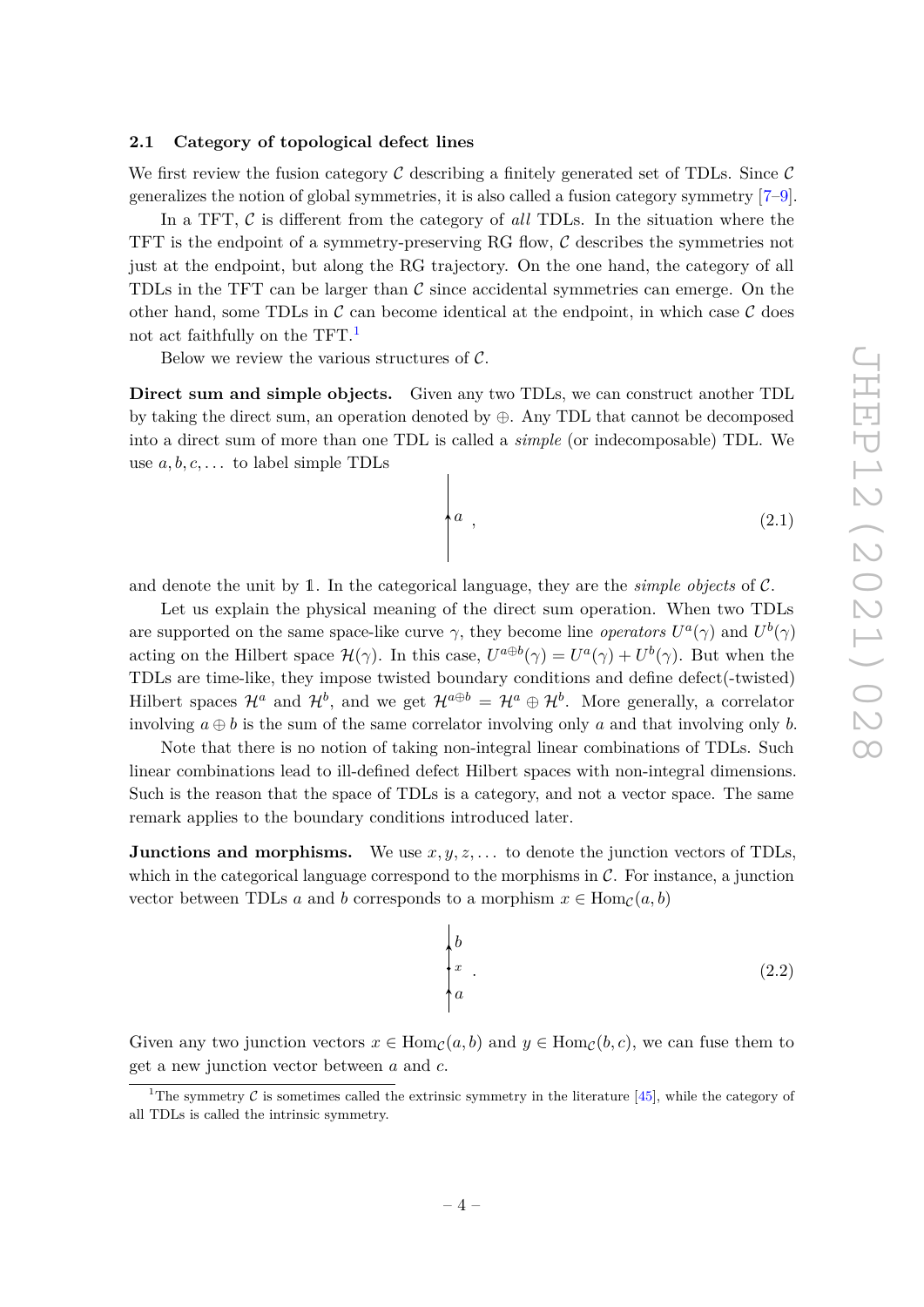In the categorical language, this corresponds to composing morphisms, and the new junction vector is denoted by  $y \circ x \in \text{Hom}_{\mathcal{C}}(a, c)$ . Under direct sum,  $\text{Hom}(a \oplus b, c)$  $Hom(a, c) \oplus Hom(b, c)$  and  $Hom(a, b \oplus c) = Hom(a, b) \oplus Hom(a, c)$ .

Note the distinction between  $Hom_{\mathcal{C}}(a, b)$  and the space of all  $a \to b$  line-changing operators in a TFT. Whereas the former is a property of the symmetry alone, the latter is theory-dependent. For instance,  $Hom_{\mathcal{C}}(1,1)$  is always one-dimensional, but the space of all  $1 \rightarrow 1$  line-changing operators certainly does not have to be one-dimensional. This is related to the aforementioned fact that physically, the symmetry  $\mathcal C$  is not the category of all TDLs in the TFT, but rather the category of TDLs that are preserved on a nearby RG trajectory. Mathematically speaking, there is a tensor functor from  $\mathcal C$  to all the TDLs of the theory, which means that there is a map between the objects and morphisms of  $\mathcal C$  into the full category of TDLs and line-changing operators of the theory, while preserving the fusion categorical structure of  $\mathcal{C}$ . Moreover, this map is not required to be injective or surjective.<sup>[2](#page-5-0)</sup>

We have now introduced enough categorical structure to explain the meaning of semisimplicity. A semisimple category is one in which the notions of simplicity — an object *a* satisfies  $Hom(a, a) \cong \mathbb{C}$  — and indecomposability—*a* cannot be written as the direct sum of two objects — are equivalent. In appendix  $A$  we show that in a unitary/reflection-positive TFT, both the category of TDLs and the category of boundary conditions are semisimple.<sup>[3](#page-5-1)</sup> Throughout this paper we conflate simplicity and indecomposability.

**Fusion rules, junctions and F-moves.** Fusion rules describe the fusion of parallel loops of TDLs on a flat cylinder

> *b*  $a \rightarrow$ *a* ⊗ *b .* (2.3)

We denote the fusion rule of the TDLs in  $\mathcal C$  by

<span id="page-5-2"></span>
$$
a \otimes b = \bigoplus_{c} N_{ab}^{c} c, \qquad (2.4)
$$

where the non-negative integers  $N_{ab}^c$  are the fusion coefficients.

When TDLs form junctions among themselves, each junction is endowed with a junction vector space. The fusion coefficient  $N_{ab}^c$  counts the dimensionality of the vector space  $V_{ab}^c$  = Hom<sub>C</sub>( $a \otimes b, c$ ) at the three-way junction of  $a, b$  and  $c$ . We emphasize again

<span id="page-5-0"></span><sup>&</sup>lt;sup>2</sup>If this functor is not injective, then the symmetry  $\mathcal C$  is not faithful. Although a non-faithful symmetry is sometimes regarded as an unauthentic symmetry of a QFT, in the TFT context it is useful to consider non-faithful symmetries. For instance, for any non-anomalous finite group *G*, one can endow the trivial TFT with a non-faithful symmetry  $G$ , and gauge  $G$  to produce a nontrivial TFT with  $\text{Rep}(G)$  symmetry [\[7\]](#page-39-4).

<span id="page-5-1"></span><sup>&</sup>lt;sup>3</sup>Note that a semisimple tensor category with finitely many simple objects is by definition a multifusion category. If the unit is also simple, then it is by definition a fusion category.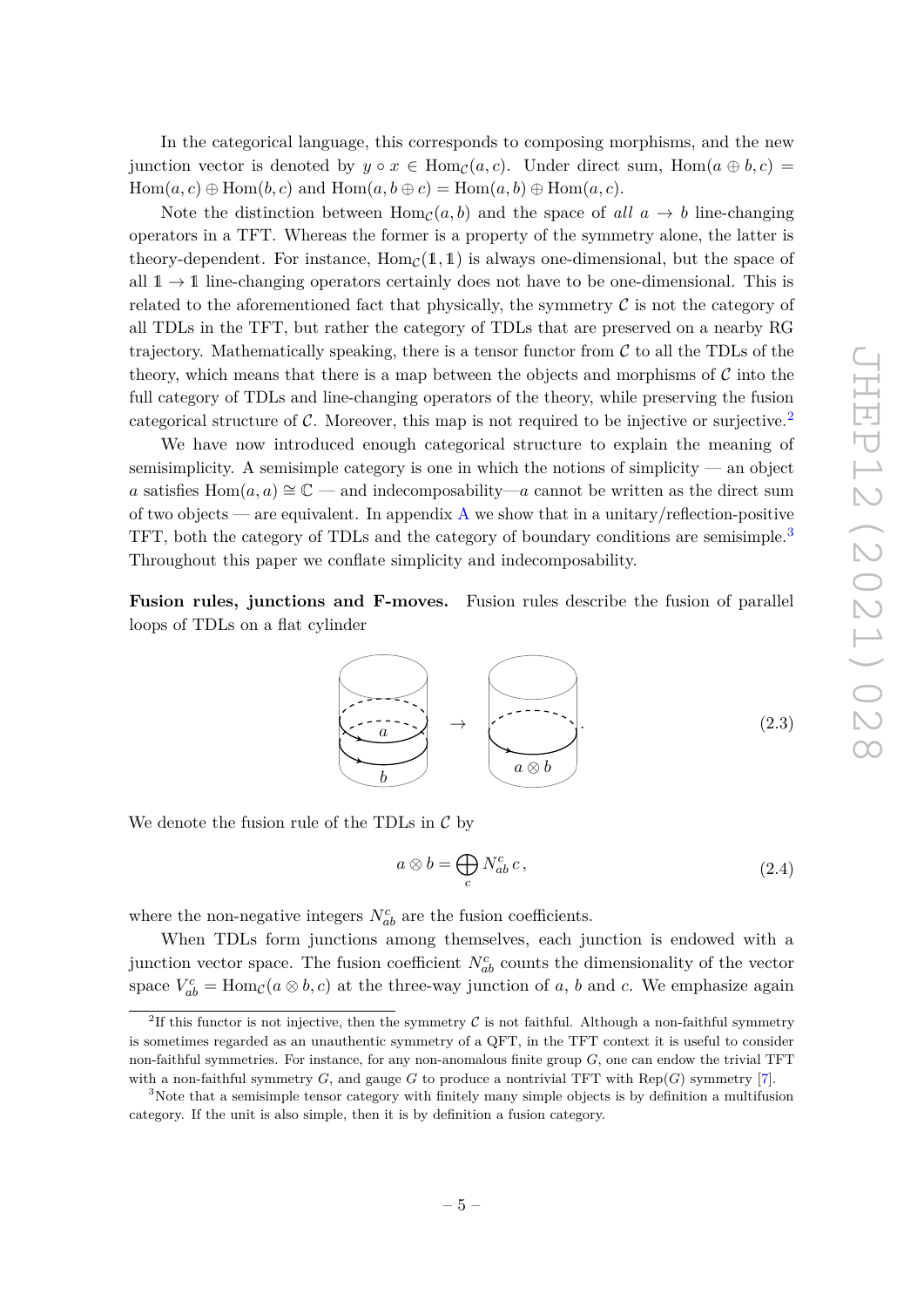that the junction vector space  $V_{ab}^c$  can be smaller than the full defect Hilbert space  $\mathcal{H}^{a\otimes b\otimes \bar{c}}$ . A gauge of  $\mathcal C$  is a choice of bases for all junction vector spaces.

When multiple junctions are joined together, the splitting-and-joining isomorphisms are captured by the  $F$ -moves<sup>[4](#page-6-0)</sup>

<span id="page-6-4"></span>

In other words, a four-way junction of TDLs can be built out of two three-way junctions in two different ways, and the F-move characterizes the relation between them. The consistency of five-way junctions then imposes a constraint on the F-moves called the Pentagon identity, which when satisfied, the consistency of arbitrary-way junctions follows [\[48\]](#page-41-11).

The fusion coefficients *N* and the F-symbols *F* capture the full data of the fusion category C. When the TDLs in C are invertible, C describes an ordinary finite group symmetry, and the fusion rule and the F-moves reduce to the group law and the 't Hooft anomaly, respectively.

**Dual structure and folding.** The dual, or orientation-reversal,  $5$  of a simple TDL  $a$  is denoted by  $\bar{a}$ , such that  $\overline{\phantom{a}}$ 

 $\overline{\phantom{a}}$ 

$$
\overline{a} := \begin{cases} a & \text{if } a & \text{if } a & \text{if } a \leq a \leq b \end{cases}
$$

Note that  $\bar{\bar{a}} = a$ .<sup>[6](#page-6-2)</sup> An algebraic characterization of  $\bar{a}$  will also be given momentarily. A dual structure can also be defined on junctions: given a junction vector  $x \in \text{Hom}(a, b)$ , we can rotate the junction by 180 degrees to get the dual junction vector  $x^{\vee} \in \text{Hom}(\bar{b}, \bar{a})$ .<sup>[7](#page-6-3)</sup> More precisely, there exists a linear map

$$
\vee: \quad \operatorname{Hom}_{\mathcal{C}}(a,b) \to \operatorname{Hom}_{\mathcal{C}}(\bar{b},\bar{a}). \tag{2.7}
$$

Given a junction  $x \in \text{Hom}(a, b)$ , we can fold it in four different ways to get junction vectors in  $\text{Hom}(a \otimes \bar{b}, 1)$ ,  $\text{Hom}(\bar{b} \otimes a, 1)$ ,  $\text{Hom}(1, \bar{a} \otimes b)$ , and  $\text{Hom}(1, b \otimes \bar{a})$ . In particular,

<span id="page-6-0"></span><sup>&</sup>lt;sup>4</sup>We assume that the cyclic-permutation map captured by  $F_1^{a,b,c}$  is trivial, and ignore the specification of cyclic ordering at each trivalent junction. The generalization to nontrivial cyclic-permutation is straightforward.

<span id="page-6-1"></span> ${}^{5}$ For junction vectors, the dual and the orientation-reversal refer to different maps, but for TDLs, the two notions are interchangeable.

<span id="page-6-2"></span><sup>&</sup>lt;sup>6</sup>In the categorical language, the identification between *a* and  $\bar{\bar{a}}$  is given by a pivotal structure which we assume exists.

<span id="page-6-3"></span><sup>&</sup>lt;sup>7</sup>Note that in most of the main text, we denote  $x^{\vee}$  simply as *x*. When  $Hom(a, b) \neq Hom(\bar{b}, \bar{a})$ , their distinction is clear from the context. However, in the case of  $b = \bar{a} \simeq a$ , we have  $Hom(a, b) = Hom(\bar{b}, \bar{a}) \neq 0$ , and we should be careful with differentiating  $x$  and  $x^{\vee}$ . This subtlety is addressed in appendix [B.](#page-38-0)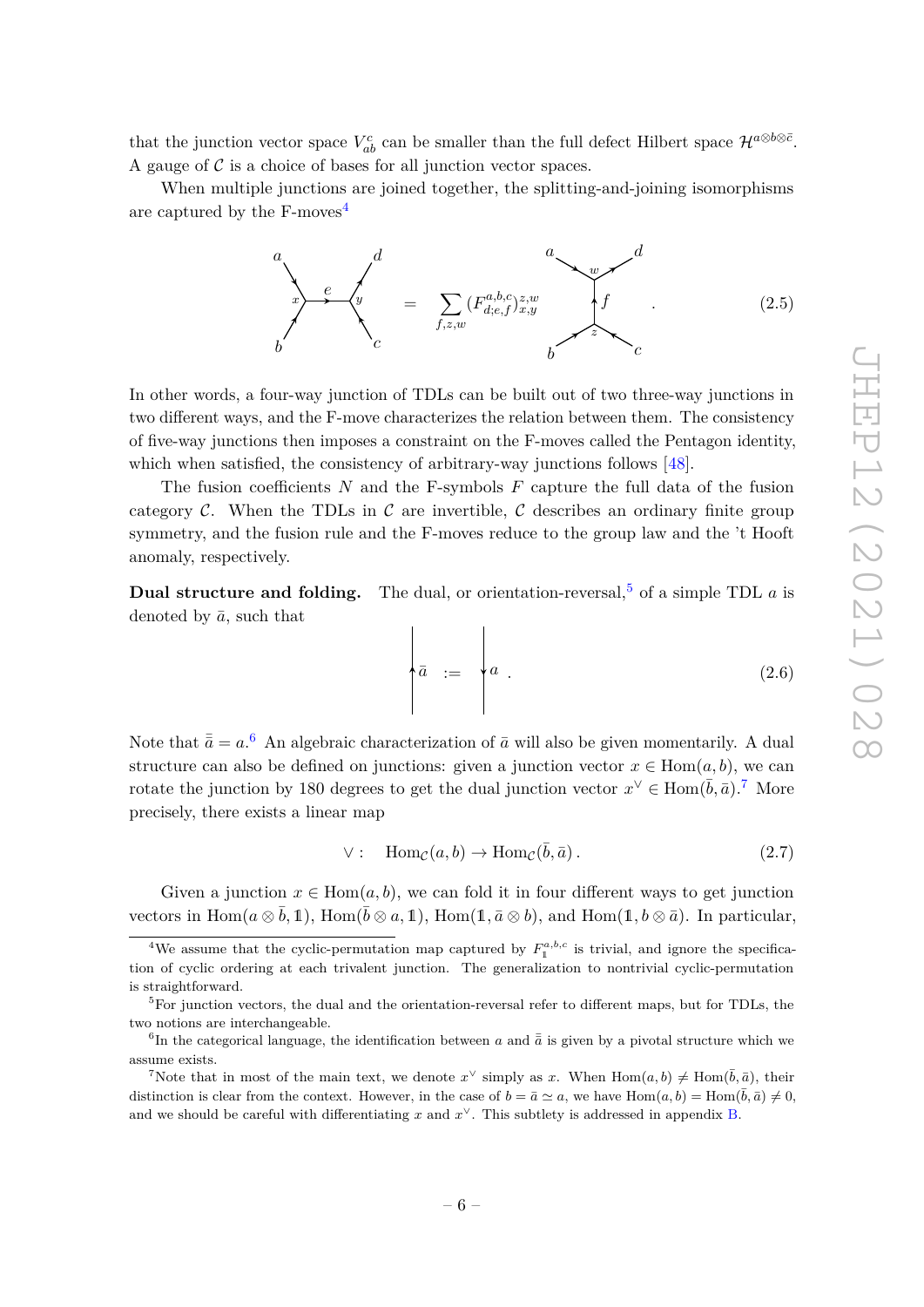starting from the identity junction  $1_a \in \text{Hom}(a, a)$ , we can obtain a junction between  $a \otimes \bar{a}$ and the unit 1. Conversely, we can unfold a junction  $a \otimes \overline{a} \to 1$  into a junction between *a* and itself. Hence we conclude that  $N_{a\bar{a}}^{\bar{a}} = N_{a\bar{1}}^a = N_{1a}^a = 1$ , where we used  $a = a \otimes 1 = 1 \otimes a$ . We can thus characterize  $\bar{a}$  algebraically as the TDL whose fusion with  $a$  contains 1.

A TDL *a* is called *self-dual* if  $a \simeq \bar{a}$ , meaning that there exists a topological junction connecting *a* and  $\bar{a}$ . This junction cannot be trivialized if the so-called Frobenius-Schur indicator [\[49,](#page-41-12) [50\]](#page-41-13) is nontrivial. We assume trivial Frobenius-Schur indicator throughout the main text, and remark on the nontrivial case in appendix [B.](#page-38-0)

**Quantum dimensions.** The quantum dimension of a TDL *a* is defined as the expectation value of an empty loop,

$$
d_a \equiv \bigodot a \tag{2.8}
$$

In more precise terms, shrinking the loop to a point produces a topological local operator proportional to the identity, and the proportionality constant is the quantum dimension  $d_a$ .<sup>[8](#page-7-0)</sup>

The quantum dimensions must cohere with fusion. Given two parallel loops of TDLs, taking their fusion first and then shrinking them must give the same answer as shrinking them successively,

$$
\bigodot \begin{matrix} a \\ b \end{matrix} b \longrightarrow \bigodot a \otimes b \longrightarrow \sum_{c} N_{ab}^{c} d_{c} \\ \downarrow \qquad \qquad (2.9)
$$

giving rise to the constraint

$$
\sum_{c} N_{ab}^{c} d_c = d_a d_b \tag{2.10}
$$

saying that the quantum dimensions solve the abelianzied fusion rules. Alternatively, we say that the vector *d* is a simultaneous eigenvector, and at the same time the eigenvalues of the fusion coefficient matrices  $N_a$ . This constraint generally has multiple solutions, among which the choice of *d* is part of the fusion categorical data. However, if  $\mathcal C$  is a unitary fusion category (see below), which must be the case in a unitary/reflection-positive QFT, then the

<span id="page-7-0"></span><sup>&</sup>lt;sup>8</sup>The reader may wonder why the topological local operator must be proportional to the identity and cannot be some other topological local operator when the TFT has degenerate vacua. Recall that when we regard the TFT as the infrared limit of a renormalization group  $(RG)$  flow,  $C$  does not describe the full set of TDLs in the TFT, but only the subset that is preserved on the RG trajectory. If we assume that the QFT away from the TFT point has the identity as its unique topological local operator, then a loop of TDL in  $\mathcal C$  must shrink to the identity. By continuity, this is also true in the TFT. If one prefers not to consider the TFT in the context of RG flows, then the above property follows from the fact that  $\mathcal C$  is defined to be a fusion category. Mathematically, the full structure of a TFT including all the TDLs and the extra topological local operators is described by a multifusion category, where a loop does not need to shrink to the identity. The statement that all loops of TDLs shrink to the one-dimensional  $1 \rightarrow 1$  morphism follows from the fact that we are considering a fusion category, and not a multifusion category.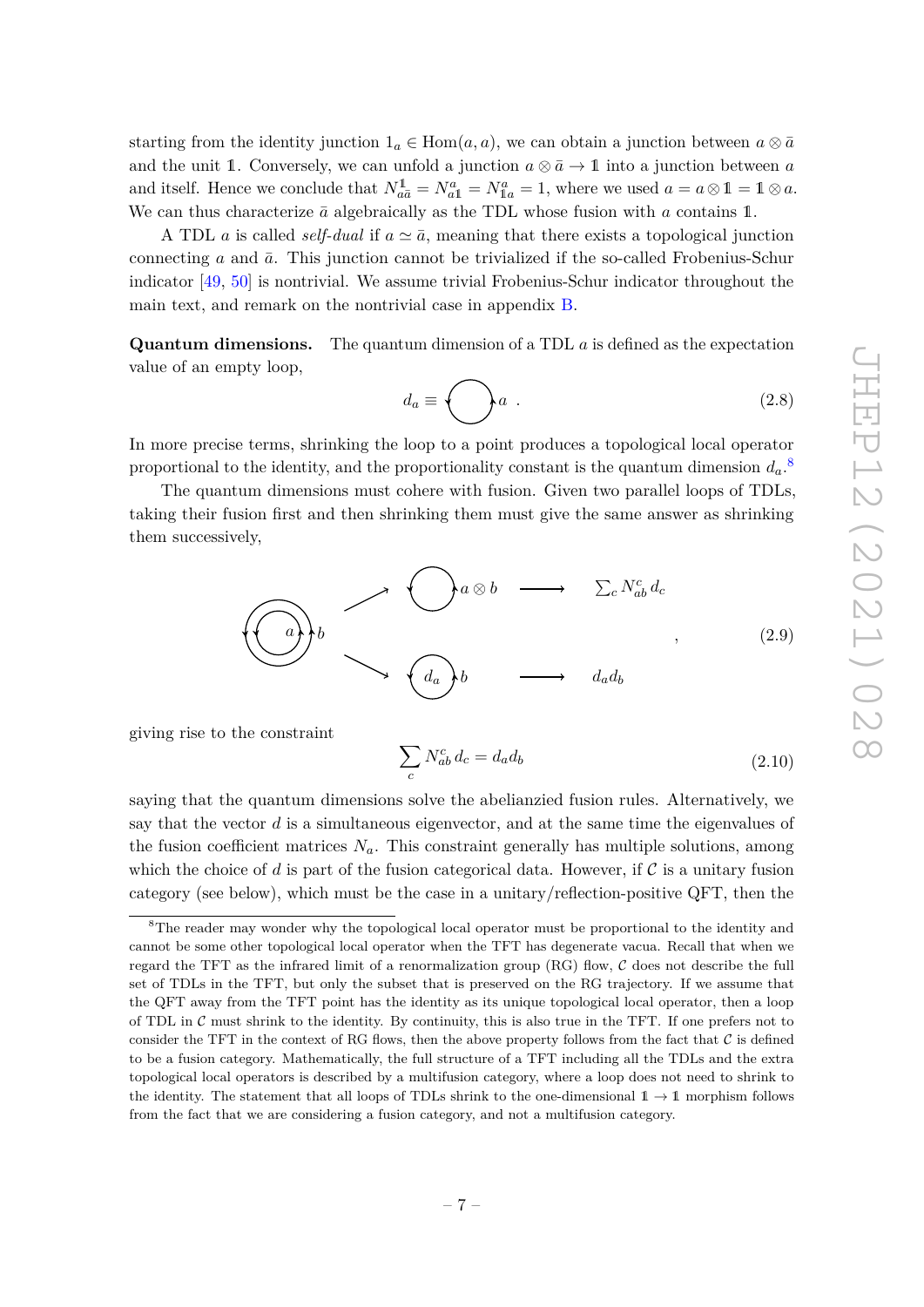choice of *d* is fixed by the fusion coefficients: it is given by the unique Frobenius-Perron eigenvector of the fusion coefficient matrices.

Finally, we define the (global) dimension of  $\mathcal C$  to be<sup>[9](#page-8-1)</sup>

$$
\dim(\mathcal{C}) \equiv \sum_{a} d_a^2, \qquad (2.11)
$$

**Adjoint structure and orientation-reversal.** For a given junction vector  $x$ , there exists an adjoint junction  $x^{\dagger}$  given by the orientation-reversal of the junction (orientationreversal also changes every TDL label  $a$  to  $\bar{a}$ )

$$
\begin{cases}\nb \\
x \\
a\n\end{cases} \mapsto \begin{cases}\na \\
x^{\dagger} \\
b\n\end{cases}.
$$
\n(2.12)

More precisely, there exists an antilinear map<sup>[10](#page-8-2)</sup>

$$
\dagger: \quad \text{Hom}_{\mathcal{C}}(a, b) \to \text{Hom}_{\mathcal{C}}(b, a), \tag{2.13}
$$

which defines a bilinear form on the junction vector spaces,

$$
\langle y^{\dagger} x \rangle = \begin{pmatrix} x \\ c \\ b \end{pmatrix}, \quad u, v \in \text{Hom}_{\mathcal{C}}(a, b \otimes c). \tag{2.14}
$$

If this bilinear form is positive-definite, then the underlying fusion category is a unitary fusion category.<sup>[11](#page-8-3)</sup> The TDLs in a unitary/reflection-positive QFT must be described by a unitary fusion category.

We are now ready to discuss boundary conditions.

#### <span id="page-8-0"></span>**2.2 Category of boundary conditions**

Let us consider the category formed by *all* boundary conditions (BCs) in a unitary/reflectionpositive TFT with fusion category symmetry  $C$ , and denote it by  $M$ . The fusion of TDLs with BCs defines an action of  $\mathcal C$  on  $\mathcal M$ , thereby making  $\mathcal M$  a module category over  $\mathcal C$  [\[7\]](#page-39-4).

<span id="page-8-1"></span><sup>&</sup>lt;sup>9</sup>In condensed matter literature,  $\mathcal{D} = \sqrt{\dim(\mathcal{C})}$  is called the total quantum dimension of  $\mathcal{C}$ , which is the square root of the global dimension.

<span id="page-8-3"></span><span id="page-8-2"></span><sup>&</sup>lt;sup>10</sup>Changing *b* to *b*  $\otimes$  *c* gives  $\dagger$ : Hom<sub>*c*</sub>( $a, b \otimes c$ )  $\rightarrow$  Hom<sub>*c*</sub>( $b \otimes c, a$ ).

<sup>11</sup>More precisely, this positive-definiteness defines a *pseudo-*unitary fusion category; a unitary fusion category further requires that the F-symbols are unitary. There is no proof that every pseudo-unitary fusion category is gauge-equivalent to a unitary one, but there is also no known counter-example [\[47\]](#page-41-10). Therefore, we do not differentiate between the two notions in this paper.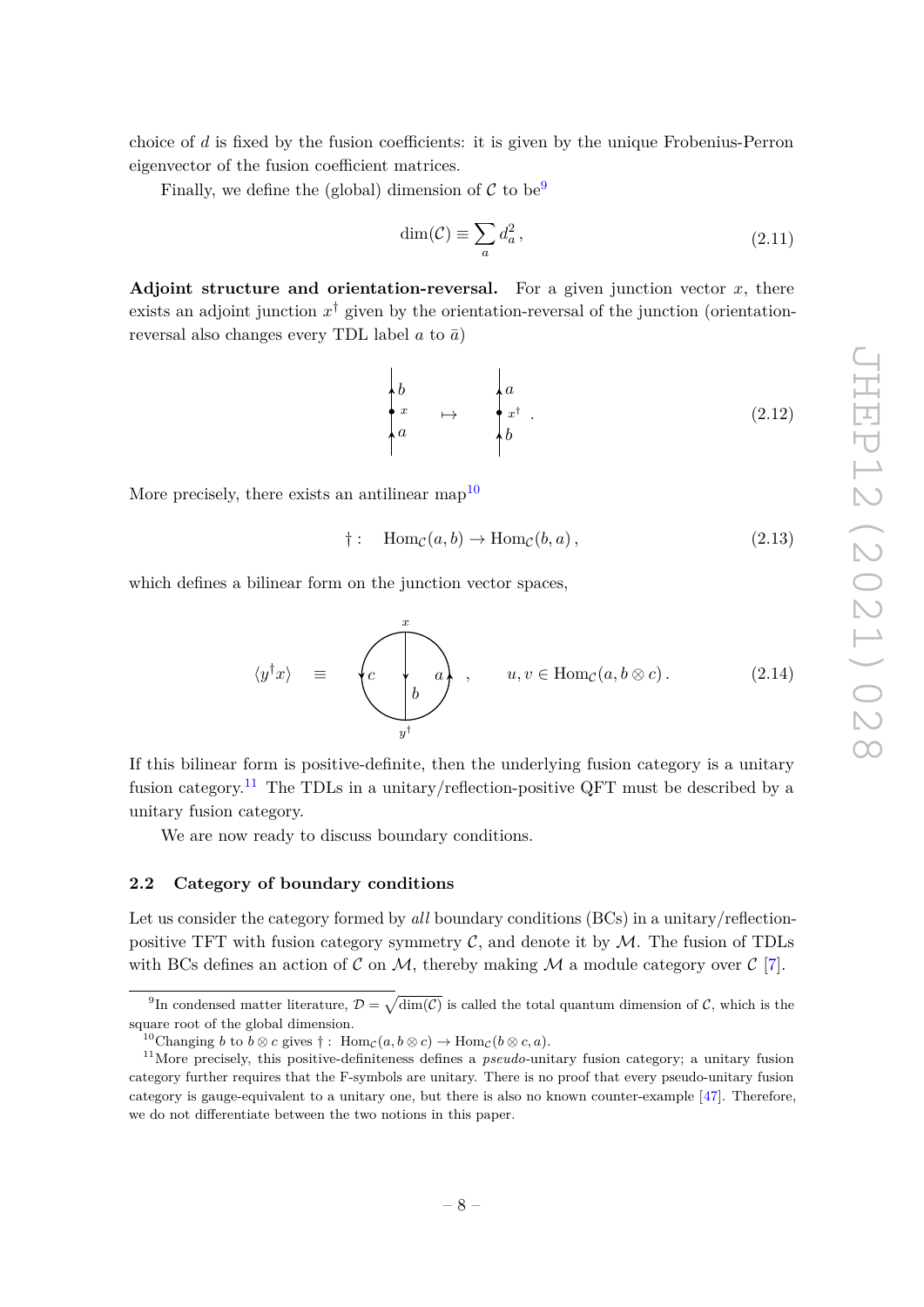Below we review the various structures of M.

**Simple objects and direct sum.** We use  $m, n, k, \ldots$  to label simple BCs



which correspond to the simple objects in  $M$ . Our convention is that the empty theory, indicated by the gray filling, is always to the right of a boundary marked with an upwards arrow, and to the left of one marked with a downwards arrow.

Just like TDLs, we can construct non-simple BCs by taking direct sums of simple BCs. When a BC *m* is on a closed *space-like* boundary, it corresponds to a boundary state  $|m\rangle$ 

 $|m\rangle$  $(2.16)$ 

Under direct sum,  $|m \oplus n\rangle = |m\rangle + |n\rangle$ .<sup>[12](#page-9-0)</sup> When two parallel boundaries are *time-like*, they define an open Hilbert space on the interval, denoted by  $\mathcal{H}_{m,n}$ 

$$
m \tag{2.17}
$$

Under direct sum,  $\mathcal{H}_{m \oplus n,k} = \mathcal{H}_{m,k} \oplus \mathcal{H}_{n,k}$ .

**Boundary changing operators and morphisms.** A junction between two BCs *m* and *n* corresponds to a morphism  $x \in \text{Hom}_{\mathcal{M}}(m, n)$ 

$$
\begin{cases} n \\ x \\ m \end{cases} \tag{2.18}
$$

Here, since M is the category of *all* boundary conditions, the above junction vector space is the same as the Hilbert space  $\mathcal{H}_{m,n}$  of all boundary-changing operators between m and  $n$ ,<sup>[13](#page-9-1)</sup>

$$
\text{Hom}_{\mathcal{M}}(m, n) = \mathcal{H}_{m, n} \,. \tag{2.19}
$$

<span id="page-9-0"></span> $12$ Boundary states do not reside in a projective vector space like usual states in quantum mechanics do, so one cannot arbitrarily rescale their normalization.

<span id="page-9-1"></span><sup>&</sup>lt;sup>13</sup>By contrast, the junction vector spaces for TDLs in  $\mathcal C$  can be proper subspaces of defect Hilbert spaces.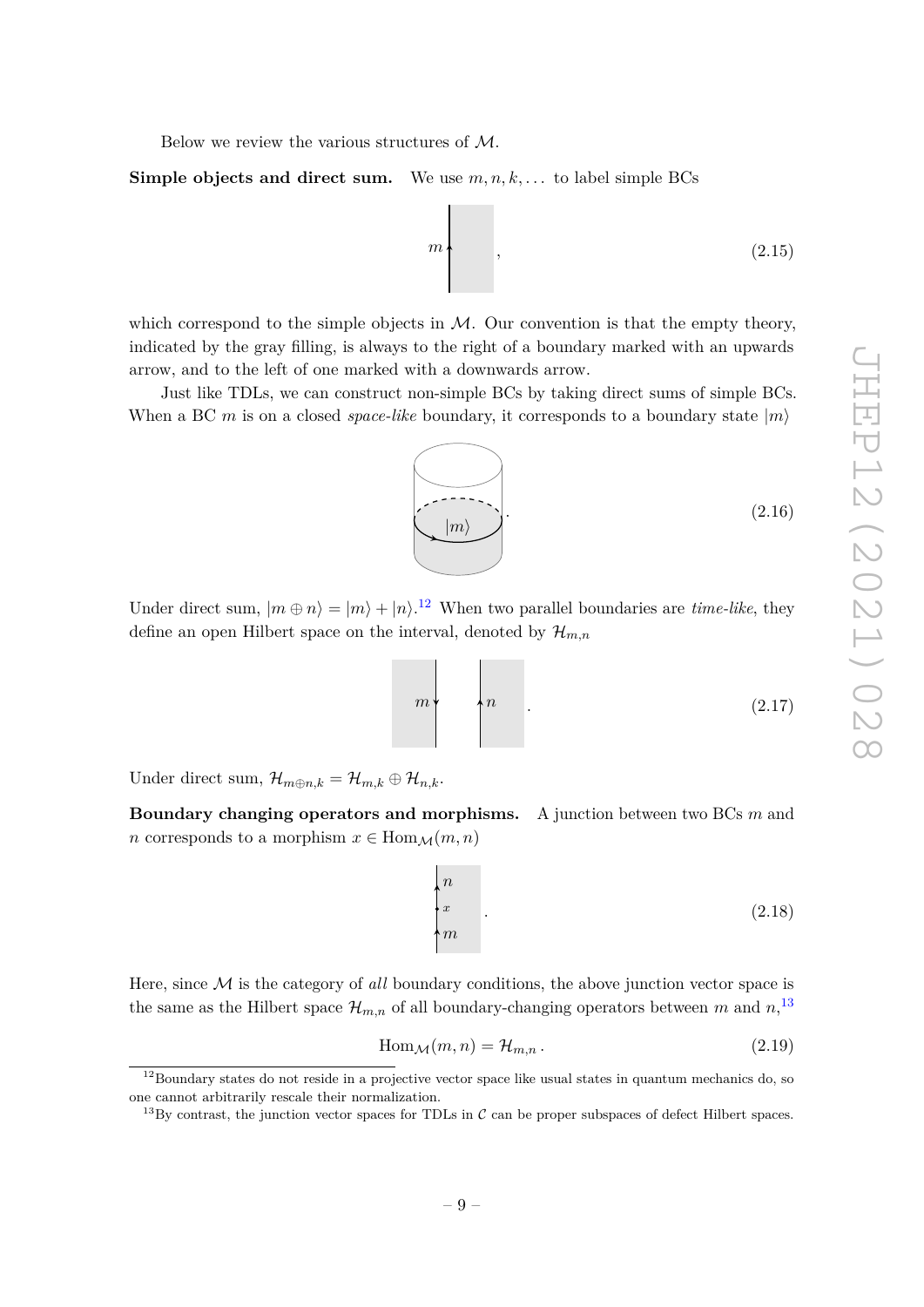The meaning of semisimplicity for  $\mathcal M$  is completely parallel to that for TDLs discussed earlier. By assuming semisimplicity, any BC in  $\mathcal M$  is equivalent to a direct sum of simple ones *m* with Hom $_M(m, m) \cong \mathbb{C}$ .

**Fusion rules, junctions and F-moves.** Similar to the fusion of TDLs among themselves, we denote the fusion of TDLs with BCs by

<span id="page-10-1"></span>
$$
a \otimes m = \bigoplus_{n} \tilde{N}_{am}^{n} n , \quad \tilde{N}_{am}^{n} \in \mathbb{Z}_{\geq 0} .
$$
 (2.20)

Each non-negative integer  $\tilde{N}_{am}^n$  counts the dimension of the vector space  $\text{Hom}_{\mathcal{M}}(m, a \otimes n)$ of all boundary-changing defect operators at the junction of *a* with *m* and *n*,

$$
x \begin{cases} n \\ x \\ m \end{cases}, \qquad x \in \text{Hom}_{\mathcal{M}}(m, a \otimes n). \tag{2.21}
$$

Under the operator-state map, this vector space is the same as the defect Hilbert space on an interval with BCs *m* and *n*, and twisted by the TDL *a* in between. We denote this Hilbert space by  $\mathcal{H}_{m,n}^a$ , and therefore

$$
\widetilde{N}_{am}^n = \dim \mathcal{H}_{m,n}^a.
$$
\n(2.22)

Since the action of TDLs on BCs is associative, the matrices  $N_a$  with  $(N_a)_{m,n}$  =  $\tilde{N}_{am}^{n}$  furnish a *nonnegative-integer-valued matrix representation (NIM-rep)* of the fusion algebra  $(2.4)$ ,  $^{14}$  $^{14}$  $^{14}$ 

$$
\sum_{c} N_{ab}^{c} \tilde{N}_c = \tilde{N}_b \tilde{N}_a \,. \tag{2.23}
$$

We fix a gauge for  $M$  by choosing a basis for each Hilbert space  $\mathcal{H}_{m,n}^a$ . The associator of the action of TDLs on BCs provides the F-moves for the action of  $\mathcal C$  on  $\mathcal M$ 

<span id="page-10-2"></span>

The NIM-rep matrices  $\tilde{N}$  and the F-symbols  $\tilde{F}$  capture all the data of the category M of BCs. In the categorical language, M is called a module category over  $\mathcal C$  or a C-module category.

<span id="page-10-0"></span> $14$ In the context of rational conformal field theory, NIM-reps of the Verlinde fusion algebra [\[51\]](#page-41-14) have been studied in [\[52–](#page-41-15)[55\]](#page-41-16).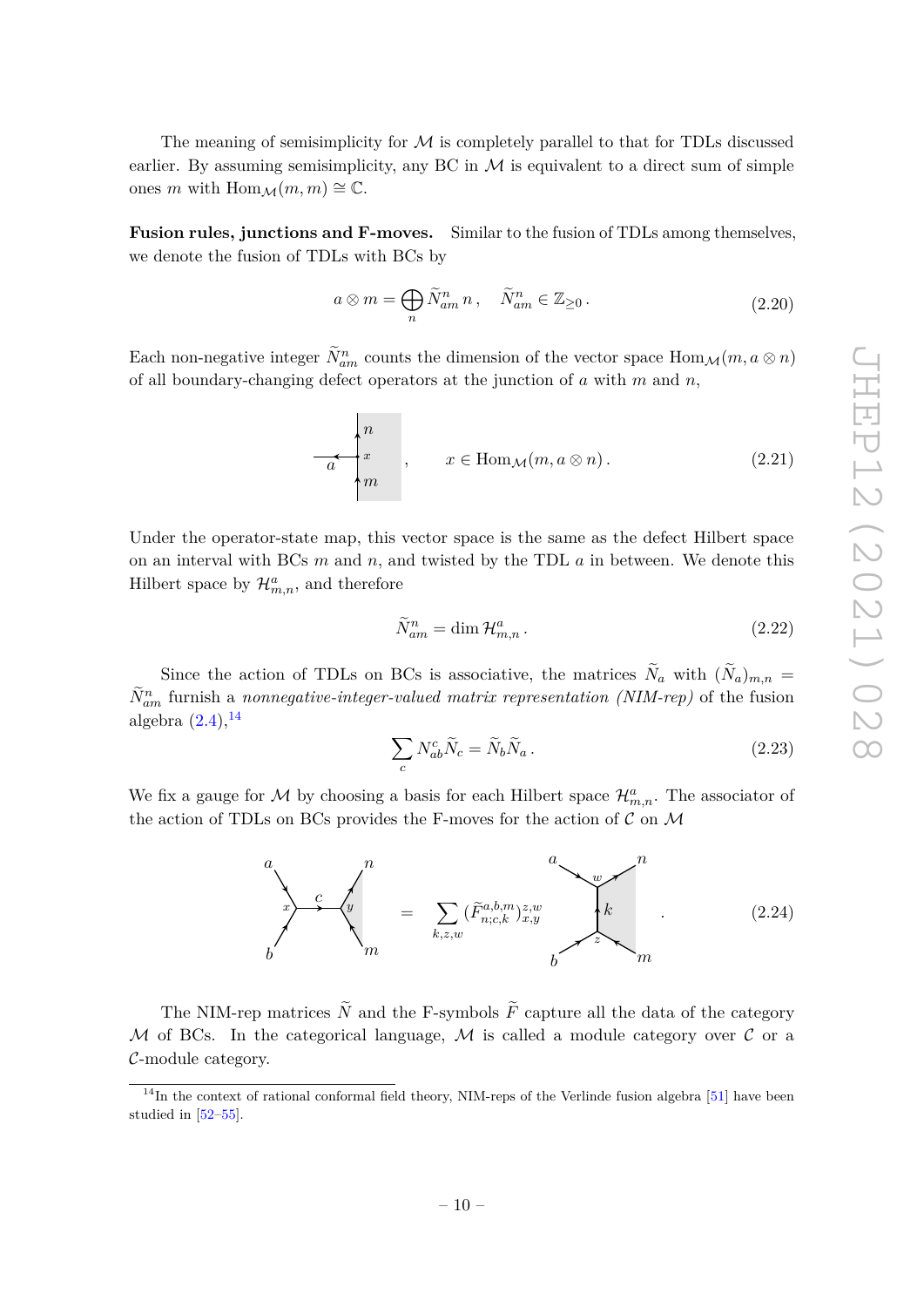**Boundary OPE.** By the state-operator correspondence, the space of boundary-changing operators between BCs *m* and *n* is given by  $\mathcal{H}_{m,n} := \mathcal{H}_{m,n}^{\mathbb{1}}$ . One can fuse different boundary-changing operators and get an associative OPE algebra

 $\mathbf{L}$ 

 $\mathbf{r}$ 

<span id="page-11-0"></span>
$$
\begin{pmatrix}\nk \\
n \\
n \\
m\n\end{pmatrix}\n\rightarrow\n\begin{pmatrix}\nk \\
n \\
m\n\end{pmatrix}\n\quad\n\begin{pmatrix}\n\vdots & \mathcal{H}_{m,n} \times \mathcal{H}_{n,k} \to \mathcal{H}_{m,k}.\n\end{pmatrix}
$$
\n(2.25)

In the categorical language, this OPE corresponds to the composition of morphisms in  $\mathcal M$ since  $\mathcal{H}_{m,n} = \text{Hom}_{\mathcal{M}}(m,n).$ 

We next introduce the disc partition functions (quantum dimensions) and disc one-point functions, which together form a trace structure on  $\mathcal{M}.$ 

**Quantum dimensions.** We denote the quantum dimension of a BC *m* by the value of its disc partition function, and denote it by  $d_m$ ,

 $\begin{cases} m = \tilde{d}_m. \end{cases}$  (2.26)

These quantum dimensions have to be compatible with the action of TDLs on BCs. Namely, the partition function of a loop of TDL *a* parallel to a disc boundary with BC *m* can be evaluated in two ways: we can first fuse *a* with *m* and evaluate the partition function or we can first shrink *a* and then evaluate the disc partition function,

$$
\sum_{n} \tilde{N}_{am}^{n} \quad n \bigodot n \quad = \quad m \bigodot m \quad = \quad m \bigodot a_{n} \bigodot m \tag{2.27}
$$

Thus we find

<span id="page-11-1"></span>
$$
\sum_{n} \tilde{N}_{am}^{n} \tilde{d}_{n} = d_{a} \tilde{d}_{m}, \qquad (2.28)
$$

which says that the boundary quantum dimensions  $\tilde{d}$  form a simultaneous eigenvector of the NIM-rep matrices  $N_a$ . Unitarity/reflection-positivity requires the boundary quantum dimensions to be positive, and fixes  $\tilde{d}$  to be proportional to a Frobenius-Perron eigenvector of the NIM-rep matrices, which is unique for an indecomposable module category [\[46\]](#page-41-9). More generally,  $\tilde{d}$  of any indecomposable module category is unique up to an overall normalization [\[56\]](#page-41-17). The ambiguous overall normalization physically reflects the fact that it can be rescaled by adjusting the coefficient of the Euler counter-term. As we will see, this overall rescaling is also related to a rescaling of the trace in the bulk Frobenius algebra.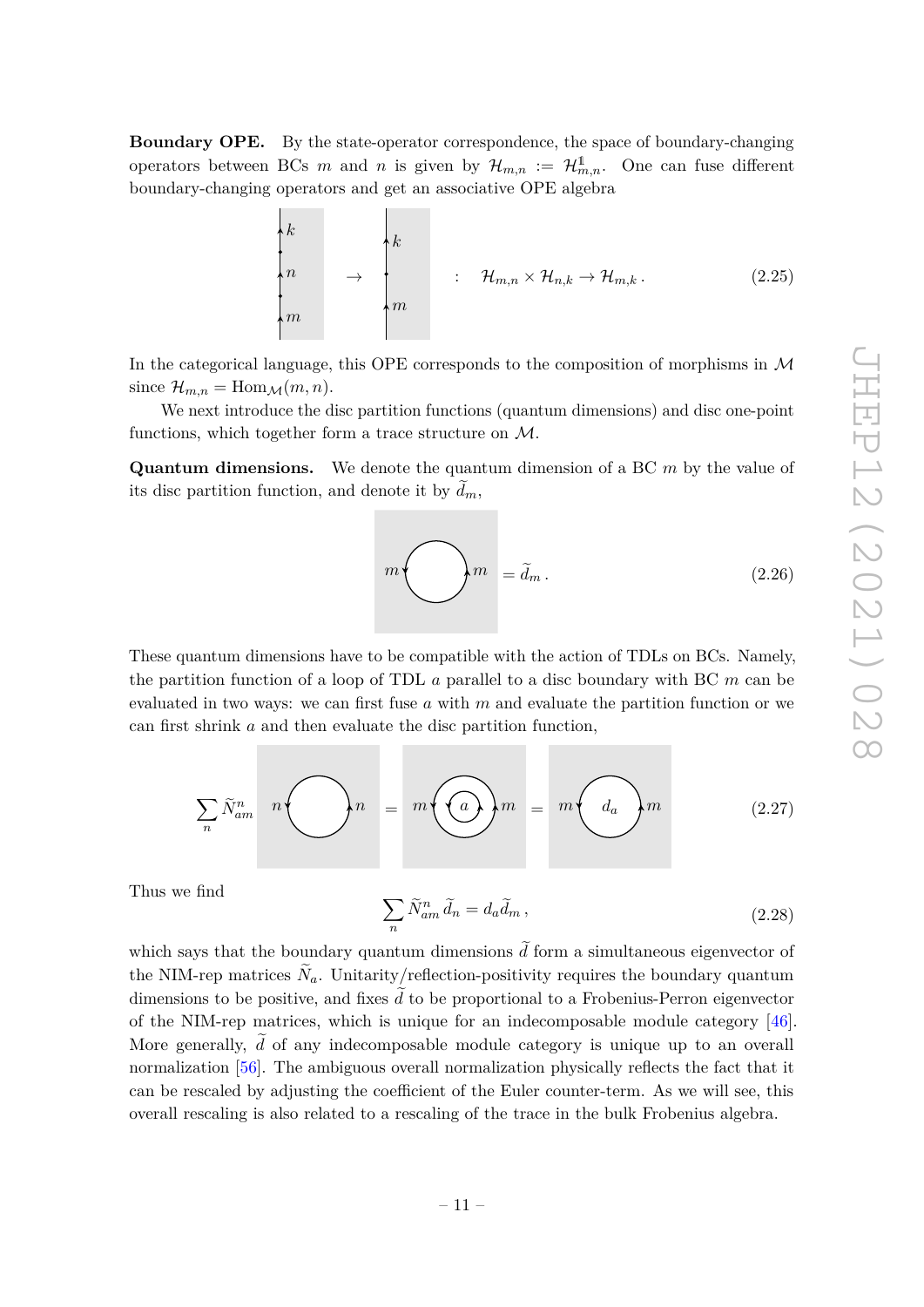**Disc one- and two-point functions.** More generally, we can compute the disc one-point function of boundary-changing operators, which gives a collection of linear maps

<span id="page-12-0"></span>
$$
\theta_m : \mathcal{H}_{m,m} \to \mathbb{C}, \qquad x \mapsto m
$$
  $\bigotimes_x m$  (2.29)

In a unitary/reflection-positive, or more generally semisimple TFT, the Hilbert space  $\mathcal{H}_{m,m}$  is one-dimensional for a simple BC m. Therefore, these linear maps are essentially determined by the boundary quantum dimensions  $\tilde{d}_m$ . Combining these linear maps with the OPE structure in [\(2.25\)](#page-11-0), we get the disc two-point function of boundary-changing operators.

The collection of linear maps in  $(2.29)$  is called a trace on the category  $\mathcal{M}$ .<sup>[15](#page-12-1)</sup> When the trace is furthermore compatible with the  $\mathcal{C}\text{-module structure}$ , i.e. satisfying equation  $(2.28)$ , it is called a *module trace* [\[56\]](#page-41-17). The trace defines a symmetric non-degenerate pairing between Hom spaces

<span id="page-12-2"></span>
$$
\text{Hom}_{\mathcal{M}}(m, n) \times \text{Hom}_{\mathcal{M}}(n, m) \to \mathbb{C}, \qquad (f, g) \mapsto \theta_m(g \circ f) = \theta_n(f \circ g). \tag{2.30}
$$

As was argued in [\[26\]](#page-40-6), a unitary TFT (without  $\mathcal{C}\text{-structure}$ ) is completely determined by the category  $\mathcal M$  of BCs and the trace. Thus, forgetting the symmetry  $\mathcal C$ , the category  $\mathcal M$  is enough to determine the observables in the TFT. Taking into account the TDLs in  $\mathcal{C}$ , we can ask if knowing the C-module category  $\mathcal M$  is enough to construct all the observables of the  $C$ -symmetric TFT, including defect correlators. The answer is yes, as we will show in section [3.](#page-13-0)

A category M of BCs that always exists for any C is one isomorphic to C itself: we can take the NIM-reps  $\tilde{N}$  and the F-symbols  $\tilde{F}$  of M to be the same as the fusion coefficients *N* and the F-symbols *F* of C. Formally, this corresponds to viewing C as a module category over itself, which is known as the *regular* module category. In this case, the  $\tilde{d}$  of M coincide with the  $d$  in  $\mathcal{C}$ , and defines a trace structure on  $\mathcal{M}$ .

**Adjoint structure and orientation-reversal.** We can insert a TDL in the middle of a disc and compute the two-point function of boundary-changing defect operators

$$
\mathcal{H}_{m,n}^a \times \mathcal{H}_{n,m}^{\bar{a}} \to \mathbb{C} \,. \tag{2.31}
$$

Similar to the TDL case, one can define an antilinear adjoint map

$$
\dagger: \quad \mathcal{H}_{m,n}^a \to \mathcal{H}_{n,m}^{\bar{a}},\tag{2.32}
$$

<span id="page-12-1"></span> $15$ Categories equipped with a trace are called Calabi-Yau categories in the literature [\[57\]](#page-42-0).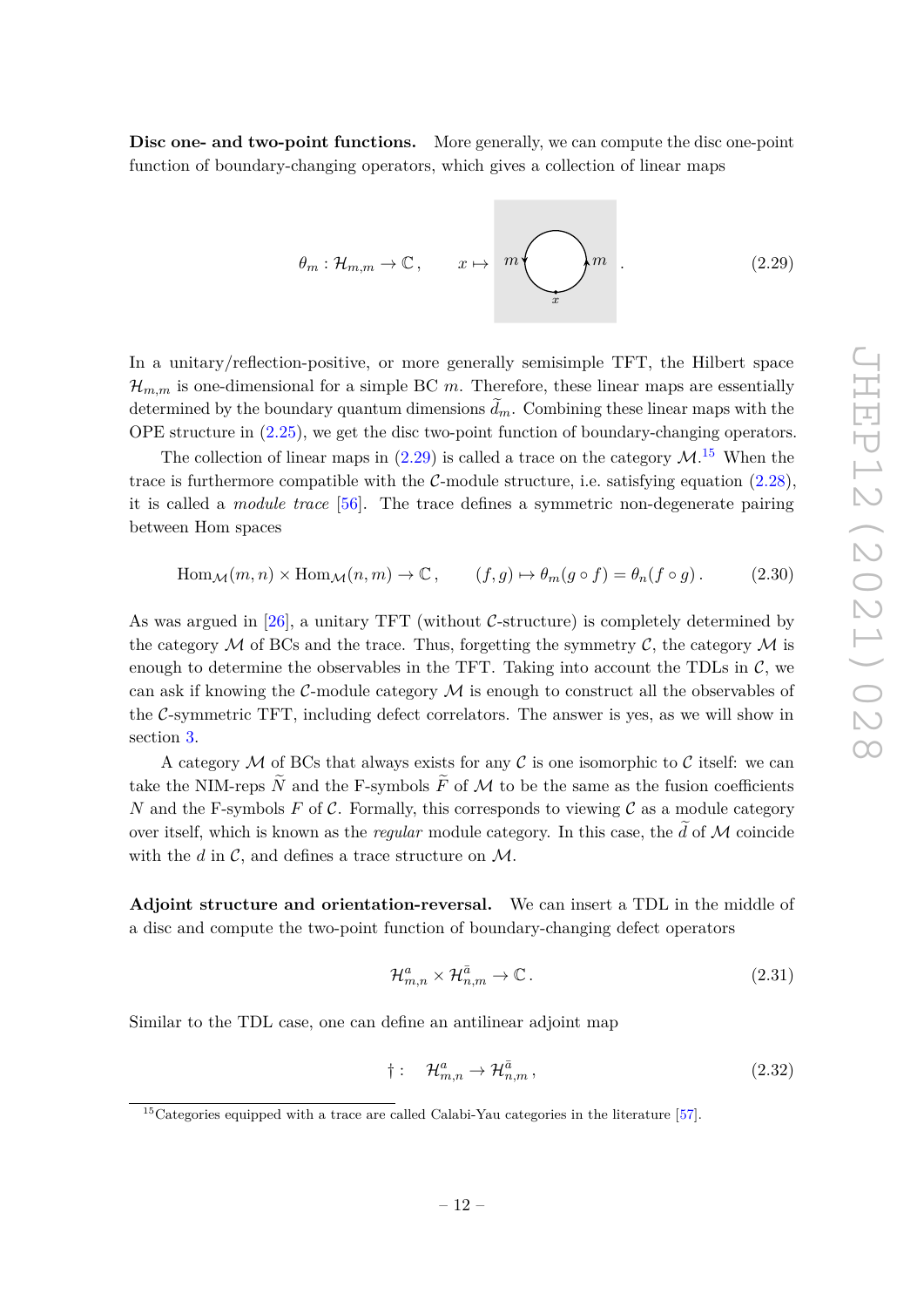such that the disc two-point functions defines a positive-definite bilinear form on the junction vector spaces

<span id="page-13-2"></span>
$$
\langle y^{\dagger} x \rangle = \left( n \underbrace{\left( n \right)}_{y^{\dagger}} m \right), \qquad (2.33)
$$

where  $x, y \in \mathcal{H}_{m,n}^a$ . The relation between x and  $x^{\dagger}$  can again be understood physically as an orientation-reversal on the junction. In a non-unitary TFT, this bilinear form is not positive-definite but is still required to be non-degenerate.

# <span id="page-13-0"></span>**3 Construction of topological field theories with non-invertible symmetries**

The data of a TFT (without  $\mathcal C$  structure) consists of the Hilbert space of bulk local operators, the Hilbert spaces of boundary-changing operators, together with their correlators which can generally be built by cutting-and-sewing from a set of defining data. When there is a fusion category symmetry  $\mathcal C$  acting on the theory, the TFT data also includes the correlators in the presence of TDLs in  $\mathcal{C}$ . Therefore, the data of a  $\mathcal{C}$ -symmetric TFT consists of open and closed defect Hilbert spaces and their general correlation functions, which can also be built from the defining data.

Given a symmetry  $\mathcal C$  and a  $\mathcal C$ -module category  $\mathcal M$  describing all possible BCs, we now explicitly construct the defining data of a TFT.

## <span id="page-13-1"></span>**3.1 Open and closed Hilbert spaces**

The open defect Hilbert space  $\mathcal{H}_{m,n}^a$  is a vector space of point-like boundary-changing defect operators at the junction of the bulk TDL *a* with BCs *m* and *n*

$$
m \leftarrow a \leftarrow n \tag{3.1}
$$

Under the operator-state map, this vector space is the same as the defect Hilbert space of the TFT on an interval, with BCs *m* and *n* and twisted by the TDL *a* in between,

$$
\begin{array}{ccc}\n & n \\
 & x \\
 & m\n\end{array}\n\quad \leftrightarrow \quad \begin{array}{c}\n & n \\
 & n \\
 & n\n\end{array}\n\quad \begin{array}{ccc}\n & & \\
 & n \\
 & n\n\end{array}.\n\end{array} \tag{3.2}
$$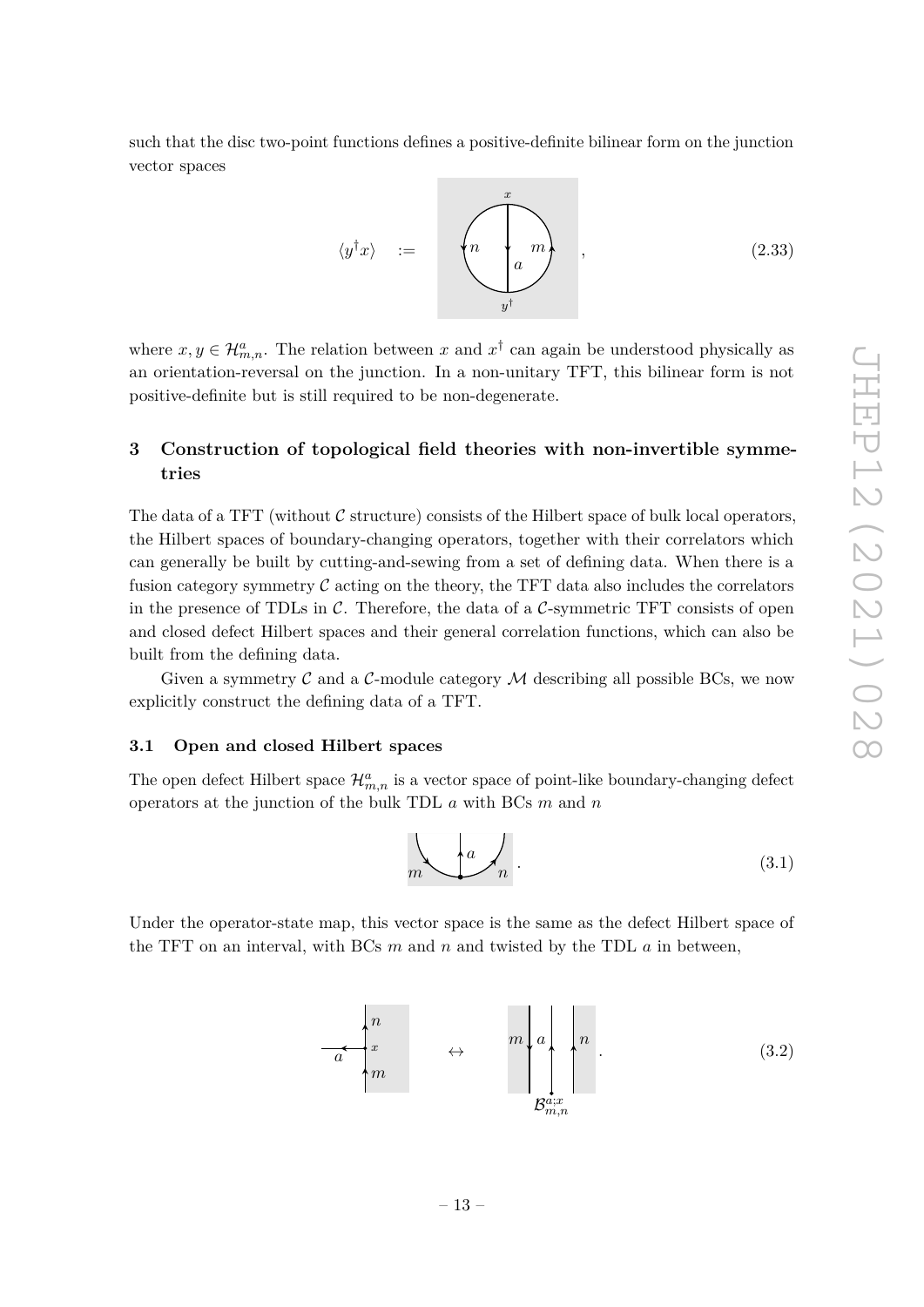As was discussed in the previous section, this is identified with  $\text{Hom}_{\mathcal{M}}(m, a \otimes n)$  in the categorical language. In other words, for any junction vector  $x \in \text{Hom}_{\mathcal{M}}(m, a \otimes n)$ , there is a boundary-changing defect operator that we denote by

$$
\mathcal{B}_{m,n}^{a;x} \in \mathcal{H}_{m,n}^a. \tag{3.3}
$$

The closed defect Hilbert space  $\mathcal{H}^a$  is the vector space of point-like bulk (as opposed to boundary-changing) defect operators at the end of a TDL *a*. This space cannot be immediately identified with a junction vector space in  $\cal C$  or in  $\cal M$ . Instead, a closed Hilbert space is to be constructed from an open Hilbert spaces via the open-to-closed map, which is the following. First, we remove a disc around some point in the bulk and impose the BC *m* on the boundary of the disc. Then we attach the TDL *a* to the BC *m* via the boundary-changing defect operator  $\mathcal{B}_{m,m}^{a;x}$ . Finally, shrinking the boundary disc to a point results in a bulk defect operator, which we denote by  $\mathcal{O}_{m}^{a;x} \in \mathcal{H}^{a}$ ,

<span id="page-14-1"></span>
$$
\left.\begin{matrix} a \\ x \\ m \end{matrix}\right|_{\mathcal{O}_m^{a;x}} \sim \left.\begin{matrix} a \\ \cdot \\ \cdot \\ \cdot \\ \cdot \end{matrix}\right|_{\mathcal{O}_m^{a;x}} \tag{3.4}
$$

For any TDL *a*, this construction gives the open-to-closed linear map

<span id="page-14-0"></span>
$$
\bigoplus_{m} \mathcal{H}_{m,m}^{a} \to \mathcal{H}^{a}, \qquad \mathcal{B}_{m,m}^{a;x} \mapsto \mathcal{O}_{m}^{a;x}, \qquad (3.5)
$$

which we show to be an isomorphism below.

For the Hilbert space of local operators, i.e. when  $a = 1$ , the isomorphism property has been proven in [\[26\]](#page-40-6) from the definition that  $\mathcal M$  is the category of *all* BCs, or in other words, the *maximal* category of BCs. We will borrow their result to prove the isomorphism property for  $a \neq 1$ . In particular, we construct a closed-to-open map from  $\mathcal{H}^a$  to  $\bigoplus_m \mathcal{H}^a_{m,m}$  for any *a*, and show that the open-to-closed and closed-to-open maps are both injective. Note that because they are maps between finite-dimensional vector space, two-sided injectivity already implies that the open-to-closed and closed-to-open maps are isomorphisms. The injectivity of the open-to-closed maps will be shown in section [3.3](#page-15-1) to follow from boundary crossing relations, while the injectivity of the closed-to-open maps is shown below.

A closed-to-open map is defined by taking a bulk defect operator in  $\mathcal{H}^a$  and pushing it to a BC  $m$ , to obtain a defect operator in  $\mathcal{H}_{m,m}^a$ . Assume that there is a nonzero defect operator  $\mathcal{O} \in \mathcal{H}^a$  in the kernel of the closed-to-open map. Since  $\mathcal{O}$  is nonzero, there exists another defect operator  $\overline{\mathcal{O}} \in \mathcal{H}^{\overline{a}}$  such that the local operator

$$
\mathcal{O}\overline{\mathcal{O}} = \stackrel{\mathcal{O}}{\longleftrightarrow} \overline{\mathcal{O}} \in \mathcal{H} \tag{3.6}
$$

is nonzero. Since the closed-to-open map is injective for all local operators  $(a = 1)$  by [\[26,](#page-40-6)] theorem 2, there must exist some BC m such that when we push the local operator  $\overline{O}$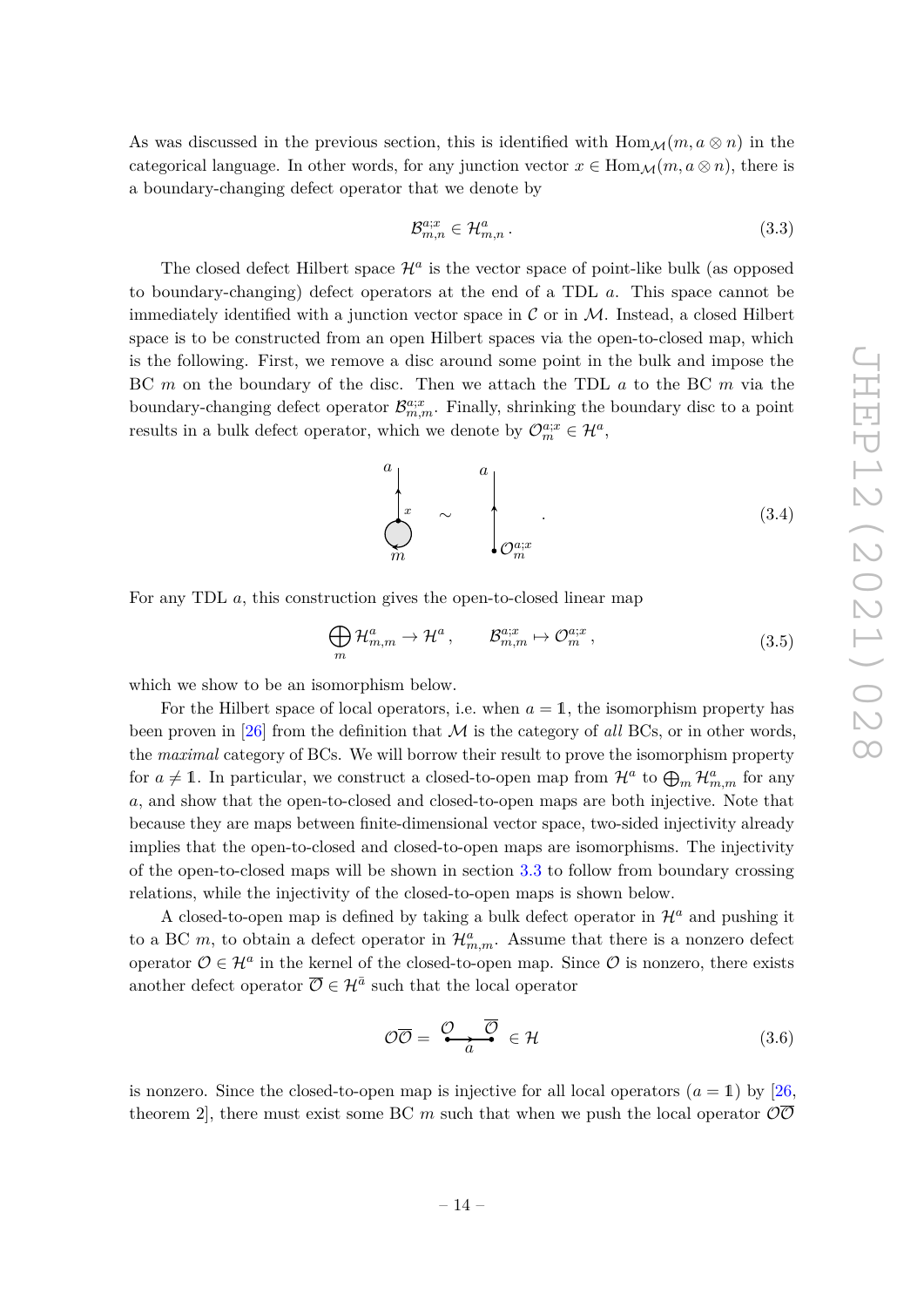to the boundary, we get a nonzero boundary-changing operator. But we can alternatively first push  $\mathcal O$  towards the BC  $m$  to get zero by the initial assumption that  $\mathcal O$  is in the kernel of the closed-to-open map. A contradiction is thus reached, showing that  $\mathcal O$  cannot exist. Therefore, we have proven that the closed-to-open map is injective for any *a*.

All in all, we get the isomorphism  $\mathcal{H}^a \cong \bigoplus_m \text{Hom}_{\mathcal{M}}(m, a \otimes m)$ , which in particular implies that

<span id="page-15-3"></span>
$$
\dim \mathcal{H}^a = \sum_m \widetilde{N}_{am}^m \,. \tag{3.7}
$$

After introducing the action of TDLs on bulk local operators, we will see that this is consistent with torus modular invariance. In the following we omit the superscript 1 for the Hilbert space of local operators, and set  $\mathcal{H} := \mathcal{H}^1$ .

#### <span id="page-15-0"></span>**3.2 Open correlators**

Correlators of purely boundary-changing operators can be computed from the module category  $M$  and its trace in the following way.

First we compute disc correlators. On the boundary of the disc, pick an arbitrary segment with BC m, and regard the correlator as a trace over a morphism in  $\text{Hom}_{\mathcal{M}}(m, m)$ . Then use the OPE of boundary operators, i.e. the composition of morphisms in  $M$ , to produce a single operator on the boundary. This reduces the correlator to a disc one-point function, which is nothing but the module trace  $(2.29)$ . Hence disc correlators are completely captured by the module category  $\mathcal M$  and its trace.

Open correlators on more general topologies can be decomposed via cutting-and-sewing into disc correlators and closed correlators. Given that we have already constructed the disc correlators, the construction of general open correlators amounts to the construction of general closed correlators, which we subsequently undertake. But before that, we need to introduce a key ingredient, the boundary crossing relation.

#### <span id="page-15-1"></span>**3.3 Boundary crossing relation**

For two simple BCs m and n, the open-sector Hilbert space  $\mathcal{H}_{m,n}^{\mathbb{1}}$  is one-dimensional if  $m = n$ , and empty if  $m \neq n$ . Hence, the cutting-and-sewing of a strip bounded by two simple BCs implies that

<span id="page-15-2"></span>
$$
n\left\}\n\begin{pmatrix}\nm & = \frac{\delta_{m,n}}{\tilde{d}_m} & m\n\end{pmatrix},\n\tag{3.8}
$$

which we call the *boundary crossing relation*. Since the boundaries are topological, this relation can also be interpreted as an F-move in a larger categorical structure that contains  $\mathcal C$  and  $\mathcal M$ .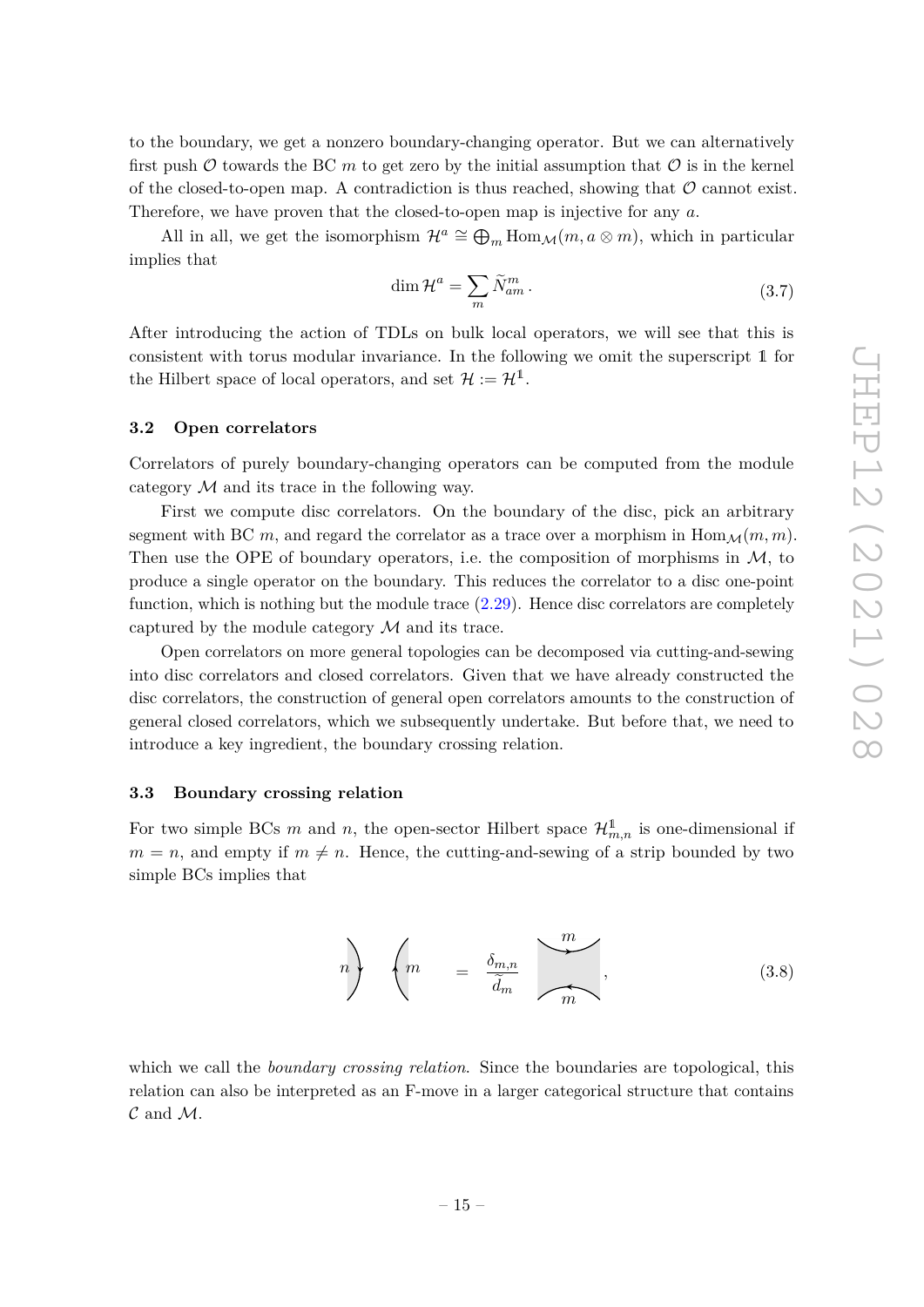Let us interpret the boundary crossing relation in module category terms. Suppose the lefthand side of [\(3.8\)](#page-15-2) is the local configuration of a general disc

<span id="page-16-0"></span>

where each blob represents a general boundary with an arbitrary configuration of TDLs attached, and importantly, that the two blobs have no TDL stretched between. By regarding the above as the module trace of



(3.10)

where  $x \in \text{Hom}_{\mathcal{M}}(m, n)$  and  $y \in \text{Hom}_{\mathcal{M}}(n, m)$  are morphisms corresponding to the blobs, it is immediately clear that if *m* and *n* are simple, then it is zero unless  $n = m$ . Moreover, because Hom $\mathcal{M}(m, m)$  is one-dimensional, we can write  $x = X1_m$  and  $y = Y1_m$  where  $X, Y \in \mathbb{C}^{\times}$ . Then [\(3.9\)](#page-16-0) evaluates to

<span id="page-16-1"></span>
$$
XYd_m. \t\t(3.11)
$$

On the other hand, performing  $(3.8)$  on  $(3.9)$  and then evalating the module traces gives

$$
\frac{1}{\tilde{d}_m}(X\tilde{d}_m)(Y\tilde{d}_m),\tag{3.12}
$$

which is obviously equal to  $(3.11)$ . Since the blobs are general, we have proven  $(3.8)$ .

We can prove a stronger boundary crossing relation. Consider the configuration on the lefthand side of [\(3.8\)](#page-15-2), but with an extra TDL *a* parallel to the boundaries. In this situation, we can interpret the lefthand side as the identity map from the Hilbert space  $\mathcal{H}_{m,n}^a$  to itself. But we can insert a complete set of basis states on a horizontal cut, and rewrite this identity map as

$$
\sum_{x,y} \left| \mathcal{B}_{m,n}^{a;x} \right\rangle G_{xy} \left\langle \mathcal{B}_{n,m}^{\bar{a};y} \right|, \tag{3.13}
$$

where x and y in the summation run over complete bases of  $\mathcal{H}_{m,n}^a$  and  $\mathcal{H}_{n,m}^{\bar{a}}$ , respectively,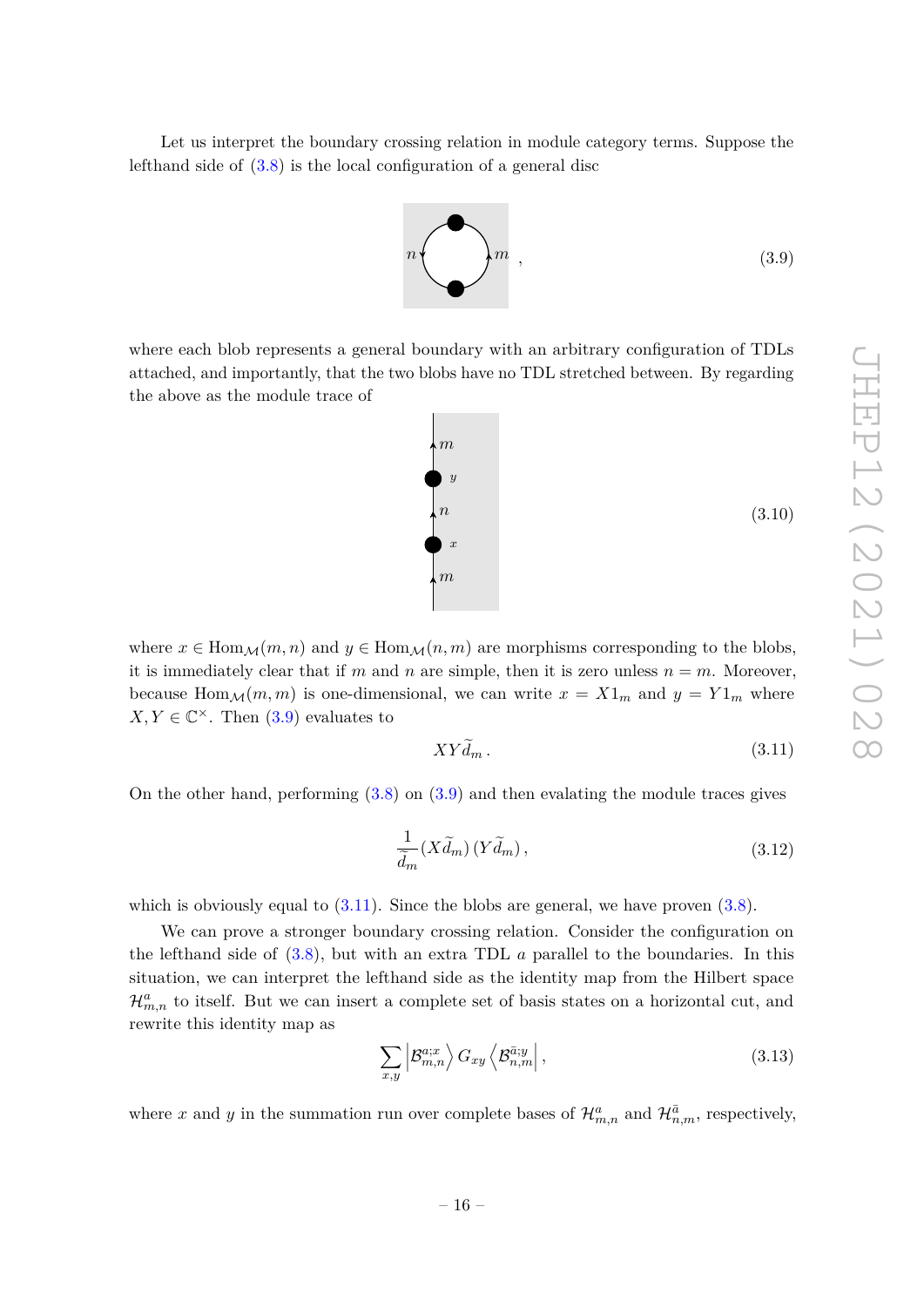and the matrix *G* is the inverse disc two-point function

<span id="page-17-3"></span>
$$
\left(G^{-1}\right)^{yx} = \left\langle \mathcal{B}_{n,m}^{\bar{a};y} \mathcal{B}_{m,n}^{a;x} \right\rangle_{D^2} = \left\langle n \downarrow m \right\rangle \tag{3.14}
$$

Thus, we have proven

<span id="page-17-2"></span>
$$
m\bigg\} \bigg| \left( n \right| = \sum_{x,y} G_{xy} \bigg| \frac{m \bigg\{ x \bigg\}^a}{m} \bigg| \frac{n}{a} \bigg\} \bigg| \tag{3.15}
$$

As promised earlier in this section, we now use the boundary crossing relation to prove that the open-to-closed map [\(3.5\)](#page-14-0) is injective. Assume the contrary, that there exists a boundary-changing defect operator  $\sum_m \mathcal{B}_{m,m}^{a;x_m} \in \bigoplus_m \mathcal{H}_{m,m}^a$  in the kernel for some junction vectors  $x_m$ . Then the bulk defect operator  $\sum_m \mathcal{O}_m^{a;x_m} \in \mathcal{H}^a$  vanishes, and hence any two-point function involving it must vanish as well.<sup>[16](#page-17-1)</sup> Thus for any  $\mathcal{O}_n^{\bar{a};y} \in \mathcal{H}^{\bar{a}}$  we get

$$
\langle \left(\sum_{m} \mathcal{O}_m^{a;x_m}\right) \mathcal{O}_n^{\bar{a};y} \rangle = 0. \tag{3.16}
$$

Using the boundary crossing relation [\(3.8\)](#page-15-2), we can rewrite this correlator as a disc two-point function of boundary operators,

$$
\sum_{m} m \underbrace{O^{x_m} \cdot \frac{y}{a}}_{m} O n \to \sum_{m} \underbrace{\delta_{m,n}}_{\widetilde{d}_n} \underbrace{m}_{\underbrace{y}} \longrightarrow \frac{1}{\widetilde{d}_n} \underbrace{m}_{\underbrace{n}} \underbrace{n}_{\underbrace{n}} \,, \tag{3.17}
$$

and conclude that

$$
\frac{1}{\widetilde{d}_n} \left\langle \mathcal{O}_{n,n}^{a;x_n} \mathcal{O}_{n,n}^{\bar{a};y} \right\rangle_{D^2} = 0.
$$
\n(3.18)

But this violates the non-degeneracy of the two-point function (see near  $(2.33)$ ) unless  $x_n = 0$  for all BCs *n*. Therefore, the open-to-closed map is injective.

#### <span id="page-17-0"></span>**3.4 Closed correlators without defects**

The correlators of bulk local operators in a TFT is famously captured by a commutative Frobenius algebra  $[19, 20]$  $[19, 20]$  $[19, 20]$ . Here we review how it is derived from the boundary data M. The C-structure is not crucial here and will be ignored.

<span id="page-17-1"></span><sup>&</sup>lt;sup>16</sup>The correlator  $\langle \mathcal{O}_1 \mathcal{O}_2 \cdots \rangle$  without any subscript always stands for the (bulk) sphere correlator, i.e.  $\langle \mathcal{O}_1 \mathcal{O}_2 \cdots \rangle = \langle \mathcal{O}_1 \mathcal{O}_2 \cdots \rangle_{S^2}.$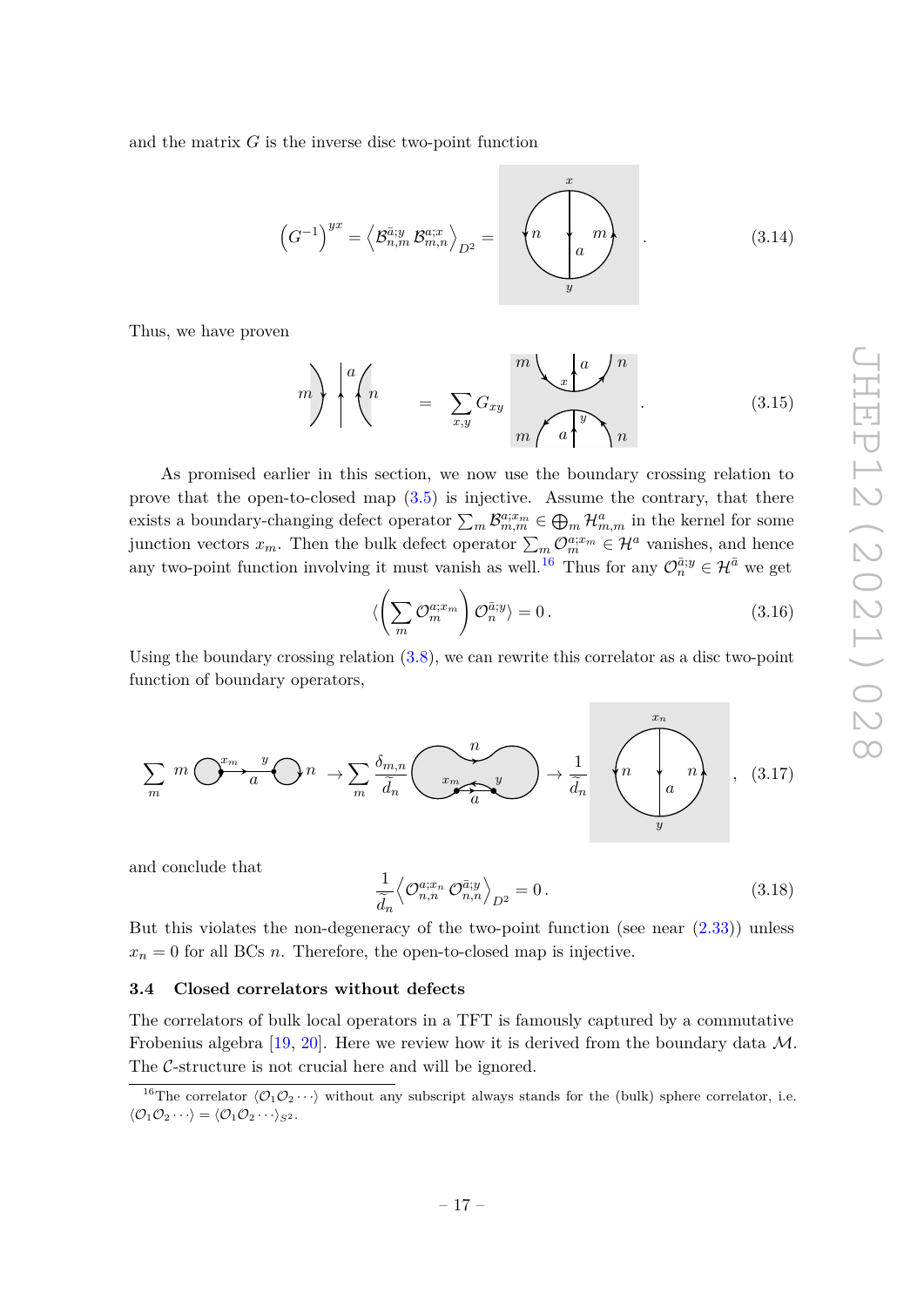**Frobenius algebras.** A commutative Frobenius algebra is a commutative associative algebra that is equipped with a trace. In the TFT context, the commutative associative algebra structure is given by the OPE of bulk operators, and the trace is given by the *S* 2 one-point function. In a unitary/reflection-positive TFT, the algebra is moreover semisimple. Such semisimple algebras decompose into decoupled copies of one-dimensional algebras. In other words, a unitary TFT without any defect decomposes into decoupled TFTs, which we label by *i*, with one-dimensional Hilbert spaces  $\mathcal{H}_i = {\pi_i}$  [\[18,](#page-40-9) [19\]](#page-40-7). By decoupled we mean that  $\pi_i$  are mutually orthogonal, and since each Hilbert space is one-dimensional,  $\pi_i^2$ is proportional to  $\pi_i$  ( $\pi_i^2 = 0$  violates semisimplicity). It is conventional to normalize  $\pi_i$ into a complete set of idempotents (orthogonal projectors) satisfying

$$
\pi_i \pi_j = \delta_{ij} \pi_i \,. \tag{3.19}
$$

These idempotents form a basis of the Hilbert space  $H$  on the circle. Each one-dimensional TFT is almost trivial, with the trace/one-point function  $\pi_i \mapsto \langle \pi_i \rangle = \lambda_i$  being the only parameter, whose logarithm times the Euler number gives (twice) the action. Putting the decoupled copies together, the partition function of the full TFT on a genus *g* surface is given by

$$
Z[\Sigma_g] = \sum_i \lambda_i^{1-g} \,. \tag{3.20}
$$

In particular, we have  $1 = \sum_i \pi_i$  and therefore  $Z[S^2] = \langle 1 \rangle = \sum_i \lambda_i$ . A unitary TFT further satisfies  $\lambda_i > 0$ .

**Idempotents from boundary conditions.** Now we use the open-to-closed map to construct the Frobenius algebra from boundaries. The map gives the isomorphism

$$
\mathcal{H} \simeq \bigoplus_{m} \mathcal{H}_{m,m} \,. \tag{3.21}
$$

Each  $\mathcal{H}_{m,m}$  is one-dimensional, hence for each simple BC  $m$ , we get a basis operator  $\mathcal{O}_m \in \mathcal{H}$  created by a circular BC  $m$ .<sup>[17](#page-18-0)</sup>

To obtain the Frobenius algebra structure, we have to compute the OPE of basis operators  $\mathcal{O}_m$ . We insert two such operators near each other, which corresponds to putting BCs *m* and *n* on the boundary of two nearby empty discs. From the boundary crossing relation  $(3.8)$ , we have



Using the module trace, we deduce that the Frobenius algebra is given by

<span id="page-18-1"></span>
$$
\mathcal{O}_m \mathcal{O}_n = \frac{\delta_{m,n}}{\tilde{d}_m} \mathcal{O}_m, \qquad \langle \mathcal{O}_m \rangle = \tilde{d}_m. \qquad (3.23)
$$

<span id="page-18-0"></span><sup>17</sup>In the notation we used around [\(3.4\)](#page-14-1),  $\mathcal{O}_m := \mathcal{O}_m^{1,1_m}$  where  $1_m \in \text{Hom}_{\mathcal{M}}(m,m)$ .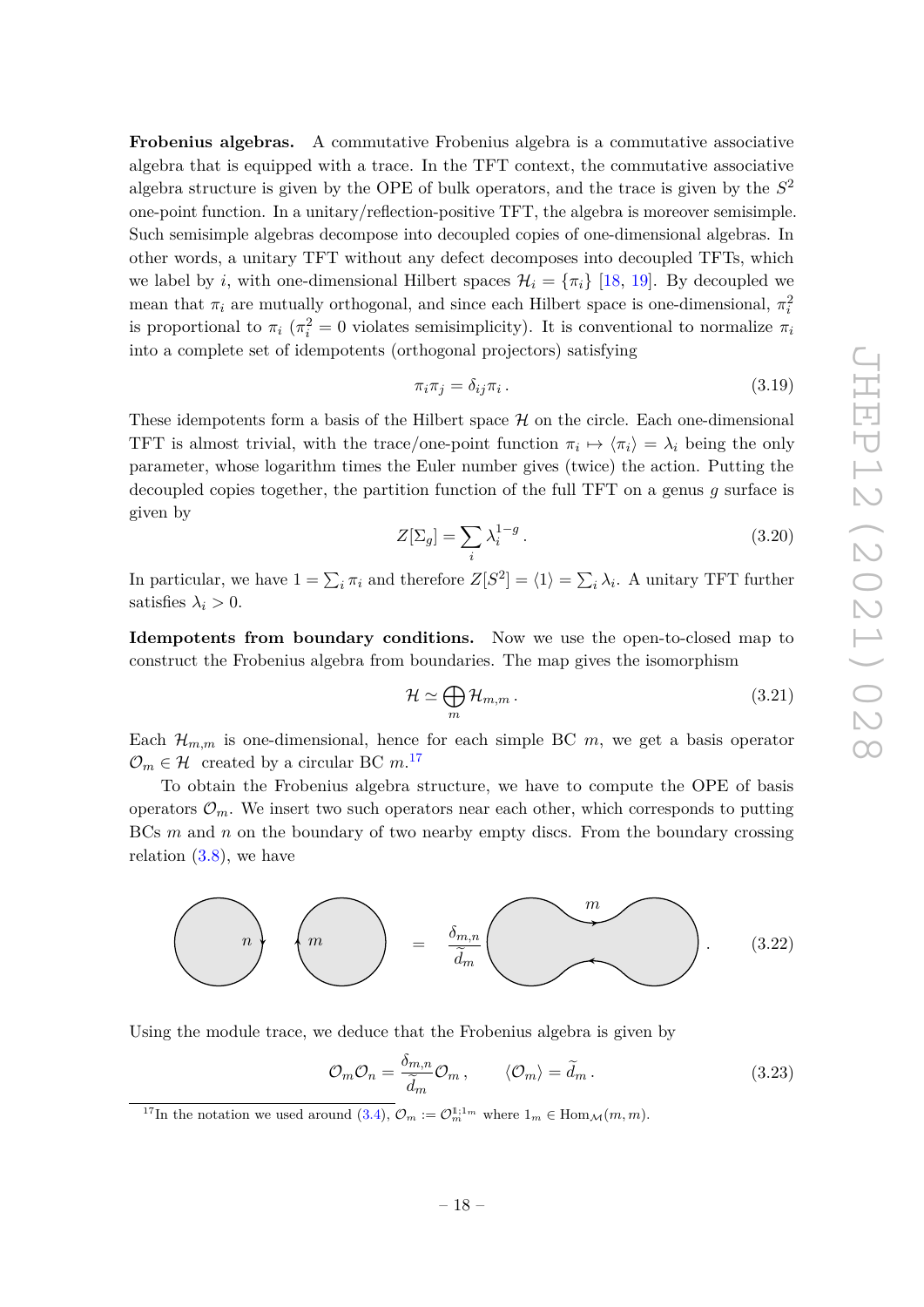We see that the one-point function, which is called the trace of the bulk Frobenius algebra, is rescaled accordingly when the overall normalization of  $\tilde{d}$  is rescaled. As mentioned before, this overall normalization is unphysical because it can be changed by adjusting the coefficient of the Euler counter-term.

The local operators  $\mathcal{O}_m$  form an orthonormal basis, i.e.  $\langle \mathcal{O}_m \mathcal{O}_n \rangle = \delta_{mn}$ , which is sometimes called the Cardy basis in analogy with boundary states in conformal field theories. With a slight change of normalization, we can relate the Cardy basis to the idempotents (orthogonal projectors) introduced earlier,

$$
\left\{\pi_m \equiv \tilde{d}_m \mathcal{O}_m\right\} , \qquad \left\langle \pi_m \right\rangle = \tilde{d}_m^2 . \tag{3.24}
$$

The above construction of the Frobenius algebra of a  $C$ -symmetric TFT was originally given in [\[10,](#page-39-9) appendix A.3]. The partition function of the TFT is given by

$$
Z(\Sigma_g) = \sum_m \tilde{d}_m^{2(1-g)}.
$$
\n(3.25)

**Action of TDLs on Frobenius algebra.** It follows from the fusion [\(2.20\)](#page-10-1) of parallel TDLs and BCs that

$$
\widehat{a} \cdot \mathcal{O}_m = \sum_n \widetilde{N}_{am}^n \mathcal{O}_n, \qquad (3.26)
$$

where  $\hat{a}$  denotes an operator on the bulk Frobenius algebar representing the encircling and shrinking of a closed TDL  $a$  on  $\mathcal{O} \in \mathcal{H}$ ,

$$
a\left(\begin{array}{c}\n\mathcal{O} \\
\mathcal{O}\n\end{array}\right) = \hat{a} \cdot \mathcal{O} \tag{3.27}
$$

In other words,  $H$  is a module over the fusion algebra of TDLs in  $C$ . The torus partition function dressed with a TDL *a* supported on a spatial cycle

$$
Z\left(\begin{array}{|c|}\hline a\\ \hline \end{array}\right) = \text{Tr}_{\mathcal{H}}(\hat{a})\tag{3.28}
$$

equals  $\sum_{m} \tilde{N}_{am}^{m}$ . Comparing with [\(3.7\)](#page-15-3), interpreted as the torus partition function with *a* along the temporal circle

$$
Z\left(\begin{array}{|c|}\hline a\\ \hline \end{array}\right) = \text{Tr}_{\mathcal{H}^a}(1),\tag{3.29}
$$

we see that torus modular invariance is always satisfied!

#### <span id="page-19-0"></span>**3.5 Closed correlators with defects**

First, we derive general correlators on the sphere. Correlators on general surfaces are then obtained by cutting-and-sewing. Moreover, we rigorously prove that our formula for the three-point function solves crossing symmetry.[18](#page-19-1)

<span id="page-19-1"></span><sup>&</sup>lt;sup>18</sup>As for the torus one-point modular invariance, which is also needed to show that the general correlator is independent of how the cutting-and-sewing is done, we presently do not have a mathematically rigorous proof. However, our formula is a necessary consequence of the full consistency of the TFT. See [\[9\]](#page-39-5) for an alternative physical argument for why the full consistency is expected.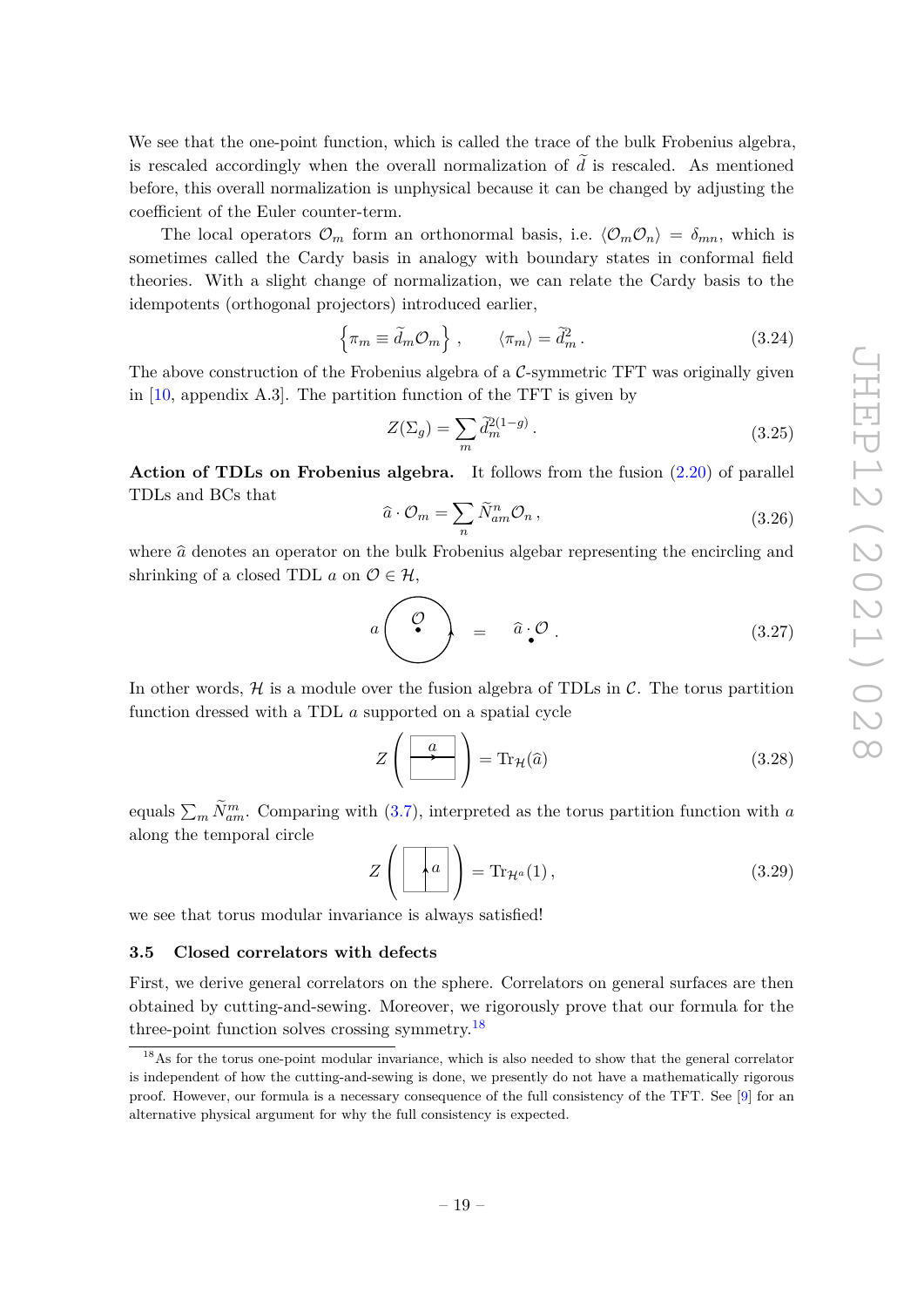**Correlators on the sphere.** In the closed Hilbert space  $\mathcal{H}^a$  of point-like defect operators, we have learned that  $\mathcal{O}_{m}^{a;x}$  is created by a circular BC *m* that is twisted by *a* with junction vector *x*. A general closed-sector correlator on the sphere can be computed by the following prescription.

- 1. Merge all boundaries into one by the use of F-moves [\(2.5\)](#page-6-4) and [\(2.24\)](#page-10-2) and the boundary crossing relation [\(3.15\)](#page-17-2).
	- 1a. For any two disconnected boundaries, after using isotopy and the F-move [\(2.5\)](#page-6-4) in  $\mathcal{C}$ , we can assume that on a certain segment of the strip, two boundaries are separated by a single TDL. We illustrate this procedure for initial separation by two TDLs *a* and *b*:

$$
\bigodot \left| a \right| b \right| \bigodot \rightarrow \bigodot \left| \bigodot^{a} \downarrow \right| b \bigodot \left| \bigodot \right| (3.30)
$$

1b. Merge two boundaries into one by use of the boundary crossing relation [\(3.15\)](#page-17-2).



1c. Repeat 1a and 1b until all disconnected boundaries are merged.

2. Regard the sphere with one boundary as a disc with a certain BC and dressed with a network of TDLs, and evaluate it using F-moves and the module trace.

We now use this prescription to compute up to four-point correlators on the sphere, and prove that the three-point function satisfies crossing symmetry.

Consider (the TDL types are implicit in the superscripts of the defect operators)

$$
\langle \mathcal{O}_m^{a;x} \mathcal{O}_n^{b;y} \mathcal{O}_k^{c;z} \rangle^w \equiv \begin{pmatrix} \mathcal{O}_k^{c;z} \\ \mathcal{O}_m^{a;x} \rightarrow \begin{pmatrix} \mathcal{O}_k^{c;z} \\ w \\ \mathcal{O}_n^{b;y} \end{pmatrix} . \end{pmatrix} . \tag{3.32}
$$

We view the small discs as boundaries resulting from blowing up point-like bulk defect operators. Since all the boundaries are connected in the sense of not being separated by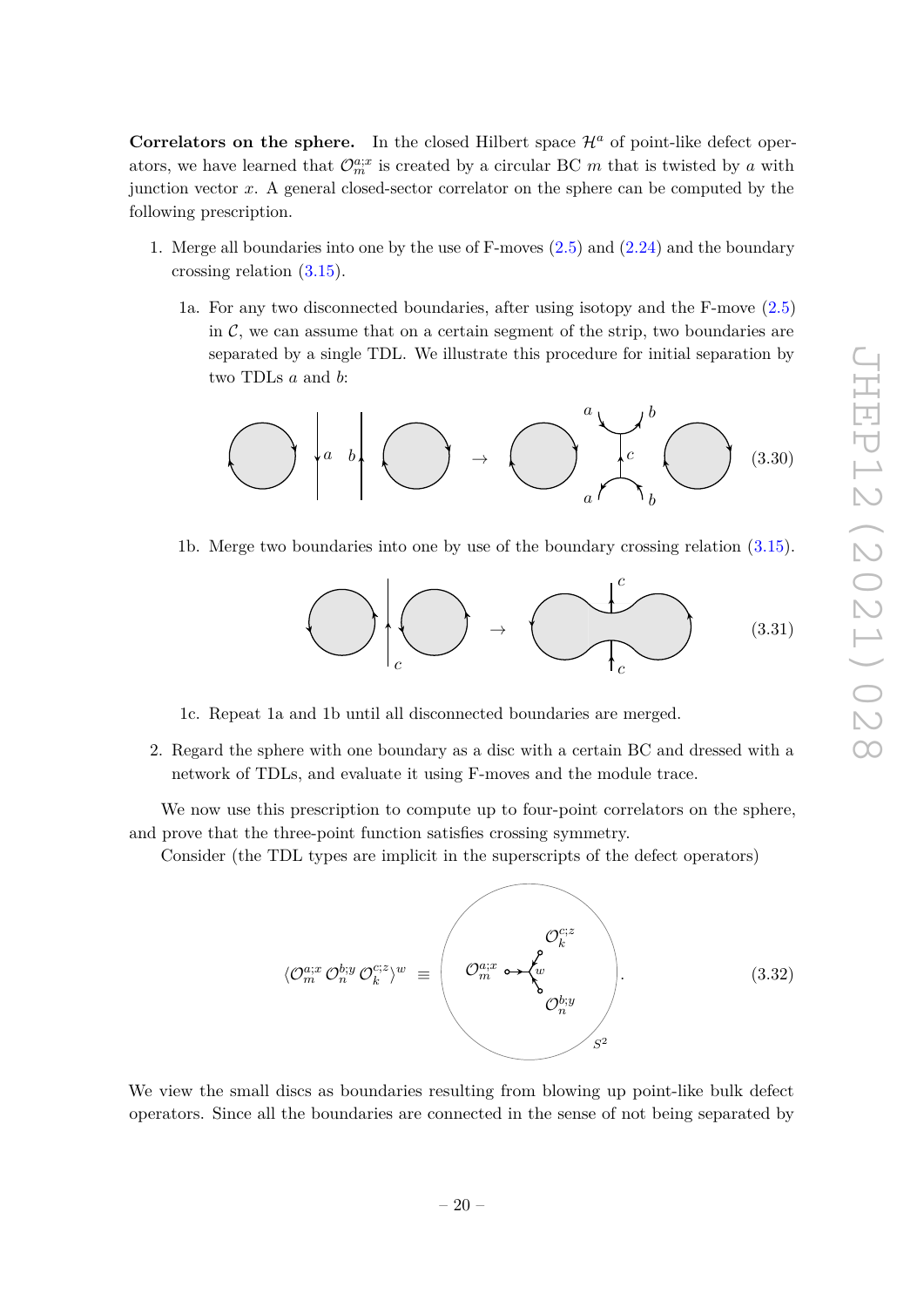TDLs, we can skip step 1a and perform step 1b twice (with no TDL in between, i.e.  $c = 1$ ) to get a sphere one-point function (accompanied by some factors), which is then rearranged by step 2 into

$$
\underbrace{\delta_{m,n,k}}_{\widetilde{d}_m^2} \quad x \begin{pmatrix} m \\ a \\ w \\ w \\ w \end{pmatrix} \begin{pmatrix} z \\ m \\ b \\ y \end{pmatrix}
$$
 (3.33)

and can be evaluated purely using the data of  $C$ ,  $M$  and the module trace.

The two- and four-point function derivations are completely analogous, and are therefore omitted. In summary, we have arrived at the following formulae:

<span id="page-21-0"></span>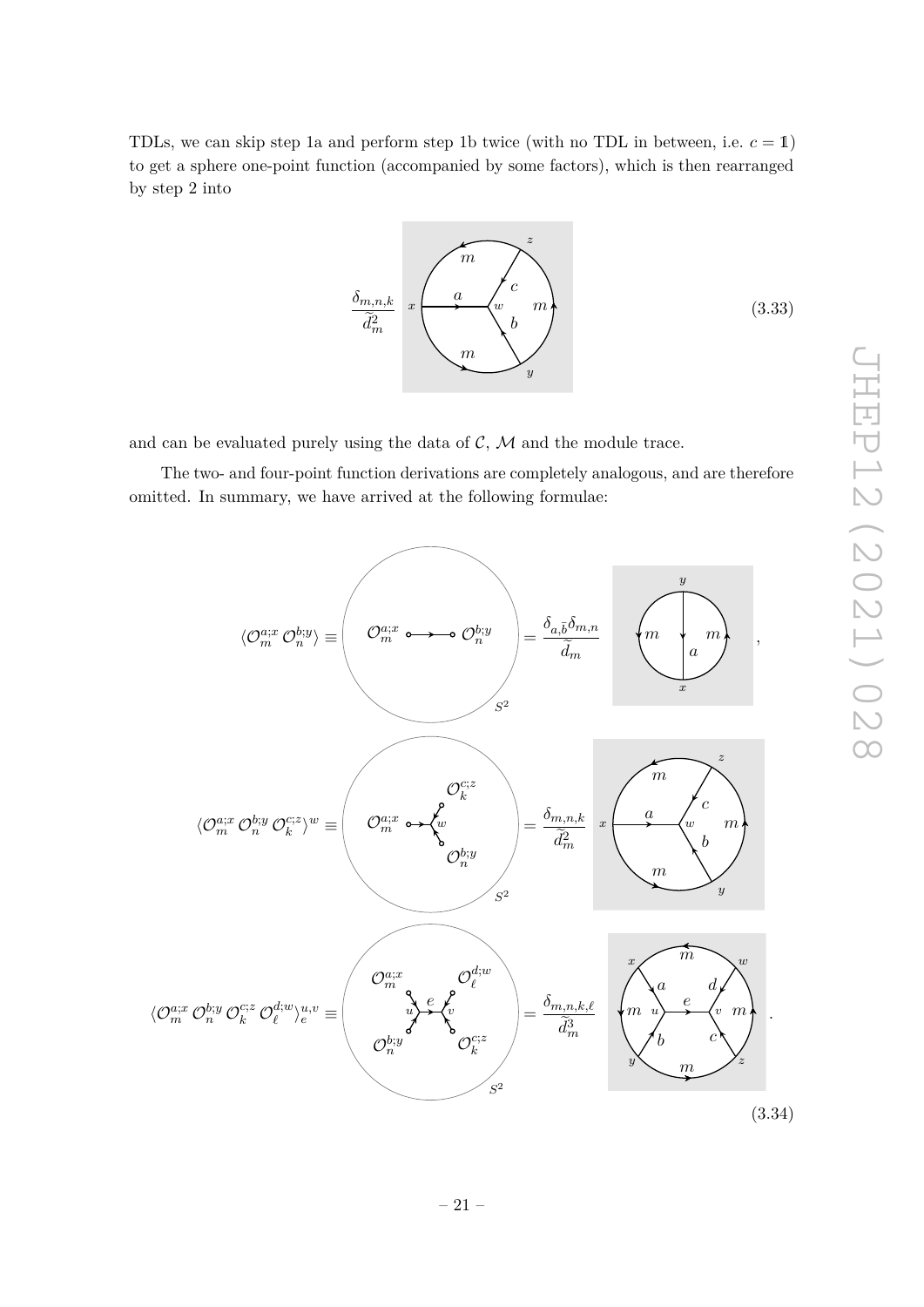**Crossing symmetry.** Crossing symmetry is the statement that first, four-point functions can be built from three-point functions via cutting-and-sewing,

<span id="page-22-0"></span>
$$
\langle \mathcal{O}_m^{a;x} \mathcal{O}_n^{b;y} \mathcal{O}_k^{c;z} \mathcal{O}_\ell^{d;w} \rangle_e^{u,v} = \sum_{\mathcal{U}, \mathcal{V} \in \mathcal{H}^e} \langle \mathcal{O}_m^{a;x} \mathcal{O}_n^{b;y} \mathcal{U}^\dagger \rangle^u \times N^{-1}(\mathcal{U}, \mathcal{V}) \times \langle \mathcal{V} \mathcal{O}_k^{c;z} \mathcal{O}_\ell^{d;w} \rangle^v, \tag{3.35}
$$

and second,

$$
\langle \mathcal{O}_m^{a;x} \mathcal{O}_n^{b;y} \mathcal{O}_k^{c;z} \mathcal{O}_\ell^{d;w} \rangle_e^{u,v} = \sum_{f,s,t} (F_{\bar{d},e,f}^{a,b,c})_{s,t}^{u,v} \langle \mathcal{O}_n^{b;y} \mathcal{O}_k^{c;z} \mathcal{O}_\ell^{d;w} \mathcal{O}_m^{a;x} \rangle_f^{s,t}.
$$
 (3.36)

The second condition is automatic according to our formula on the last line of [\(3.34\)](#page-21-0), together with the symmetric property [\(2.30\)](#page-12-2) of the module trace.

We now present the proof of the first condition. Let us regard the four-point function (up to factors of  $d_m$ ) as the module trace of a  $\text{Hom}_{\mathcal{M}}(m, m)$ , and perform an F-move between *e* and *m*,



The simplicity of *m* forces  $m' = m$ , and moreover, just like in our derivation of the boundary crossing relation in section [3.3,](#page-15-1) the module trace factorizes,



By relating  $\mathcal{U}^{\dagger} = \mathcal{O}_{m,m}^{\bar{e};u}$  and  $\mathcal{V} = \mathcal{O}_{m,m}^{\bar{e};v}$ , and using the generalized boundary crossing relation  $(3.15)$ , we have proven  $(3.35)$ .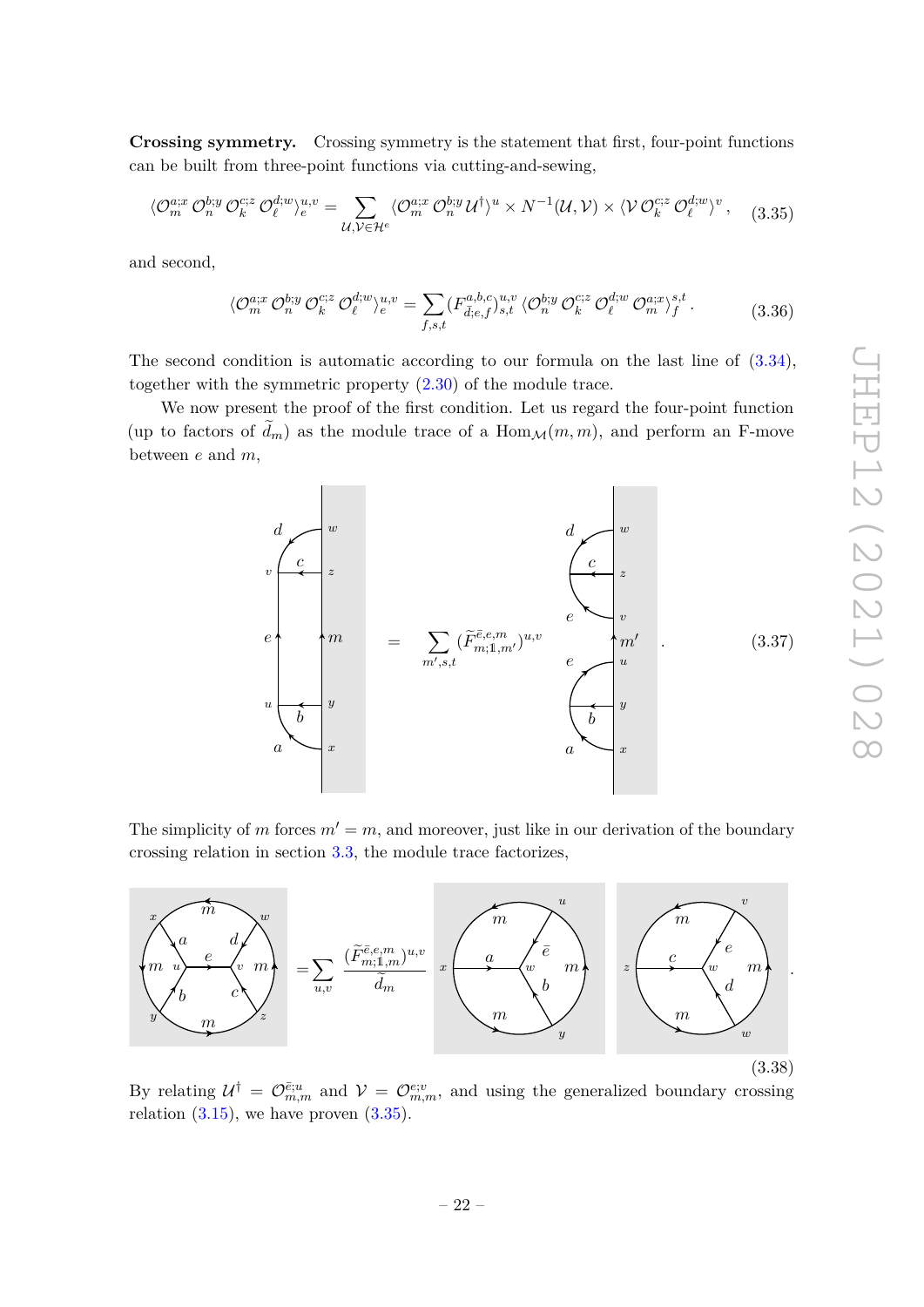Lassos and correlators on general surfaces. A general observable in a closed Csymmetric TFT is the expectation value of a network of TDLs and point-like bulk defect operators on a closed oriented Riemann surface. Sewing theorems guarantee that any such observable can be built from the sphere three-point functions and the lassos, to be defined shortly, as long as the sphere four-point crossing and the torus one-point modular invariance are satisfied.

A lasso is a two-point function of defect operators separated by TDLs. More precisely, consider two defect operators  $\mathcal{O}_{m}^{a;x} \in \mathcal{H}^{a}$  and  $\mathcal{O}_{n}^{b;y} \in \mathcal{H}^{b}$  that are separated by TDLs *c* and *d* as shown below (the TDL types attached to the defect operators are implicit in the superscripts)

*d c*  $\mathcal{O}_m^{a;x} \longrightarrow \begin{pmatrix} u & \mathcal{O}_n^{b;y} & \rightarrow \end{pmatrix} u$ *.* (3.39)

Now we can derive a formula for the lasso. As before, we view the small discs as boundaries resulting from blowing up point-like bulk defect operators. Then using the boundary crossing relation [\(3.15\)](#page-17-2), we can merge the two disc boundaries and rewrite the lasso in terms of a disk correlator

<span id="page-23-2"></span>
$$
\left(\begin{array}{c}\n\mathbf{C} \\
\mathbf{C}^{a;x}_{m} \leftrightarrow \left(u_{m}\mathbf{C}^{b;y}_{n}\right)v \\
\vdots \\
\mathbf{C}^{a;x}_{m}\n\end{array}\right)_{s=1}^{c} = \sum_{z,t} G_{zt} \times \left(\begin{array}{c}\n\mathbf{C} \\
\mathbf{C} \\
\mathbf{C} \\
\mathbf{C} \\
\mathbf{C} \\
\mathbf{C} \\
\mathbf{C} \\
\mathbf{C} \\
\mathbf{C} \\
\mathbf{C} \\
\mathbf{C} \\
\mathbf{C} \\
\mathbf{C} \\
\mathbf{C} \\
\mathbf{C} \\
\mathbf{C} \\
\mathbf{C} \\
\mathbf{C} \\
\mathbf{C} \\
\mathbf{C} \\
\mathbf{C} \\
\mathbf{C} \\
\mathbf{C} \\
\mathbf{C} \\
\mathbf{C} \\
\mathbf{C} \\
\mathbf{C} \\
\mathbf{C} \\
\mathbf{C} \\
\mathbf{C} \\
\mathbf{C} \\
\mathbf{C} \\
\mathbf{C} \\
\mathbf{C} \\
\mathbf{C} \\
\mathbf{C} \\
\mathbf{C} \\
\mathbf{C} \\
\mathbf{C} \\
\mathbf{C} \\
\mathbf{C} \\
\mathbf{C} \\
\mathbf{C} \\
\mathbf{C} \\
\mathbf{C} \\
\mathbf{C} \\
\mathbf{C} \\
\mathbf{C} \\
\mathbf{C} \\
\mathbf{C} \\
\mathbf{C} \\
\mathbf{C} \\
\mathbf{C} \\
\mathbf{C} \\
\mathbf{C} \\
\mathbf{C} \\
\mathbf{C} \\
\mathbf{C} \\
\mathbf{C} \\
\mathbf{C} \\
\mathbf{C} \\
\mathbf{C} \\
\mathbf{C} \\
\mathbf{C} \\
\mathbf{C} \\
\mathbf{C} \\
\mathbf{C} \\
\mathbf{C} \\
\mathbf{C} \\
\mathbf{C} \\
\mathbf{C} \\
\mathbf{C} \\
\mathbf{C} \\
\mathbf{C} \\
\mathbf{C} \\
\mathbf{C} \\
\mathbf{C} \\
\mathbf{C} \\
\mathbf{C} \\
\mathbf{C} \\
\mathbf{C} \\
\mathbf{C} \\
\mathbf{C} \\
\mathbf{C} \\
\mathbf{C} \\
\mathbf{C} \\
\mathbf{C} \\
\mathbf{C} \\
\mathbf{C} \\
\mathbf{C} \\
\mathbf{C} \\
\mathbf{C} \\
\mathbf{C} \\
\mathbf
$$

where  $z \in \mathcal{H}_{m,n}^d$  and  $t \in \mathcal{H}_{n,m}^{\overline{d}}$  sums over appropriate bases of the Hilbert spaces, and *G* is the inverse two-point function defined in [\(3.14\)](#page-17-3).

## <span id="page-23-0"></span>**3.6 Summary**

To recap, any observable in a C-symmetric TFT can be constructed from a set of defining data and performing cutting-and-sewing. In the open sector, the disc correlators can almost be identified with the module category structure and the trace. In the closed sector, the defining data consists of the one-point, two-point, and three-point functions of defect operators on the sphere, together with the lasso two-point functions.[19](#page-23-1) In the above, they

<span id="page-23-1"></span><sup>&</sup>lt;sup>19</sup>The one- and two-point functions are tied to the normalization of  $\langle \ \rangle$  and the normalization of the point-like operators. Hence, under a fixed normalization, the defining data consists of just the three-point functions and the lasso two-point functions.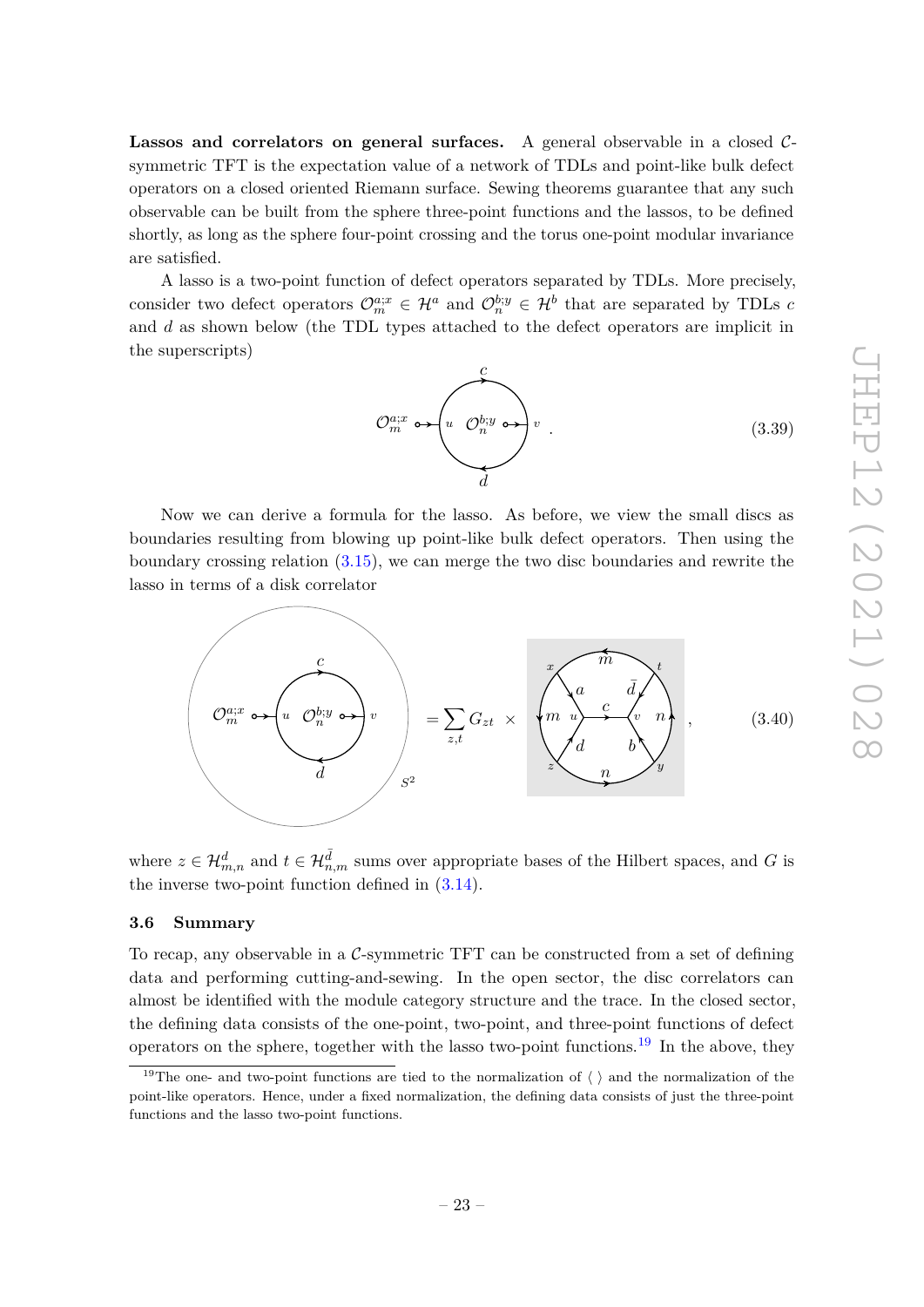have been completely determined in terms of module categorical data. For convenience, we summarize the formulae below.

We remind the reader that  $a, b, c, \ldots$  label simple TDLs,  $m, n, k, \ldots$  label simple BCs, with  $\tilde{d}$  the quantum dimension,  $x, y, z, \ldots$  are basis junction vectors, <sup>[20](#page-24-0)</sup> and finally  $\mathcal{O}_m^{a;x}$ denotes the point-like defect operator in the Hilbert space  $\mathcal{H}^a$  created by a hollow disc boundary with BC *m* and junction vector *x*.

<span id="page-24-1"></span>

If we interpret the expressions on the righthand side not as abstract traces of morphisms in a module category, but as physical disc correlators in the open sector, then the general philosophy of the open sector's completely determining the closed sector cannot be more obvious. This not only echoes the sentiments of [\[26\]](#page-40-6) in the context of open/closed TFT, but also appears to be a simplified version of the structure [\[58\]](#page-42-1) in rational conformal field theory.

<span id="page-24-0"></span><sup>20</sup>Recall that a gauge choice fixes a set of basis junction vectors.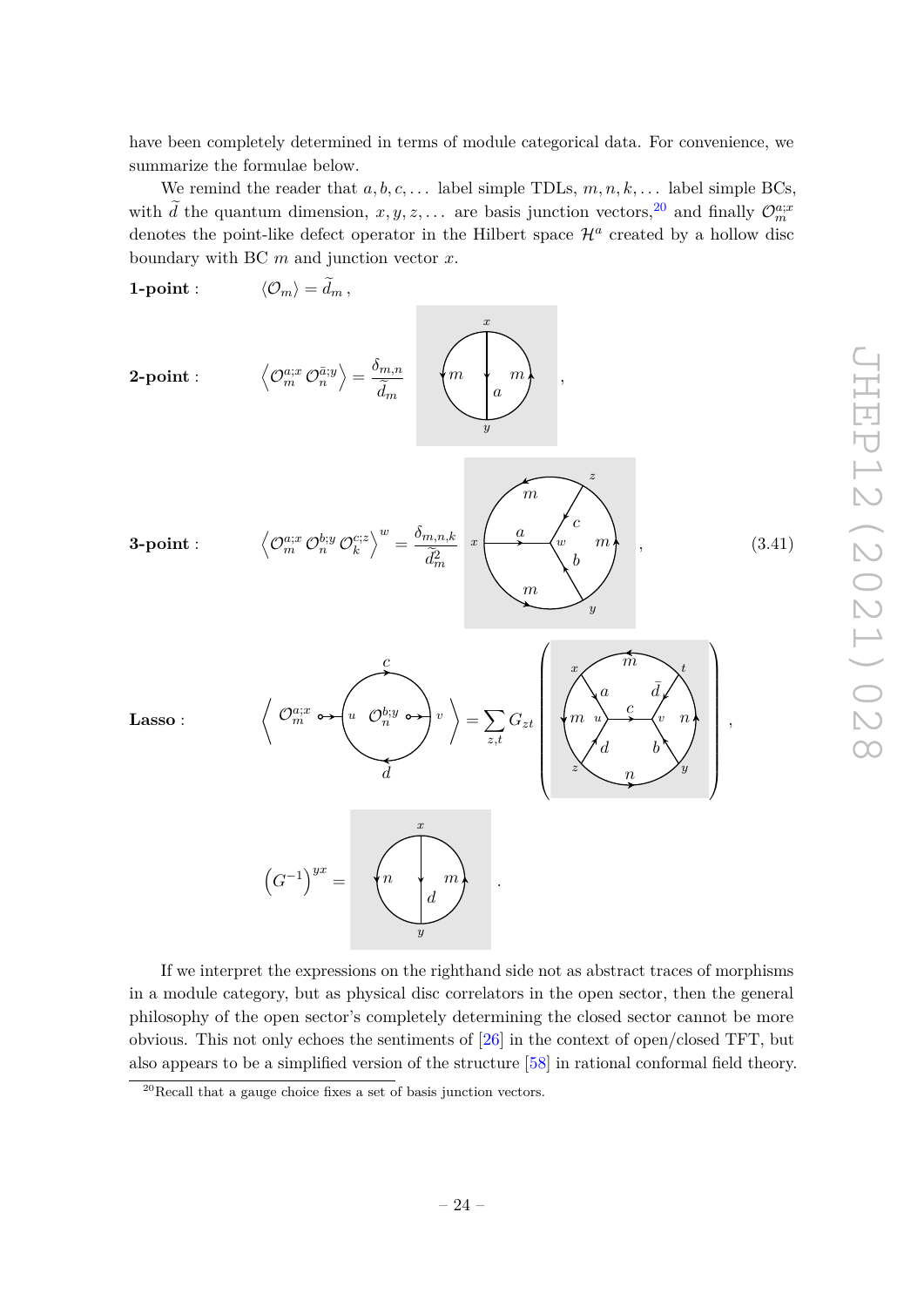## <span id="page-25-0"></span>**4 Regular topological field theories and examples**

For any fusion category  $\mathcal{C}$ , there is a canonical  $\mathcal{C}$ -symmetric TFT known as the regular TFT, where the category  $M$  of BCs is isomorphic to C itself.<sup>[21](#page-25-2)</sup> There is a sense in which once we understand regular TFTs, we understand all TFTs. Namely, as will be explained in section [5,](#page-31-0) instead of applying our general formulae [\(3.41\)](#page-24-1) to non-regular module categories, we could also start from a regular TFT for a different fusion category  $\mathcal{C}'$ , and perform generalized gauging.

In the following, we first summarize our general recipe to construct regular TFTs. Then we explicitly construct the regular TFTs for several fusion categories. The defining data of some of these examples were previously obtained by bootstrap [\[8,](#page-39-3) [38\]](#page-41-2). However, the natural bootstrap convention is where the expectation value of the identity local operator 1 is normalized to one, the action of TDLs on local operators is as diagonal as possible, and the point-like defect operators have orthonormal two-point functions. We use  $\langle \rangle$  to denote the expectation value in the bootstrap normalization. In the following, we adopt the notation of  $[8, 38]$  $[8, 38]$  $[8, 38]$  as much as possible to make our results directly comparable.<sup>[22](#page-25-3)</sup>

**Recipe.** The observables of a regular TFT can be constrcuted from the defining data whose formulae are summarized in section [3.6.](#page-23-0) In the case of the regular TFT, the category of boundary condition is the same as C itself. Therefore, simple TDLs  $a, b, c, \ldots$  and simple BCs  $m, n, k, \ldots$  are both labeled by simple objects in C. Moreover, the boundary quantum dimensions coincide with defect quantum dimensions; thus we set  $d_m = d_m$  in [\(3.41\)](#page-24-1).

Note that for the case of the regular TFT, the righthand sides of the equations in [\(3.41\)](#page-24-1) become just diagrams in the fusion category  $C$ . Therefore, one can evaluate them by the F-moves of  $\mathcal{C}$ , and construct the TFT purely from the fusion categorical data.

#### <span id="page-25-1"></span>**4.1 Fibonacci fusion category**

We denote the simple TDLs in the Fibonacci fusion category by 1 and *W*, so that the nontrivial fusion rule and quantum dimension are

$$
W^{2} = 1 + W, \quad d_{W} = \zeta \equiv \frac{1 + \sqrt{5}}{2}.
$$
 (4.1)

Moreover, we work in a gauge where the nontrivial F-symbols are

$$
F_W^{W,W,W} = \begin{pmatrix} \zeta^{-1} & \zeta^{-1} \\ 1 & -\zeta^{-1} \end{pmatrix} \,, \tag{4.2}
$$

such that

$$
\bigoplus = \zeta^2, \quad \bigoplus = -\zeta^2, \quad \bigotimes = \zeta^2. \tag{4.3}
$$

<span id="page-25-2"></span><sup>&</sup>lt;sup>21</sup>Since  $\mathcal C$  acts on itself by fusion, it can be thought as a module category over itself and is known as the regular module category.

<span id="page-25-3"></span> $^{22}$ However, here we denote the unit TDL by 1 instead of *I*.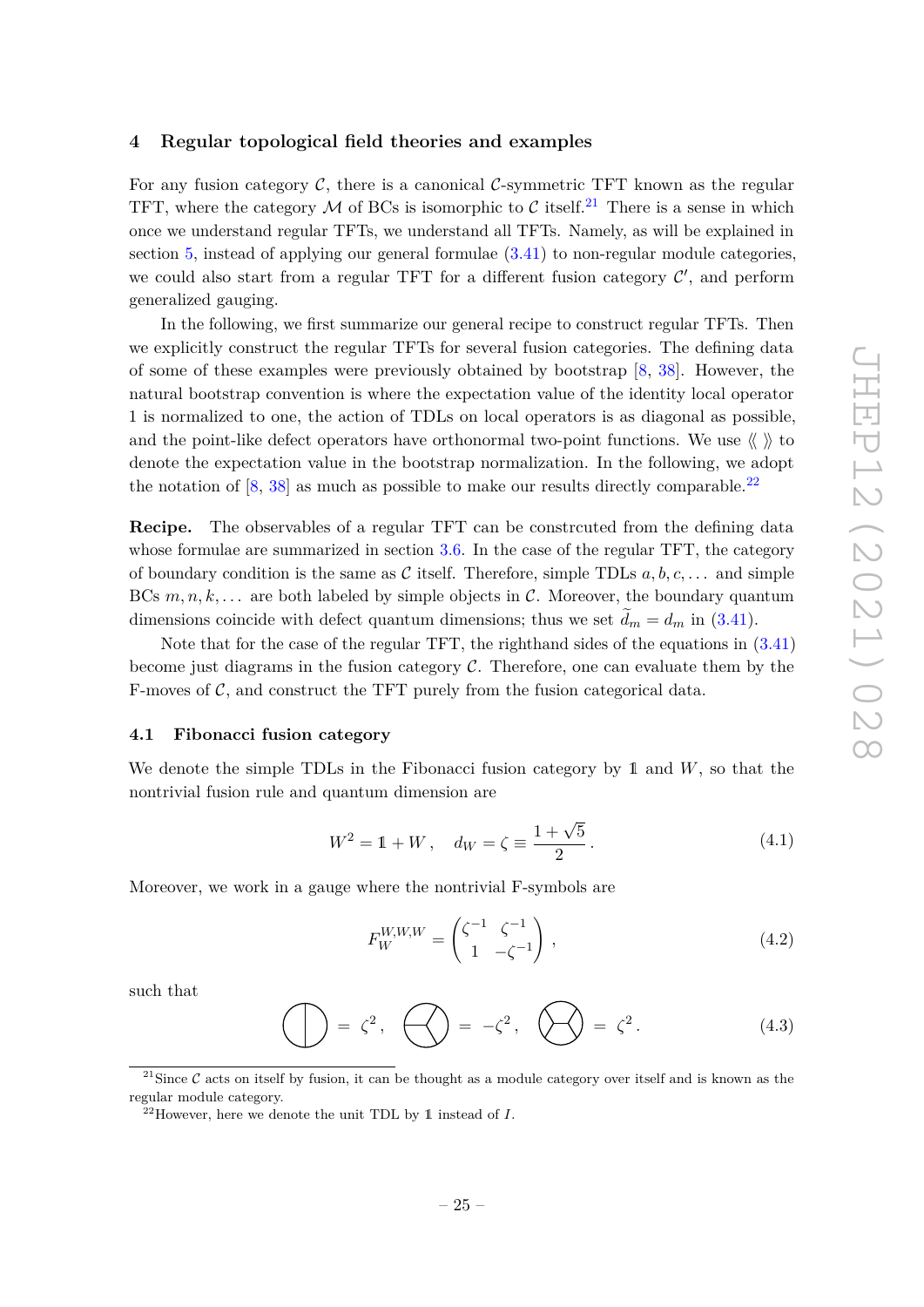In the regular TFT, the closed Hilbert spaces are spanned by the point-like operators

$$
\mathcal{H} : \mathcal{O}_1, \mathcal{O}_W, \n\mathcal{H}^W : \mathcal{O}_W^W,
$$
\n(4.4)

and the TDL  $W$  acts on the local operators in  $H$  by

$$
\tilde{W} \cdot \mathcal{O}_1 = \mathcal{O}_1 \,, \quad \tilde{W} \cdot \mathcal{O}_W = \mathcal{O}_1 + \mathcal{O}_W \,. \tag{4.5}
$$

The bulk Frobenius algebra [\(3.23\)](#page-18-1) is

$$
\mathcal{O}_1 \mathcal{O}_1 = \mathcal{O}_1 \,, \quad \mathcal{O}_W \mathcal{O}_W = \frac{1}{\zeta} \mathcal{O}_W \,, \quad \mathcal{O}_1 \mathcal{O}_W = 0 \,, \quad \langle \mathcal{O}_1 \rangle = 1 \,, \quad \langle \mathcal{O}_W \rangle = \zeta \,, \tag{4.6}
$$

while the rest of the defining data  $(3.34)$ ,  $(3.40)$  are

$$
\langle \mathcal{O}_W^W \mathcal{O}_W^W \rangle = \zeta, \qquad \langle \mathcal{O}_W^W \mathcal{O}_W^W \mathcal{O}_W \rangle = \frac{1}{d_W^2} \bigotimes = 1,
$$
  

$$
\langle \mathcal{O}_W^W \mathcal{O}_W^W \mathcal{O}_1 \rangle = 0, \qquad \langle \mathcal{O}_W^W \mathcal{O}_W^W \mathcal{O}_W^W \rangle = \frac{1}{d_W^2} \bigotimes = -1,
$$
  
(4.7)

and

$$
\langle \mathcal{O}_{W}^{W} \bullet \left( O_{1} \bullet \right) \rangle = \frac{1}{d_{W}} \left( \bigcap_{\mathcal{O}_{W}^{W} \bullet} \left( O_{W} \bullet \right) \right) = \bigotimes_{\mathcal{O}_{W}^{W} \bullet} \left( O_{W} \bullet \right) \rangle = \bigotimes_{\mathcal{O}_{W}^{W} \bullet} \left( O_{W} \bullet \right) = -1,
$$
\n
$$
\langle \mathcal{O}_{W}^{W} \bullet \left( O_{W}^{W} \bullet \right) \rangle = \bigotimes_{\mathcal{O}_{W}^{W} \bullet} \left( 4.8 \right)
$$
\n
$$
(4.8)
$$

Let us now convert to the bootstrap convention, where the local operators  $1, v_x$ diagonalize the TDL action,

$$
\widehat{W} \cdot 1 = \zeta, \quad \widehat{W} \cdot v_x = -\zeta^{-1} v_x, \tag{4.9}
$$

and the point-like defect operator in  $\mathcal{H}^W$  is  $v_\mu$ . The basis transformation is

$$
1 = \mathcal{O}_1 + \zeta \mathcal{O}_W, \quad v_x = \zeta \mathcal{O}_1 - \mathcal{O}_W, \quad v_\mu = \sqrt{\zeta + \zeta^{-1}} \mathcal{O}_W^W = \sqrt[4]{5} \mathcal{O}_W^W. \tag{4.10}
$$

A straightforward calculation gives

$$
\langle v_x v_x v_x v_x \rangle = 1, \qquad \langle v_\mu v_\mu v_x v_x \rangle = -\zeta^{-1} \qquad (4.11)
$$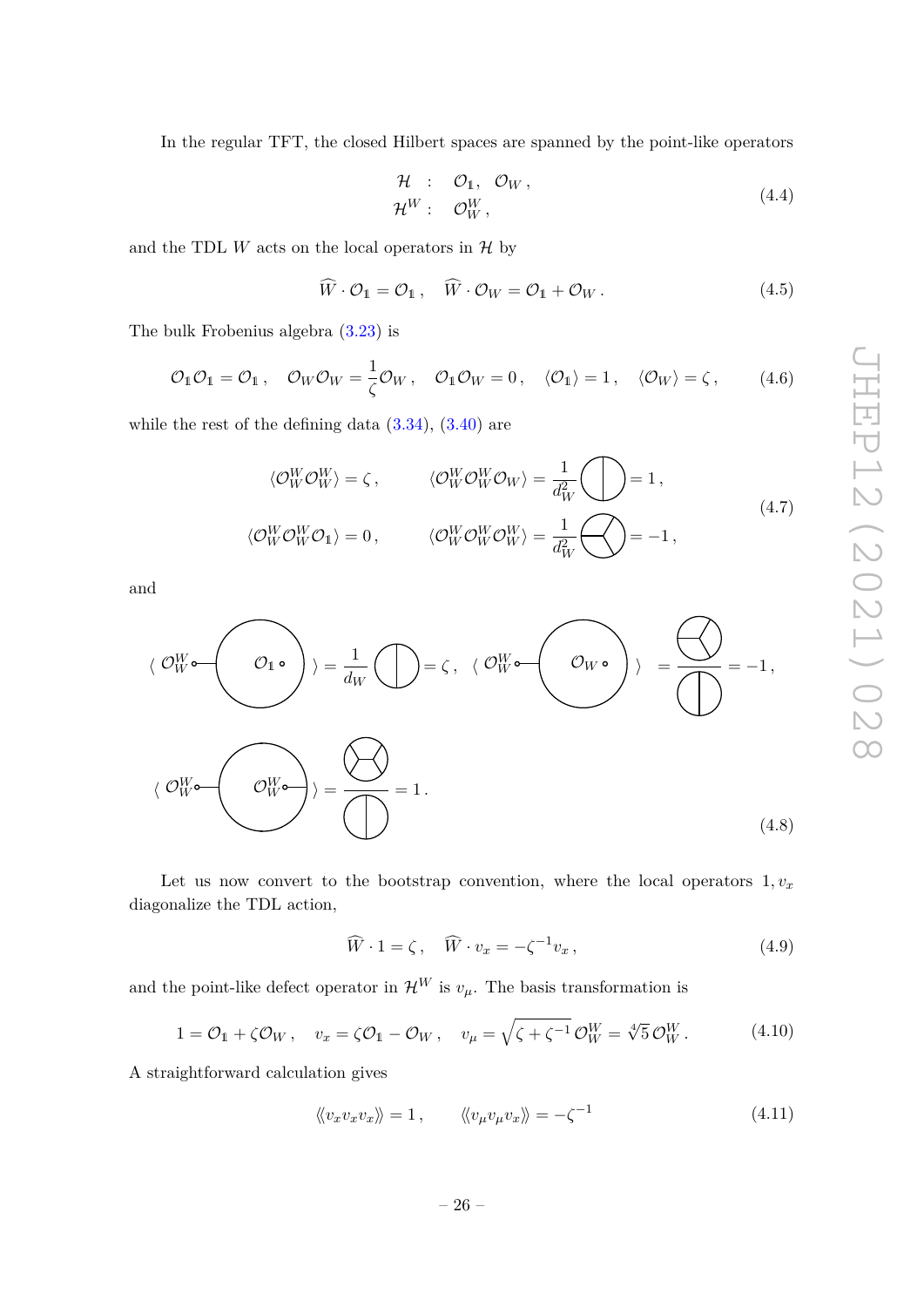and

$$
\langle \langle v_{\mu} \circ \langle v_{\mu} \rangle \rangle = -\sqrt{\frac{3\sqrt{5}}{2} - \frac{5}{2}}, \quad \langle \langle v_{\mu} \circ \langle v_{\mu} \rangle \rangle \rangle = \sqrt[4]{5},
$$
\n
$$
\langle \langle v_{\mu} \circ \langle v_{\mu} \rangle \rangle \rangle = \zeta^{-1},
$$
\n(4.12)

reproducing the bootstrap result of [\[8\]](#page-39-3).

## <span id="page-27-0"></span>**4.2 Ising fusion category**

The Ising fusion category has an invertible TDL  $\eta$  and a non-invertible TDL *N*, with the fusion rules and quantum dimensions

$$
\eta^2 = 1, \quad \eta N = N\eta = N, \quad N^2 = 1 + \eta, \quad \langle \eta \rangle = 1, \quad \langle N \rangle = \sqrt{2}. \tag{4.13}
$$

We work in unitary gauge in which the nontrivial F-symbols are

$$
F_N^{N,N,N} = \frac{1}{\sqrt{2}} \begin{pmatrix} 1 & 1 \\ 1 & -1 \end{pmatrix}, \quad F_N^{\eta,N,\eta} = -1. \tag{4.14}
$$

In the following, solid lines represent *N*, and dashed lines represent *η*. From the F-symbols, one can derive that

$$
\begin{pmatrix} 1 \\ 1 \\ 1 \end{pmatrix} = \sqrt{2}, \quad \begin{pmatrix} 1 \\ -1 \\ 1 \end{pmatrix} = -\sqrt{2}. \tag{4.15}
$$

In the regular TFT, the nonempty closed Hilbert spaces are spanned by the point-like operators

$$
\mathcal{H} \quad : \quad \mathcal{O}_1 \,, \quad \mathcal{O}_\eta \,, \quad \mathcal{O}_N \,, \tag{4.16}
$$

$$
\mathcal{H}^{\eta} \; : \; \mathcal{O}_N^{\eta} \,, \tag{4.17}
$$

and the TDLs act on the local operators in  $H$  by

$$
\widehat{\eta} \cdot \mathcal{O}_1 = \mathcal{O}_{\eta} , \qquad \widehat{\eta} \cdot \mathcal{O}_{\eta} = \mathcal{O}_1 , \qquad \widehat{\eta} \cdot \mathcal{O}_N = \mathcal{O}_N , \n\widehat{N} \cdot \mathcal{O}_1 = \mathcal{O}_N , \qquad \widehat{N} \cdot \mathcal{O}_{\eta} = \mathcal{O}_N , \qquad \widehat{N} \cdot \mathcal{O}_N = \mathcal{O}_1 + \mathcal{O}_{\eta} .
$$
\n(4.18)

The bulk Frobenius algebra [\(3.23\)](#page-18-1) is

$$
\mathcal{O}_1 \mathcal{O}_1 = \mathcal{O}_1 \,, \quad \mathcal{O}_\eta \mathcal{O}_\eta = \mathcal{O}_\eta \,, \quad \mathcal{O}_N \mathcal{O}_N = \frac{1}{\sqrt{2}} \mathcal{O}_N \,, \tag{4.19}
$$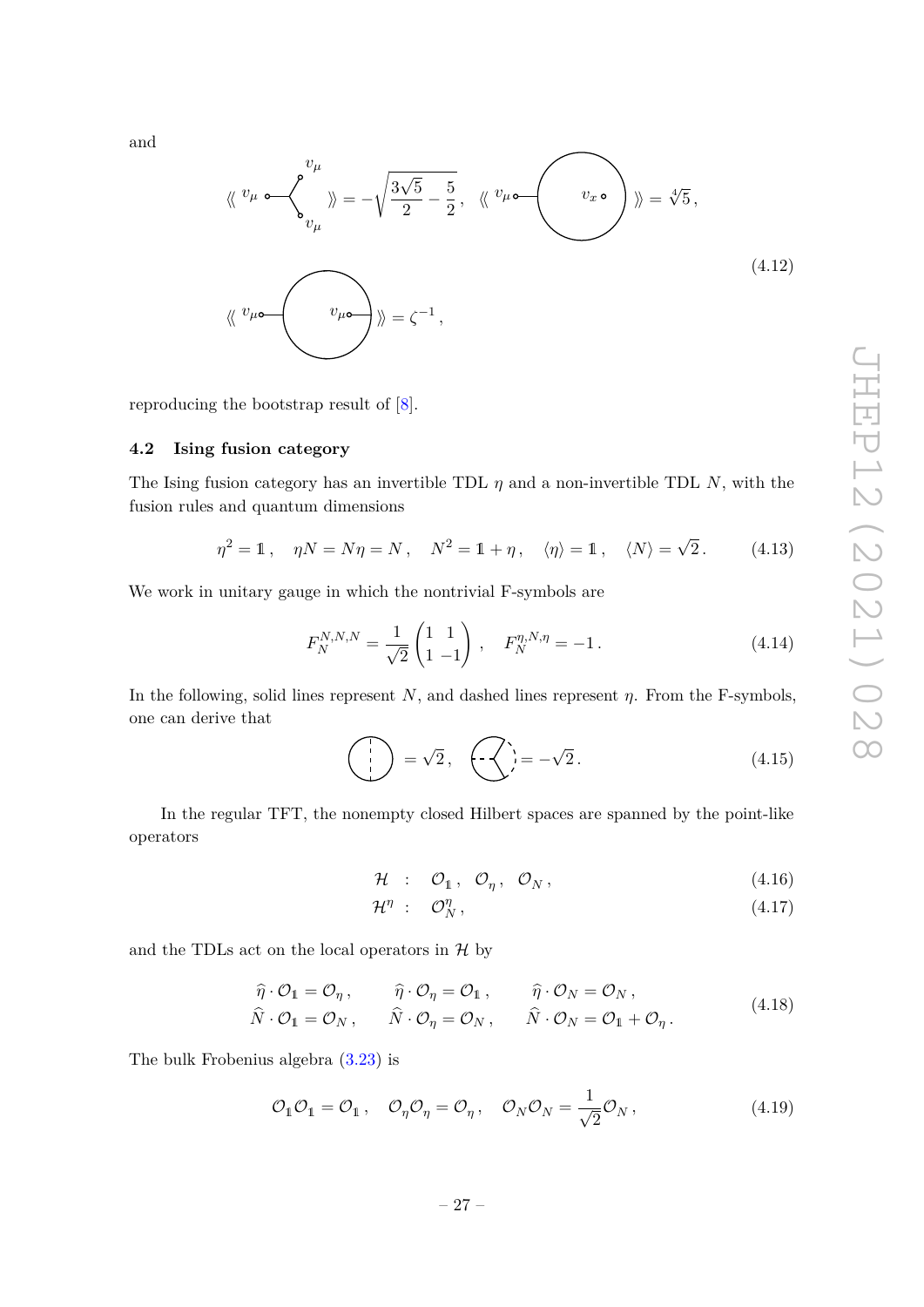while the rest of the defining data  $(3.34)$ ,  $(3.40)$  are

$$
\langle \mathcal{O}_N \mathcal{O}_N \mathcal{O}_N \rangle = \frac{1}{d_N^2} \bigodot = \frac{1}{\sqrt{2}}, \quad \langle \mathcal{O}_N^{\eta} \mathcal{O}_N^{\eta} \mathcal{O}_N \rangle = \frac{1}{\langle N \rangle^2} \left( \bigodot \right) = \frac{1}{\sqrt{2}}, \quad (4.20)
$$

and

$$
\langle \mathcal{O}_N^{\eta} \circ \cdot \left( \bigcirc \cdot \right) \rangle = \frac{\langle \cdot \rangle}{\langle \cdot \rangle} = 1, \ \langle \mathcal{O}_N^{\eta} \circ \cdot \left( \bigcirc \cdot \right) \rangle = \frac{\langle \cdot \cdot \rangle}{\langle \cdot \rangle} = -1,
$$
\n
$$
\langle \mathcal{O}_N^{\eta} \circ \cdot \left( \bigcirc \cdot \right) \rangle = \langle \cdot \bigcirc \cdot \left( \bigcirc \cdot \right) \rangle = \langle \cdot \bigcirc \cdot \left( \cdot \right) \rangle = \langle \cdot \bigcirc \cdot \left( \cdot \right) \rangle = \langle \cdot \bigcirc \cdot \left( \cdot \bigcirc \cdot \right) \rangle = \langle \cdot \bigcirc \cdot \left( \cdot \bigcirc \cdot \right) \rangle = \langle \cdot \bigcirc \cdot \left( \cdot \bigcirc \cdot \right) \rangle = \langle \cdot \bigcirc \cdot \left( \cdot \bigcirc \cdot \right) \rangle = \langle \cdot \bigcirc \cdot \left( \cdot \bigcirc \cdot \right) \rangle = \langle \cdot \bigcirc \cdot \left( \cdot \bigcirc \cdot \right) \rangle = \langle \cdot \bigcirc \cdot \left( \cdot \bigcirc \cdot \right) \rangle = \langle \cdot \bigcirc \cdot \left( \cdot \bigcirc \cdot \right) \rangle = \langle \cdot \bigcirc \cdot \left( \cdot \bigcirc \cdot \right) \rangle = \langle \cdot \bigcirc \cdot \left( \cdot \bigcirc \cdot \right) \rangle = \langle \cdot \bigcirc \cdot \left( \cdot \bigcirc \cdot \right) \rangle = \langle \cdot \bigcirc \cdot \left( \cdot \bigcirc \cdot \right) \rangle = \langle \cdot \bigcirc \cdot \left( \cdot \bigcirc \cdot \right) \rangle = \langle \cdot \bigcirc \cdot \left( \cdot \bigcirc \cdot \right) \rangle = \langle \cdot \bigcirc \cdot \left( \cdot \bigcirc \cdot \right) \rangle = \langle \cdot \bigcirc \cdot \left( \cdot \bigcirc \cdot \right) \rangle = \langle \cdot \bigcirc \cdot \left( \cdot \bigcirc \cdot \right) \rangle = \langle \cdot \bigcirc \cdot \left( \cdot \bigcirc \cdot \right) \rangle = \langle \cdot \bigcirc \cdot \left( \cdot \bigcirc \cdot \right) \rangle = \langle \cdot \bigcirc \cdot \left( \cdot \bigcirc \cdot \right) \rangle = \langle \cdot \bigcirc \cdot \left( \cdot \bigcirc \cdot \right) \rangle = \langle \cdot \bigcirc \cdot \left( \cdot \bigcirc \cdot \right) \rangle = \langle \
$$

Let us now convert to the bootstrap convention, where the local operators  $1, v_{\varepsilon}, v_{\sigma}$ diagonalize the TDL action,

$$
\widehat{\eta} \cdot 1 = -1, \qquad \widehat{\eta} \cdot v_{\varepsilon} = v_{\varepsilon}, \qquad \widehat{\eta} \cdot v_{\sigma} = -v_{\sigma}, \n\widehat{N} \cdot 1 = \sqrt{2}, \qquad \widehat{N} \cdot v_{\varepsilon} = -\sqrt{2}v_{\varepsilon}, \qquad \widehat{N} \cdot v_{\sigma} = 0,
$$
\n(4.22)

and the point-like defect operator in  $\mathcal{H}^{\eta}$  is  $v_{\mu}$ . The basis transformation is

$$
1 = \mathcal{O}_1 + \mathcal{O}_\eta + \sqrt{2}\mathcal{O}_N, \qquad v_\varepsilon = \mathcal{O}_1 + \mathcal{O}_\eta - \sqrt{2}\mathcal{O}_N, v_\sigma = \sqrt{2}\mathcal{O}_1 - \sqrt{2}\mathcal{O}_\eta, \qquad v_\mu = 2\mathcal{O}_N^\eta.
$$
 (4.23)

A straightforward calculation gives

$$
v_{\varepsilon}^{2} = 1, \t v_{\sigma}^{2} = 1 + v_{\varepsilon}, \t v_{\varepsilon}v_{\sigma} = v_{\sigma},
$$
  
\n
$$
v_{\mu}v_{\mu} = 1 - v_{\varepsilon}, \t v_{\varepsilon}v_{\mu} = -v_{\mu}, \t v_{\sigma}v_{\mu} = 0,
$$
\n(4.24)

and

$$
\langle \langle v_{\mu} \circ \cdot \langle v_{\varepsilon} \circ \cdot \rangle \rangle = 0, \quad \langle \langle v_{\mu} \circ \cdot \langle v_{\mu} \circ \cdot \langle v_{\sigma} \circ \cdot \rangle \rangle = 1,
$$
\n
$$
\langle \langle v_{\mu} \circ \cdot \langle v_{\mu} \circ \cdot \rangle \rangle = 0.
$$
\n
$$
(4.25)
$$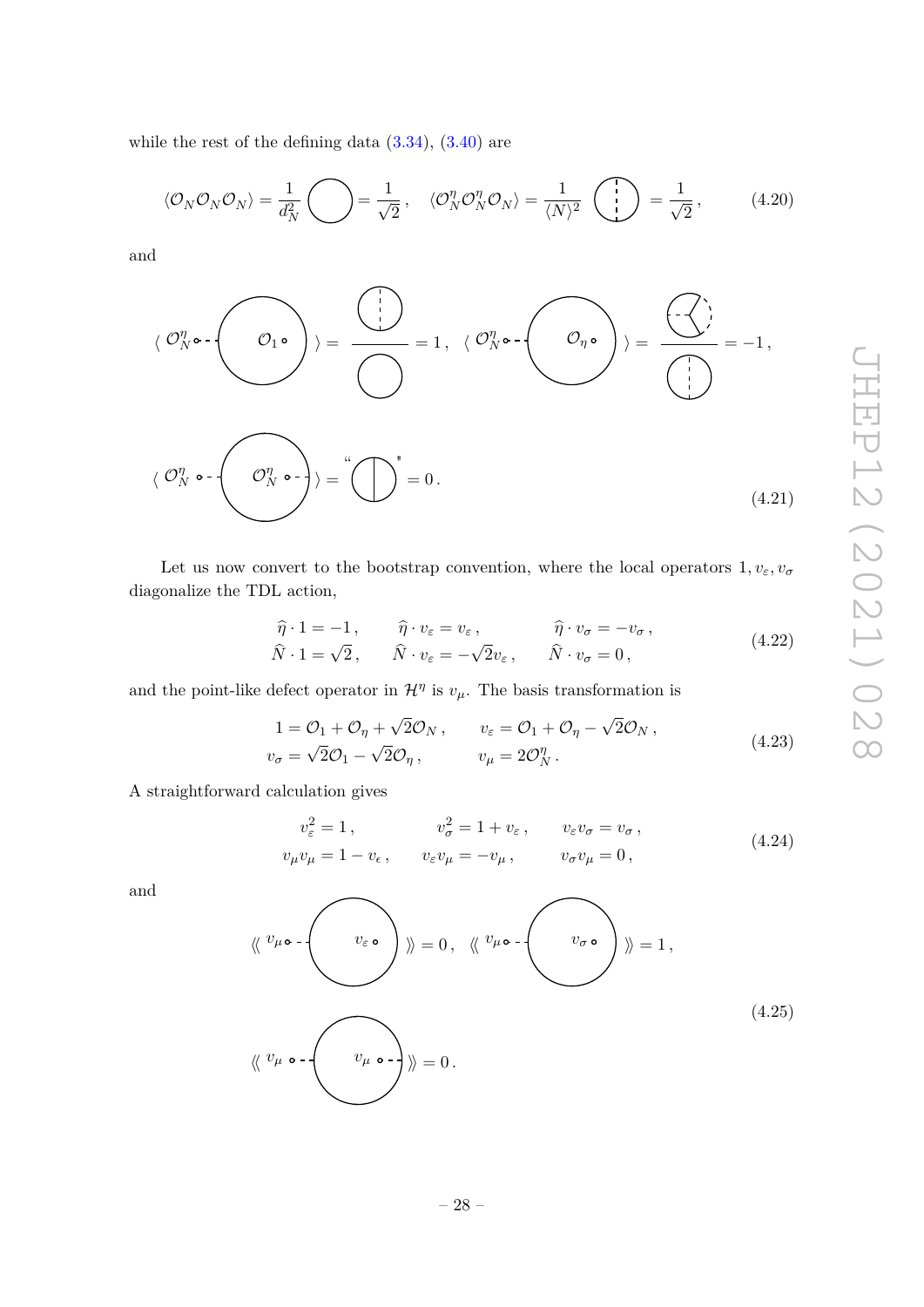In fact, the lasso action of *N* (up to a factor of  $\sqrt{2}$ ) becomes a *unitary symmetry operator*  $U(N)$  acting on  $\mathcal{H} \oplus \mathcal{H}^{\eta}$ ,

$$
U(N) \cdot 1 = 1, \quad U(N) \cdot v_{\varepsilon} = -v_{\varepsilon}, \quad U(N) \cdot v_{\sigma} = v_{\mu}, \quad U(N) \cdot v_{\mu} = v_{\sigma}.
$$
 (4.26)

This can be generalized to any TDL in an arbitrary fusion category: every TDL *a* gives rise to a unitary symmetry operator

$$
U(a) : \mathcal{H}^{a \otimes \bar{a}} \to \mathcal{H}^{\bar{a} \otimes a}.
$$
\n
$$
(4.27)
$$

## <span id="page-29-0"></span>**4.3 Haagerup H<sup>3</sup> fusion category**

We label the simple TDLs in the Haagerup  $H_3$  fusion category by  $1, \alpha, \alpha^2, \rho, \alpha\rho, \alpha^2\rho$ . The nontrivial fusion rules are

$$
\alpha^3 = 1, \quad \alpha \rho = \rho \alpha^2, \quad \rho^2 = 1 + \mathcal{Z}, \quad \mathcal{Z} \equiv \sum_{i=0}^2 \alpha^i \rho, \tag{4.28}
$$

and the quantum dimensions are

$$
\{d_1, d_{\alpha}, d_{\alpha^2}, d_{\rho}, d_{\alpha\rho}, d_{\alpha^2\rho}\} = \{1, 1, 1, \zeta, \zeta, \zeta\}, \quad \zeta = \frac{3 + \sqrt{13}}{2}.
$$
 (4.29)

In the gauge of  $[38]$  for the F-symbols,<sup>[23](#page-29-1)</sup> we can derive the identities

$$
\left(\bigcup_{\rho} \Phi = \left(\rho \left(\bigcap_{\rho} \rho\right) = \zeta^2, \bigotimes_{\rho} \Phi = \left(\bigotimes_{\rho} \left(\rho\right) \left(\bigotimes_{\rho} \rho\right)\right) = \frac{-29 - 8\sqrt{13}}{3},\right)
$$
\n
$$
\left(\bigotimes_{\rho} \Phi = \left(\rho \left(\bigotimes_{\rho} \rho\right) \left(\bigtriangleup\right) = \frac{307 + 85\sqrt{13}}{18},\right)
$$
\n(4.30)

which will be used in the following.

In the regular TFT, the closed Hilbert spaces are spanned by the point-like operators

$$
\mathcal{H} : \mathcal{O}_1, \mathcal{O}_\alpha, \mathcal{O}_{\alpha^2}, \mathcal{O}_\rho, \mathcal{O}_{\alpha\rho}, \mathcal{O}_{\alpha^2\rho}, \n\mathcal{H}^\rho : \mathcal{O}^\rho_\rho, \mathcal{O}^\rho_{\alpha\rho}, \mathcal{O}^\rho_{\alpha^2\rho}, \n\mathcal{H}^{\alpha\rho} : \mathcal{O}^{\alpha\rho}_\rho, \mathcal{O}^{\alpha\rho}_{\alpha\rho}, \mathcal{O}^{\alpha\rho}_{\alpha^2\rho}, \n\mathcal{H}^{\alpha^2\rho} : \mathcal{O}^{\alpha^2\rho}_\rho, \mathcal{O}^{\alpha^2\rho}_{\alpha\rho}, \mathcal{O}^{\alpha^2\rho}_{\alpha^2\rho},
$$
\n(4.31)

<span id="page-29-1"></span> $^{23}$ Note that the gauge used in [\[38\]](#page-41-2) is slightly different from the unitary gauge of [\[59\]](#page-42-2).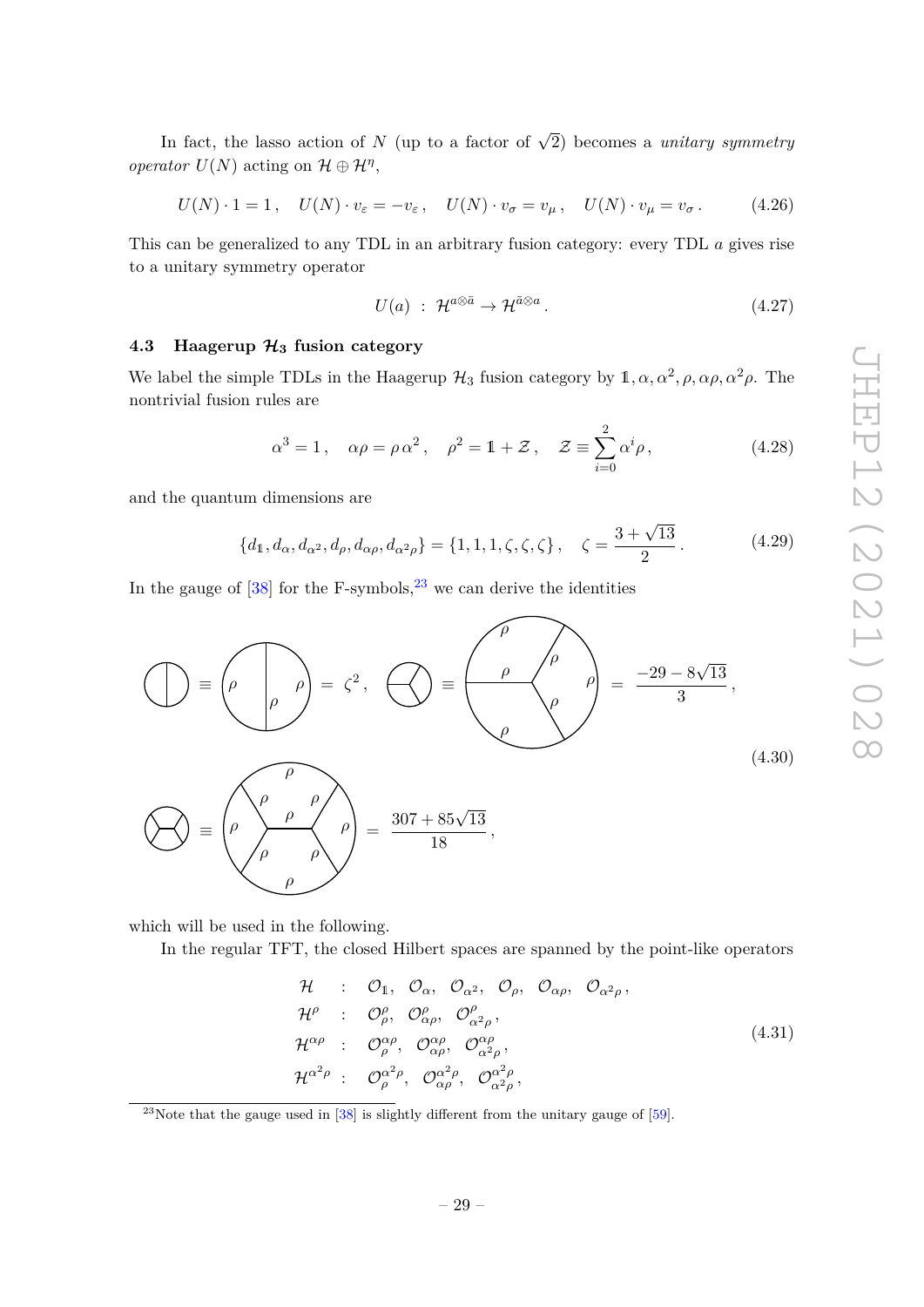and the TDL  $\rho$  acts on the local operators in  $\mathcal H$  by

$$
\hat{\rho} \cdot \mathcal{O}_1 = \mathcal{O}_{\rho}, \qquad \hat{\rho} \cdot \mathcal{O}_{\rho} = \mathcal{O}_1 + \mathcal{O}_{\rho} + \mathcal{O}_{\alpha \rho} + \mathcal{O}_{\alpha^2 \rho}, \n\hat{\rho} \cdot \mathcal{O}_{\alpha} = \mathcal{O}_{\alpha \rho}, \qquad \hat{\rho} \cdot \mathcal{O}_{\alpha \rho} = \mathcal{O}_{\alpha} + \mathcal{O}_{\rho} + \mathcal{O}_{\alpha \rho} + \mathcal{O}_{\alpha^2 \rho}, \n\hat{\rho} \cdot \mathcal{O}_{\alpha^2} = \mathcal{O}_{\alpha^2 \rho}, \qquad \hat{\rho} \cdot \mathcal{O}_{\alpha^2 \rho} = \mathcal{O}_{\alpha^2} + \mathcal{O}_{\rho} + \mathcal{O}_{\alpha \rho} + \mathcal{O}_{\alpha^2 \rho}.
$$
\n(4.32)

We now convert to the bootstrap convention, where the local operators  $1, v, u_1, \bar{u}_1, u_2, \bar{u}_2$ are defined such that

$$
\hat{\rho} \cdot 1 = \zeta, \qquad \hat{\rho} \cdot v = -\zeta v, \qquad \hat{\rho} \cdot u_i = \bar{u}_i, \qquad \hat{\rho} \cdot \bar{u}_i = u_i,
$$
  
\n
$$
\hat{\alpha} \cdot 1 = 1, \qquad \hat{\alpha} \cdot v = v, \qquad \hat{\alpha} \cdot u_i = \omega u_i, \qquad \hat{\alpha} \cdot \bar{u}_i = \omega^2 \bar{u}_i,
$$
\n(4.33)

with  $i = 1, 2$  and  $\omega = e^{\frac{2\pi i}{3}}$ . This basis almost diagonalizes the TDL action, except that  $\hat{\rho}$ acts as charge conjugation on  $u_i$ . The basis transformation is given by

$$
\mathcal{O}_{1} = \frac{1}{\dim(\mathcal{C})} \left( 1 + \zeta v + \sqrt[4]{13} \sqrt{\zeta} (u_{2} + \bar{u}_{2}) \right),
$$
  
\n
$$
\mathcal{O}_{\alpha} = \frac{1}{\dim(\mathcal{C})} \left( 1 + \zeta v + \sqrt[4]{13} \sqrt{\zeta} (\omega u_{2} + \omega^{2} \bar{u}_{2}) \right),
$$
  
\n
$$
\mathcal{O}_{\alpha^{2}} = \frac{1}{\dim(\mathcal{C})} \left( 1 + \zeta v + \sqrt[4]{13} \sqrt{\zeta} (\omega^{2} u_{2} + \omega \bar{u}_{2}) \right),
$$
  
\n
$$
\mathcal{O}_{\rho} = \frac{1}{\dim(\mathcal{C})} \left( 1 - \zeta^{-1} v + \sqrt[4]{13} \frac{1}{\sqrt{\zeta}} (u_{1} + \bar{u}_{1}) \right),
$$
  
\n
$$
\mathcal{O}_{\alpha \rho} = \frac{1}{\dim(\mathcal{C})} \left( 1 - \zeta^{-1} v + \sqrt[4]{13} \frac{1}{\sqrt{\zeta}} (\omega u_{1} + \omega^{2} \bar{u}_{1}) \right),
$$
  
\n
$$
\mathcal{O}_{\alpha^{2} \rho} = \frac{1}{\dim(\mathcal{C})} \left( 1 - \zeta^{-1} v + \sqrt[4]{13} \frac{1}{\sqrt{\zeta}} (\omega^{2} u_{1} + \omega \bar{u}_{1}) \right),
$$
  
\n(4.34)

where the global dimension is

$$
\dim(\mathcal{C}) = \frac{3}{2} \left( 13 + 3\sqrt{13} \right) . \tag{4.35}
$$

As a result, the bulk Frobenius algebra in the bootstrap basis is

$$
v \times v = 1 + 3v, \t u_1 \times \bar{u}_1 = 1 - \zeta^{-1} v, \t u_2 \times \bar{u}_2 = 1 + \zeta v, u_1 \times \bar{u}_2 = 0, \t u_1 \times u_1 = \sqrt{1 + \zeta^{-2}} \bar{u}_1, \t u_2 \times u_2 = \sqrt{1 + \zeta^2} \bar{u}_2,
$$
(4.36)

matching [\[38\]](#page-41-2).

There is a large amount of data involving defect operators, so here we only match a subset that involves  $\mathcal{O}_{\rho}^{\rho}$ . To match the defect three-point function, consider the two- and three-point functions

<span id="page-30-0"></span>
$$
\langle \mathcal{O}_{\rho}^{\rho} \mathcal{O}_{\rho}^{\rho} \rangle = \frac{1}{d_{\rho}} \bigcirc \mathcal{O}_{\rho}^{\rho} \bigcirc \mathcal{O}_{\rho}^{\rho} \mathcal{O}_{\rho}^{\rho} \mathcal{O}_{\rho}^{\rho} \rangle = \frac{1}{d_{\rho}^2} \bigcirc \mathcal{O}_{\rho}^{\rho} = \frac{-7 - \sqrt{13}}{6} \,. \tag{4.37}
$$

In the defect Hilbert space  $\mathcal{H}^{\rho}$ , it is fortunate that the basis chosen in [\[38\]](#page-41-2) (up to some redefinition freedom) is proportional to  $\mathcal{O}_{\rho}^{\rho}$ ,  $\mathcal{O}_{\rho}^{\alpha\rho}$ ,  $\mathcal{O}_{\rho}^{\alpha^2\rho}$ . Following the notation there, we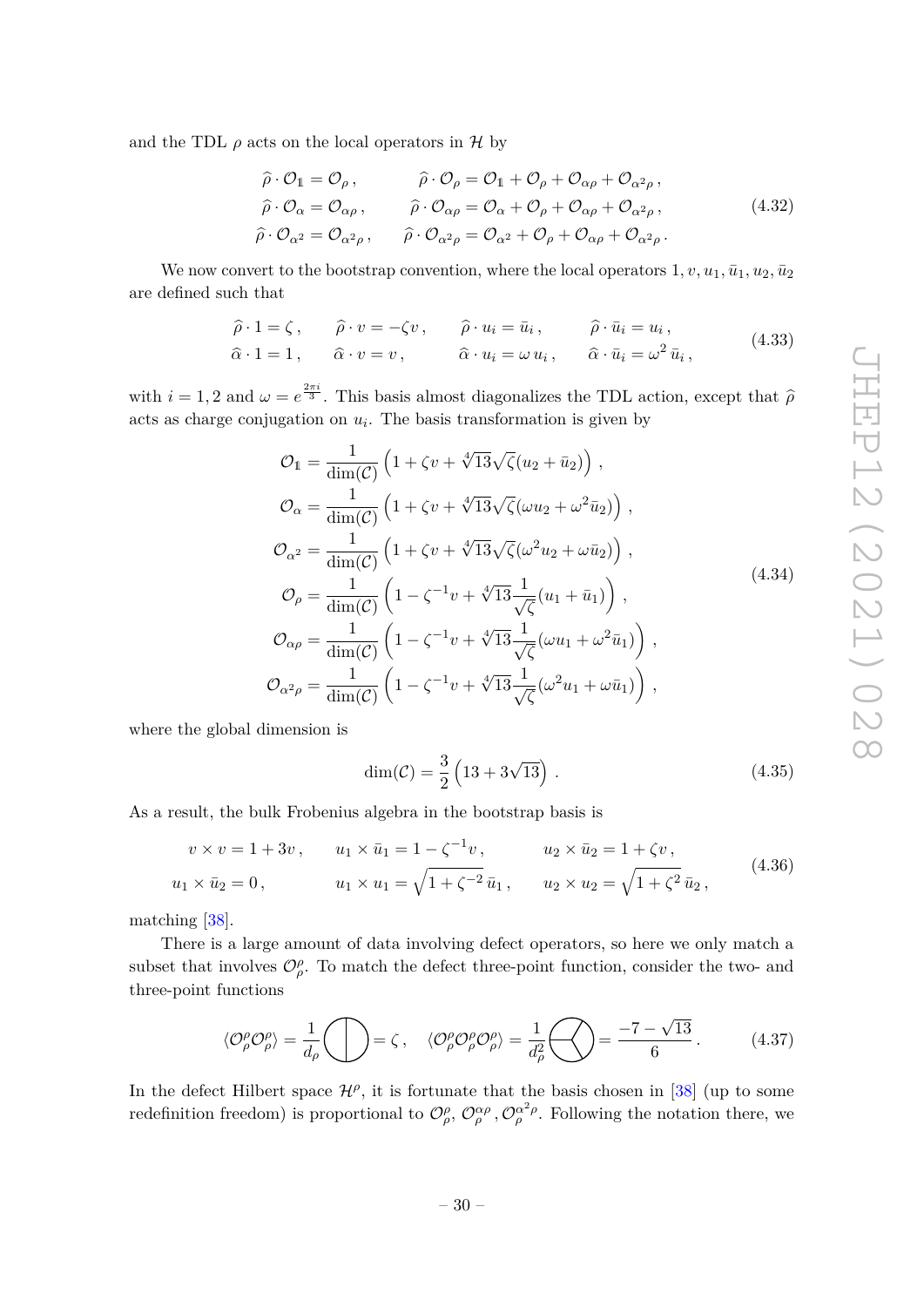denote by  $o_{11}$  the defect operator proportional to  $\mathcal{O}_{\rho}^{\rho}$  in the natural bootstrap normalization. We can deduce from  $(4.37)$  that  $\mathcal{O}_{\rho}^{\rho}$  and  $o_{11}$  are related by

<span id="page-31-2"></span>
$$
o_{11} = \pm \sqrt{\frac{\dim(\mathcal{C})}{\zeta}} \mathcal{O}_{\rho}^{\rho},\tag{4.38}
$$

where the sign is mere convention. Using  $(3.34)$  and  $(3.40)$ , we compute

$$
\langle \langle 0_{11} \circ \langle 0_{11} \rangle \rangle = \mp \left( -\sqrt{\frac{\dim(\mathcal{C})}{\zeta}} \right)^3 \frac{1}{\dim(\mathcal{C})} \langle 0_{\rho}^{\rho} \circ \rho_{\rho}^{\rho} \rangle = \mp \sqrt{\frac{17\sqrt{13} - 52}{3}},
$$
\n
$$
\langle \langle 0_{11} \circ \langle 0_{11} \circ \rangle \rangle \rangle = \left( -\sqrt{\frac{\dim(\mathcal{C})}{\zeta}} \right)^2 \frac{1}{\dim(\mathcal{C})} \frac{\sqrt{2}}{\sqrt{\zeta}} = \frac{-1 + 5\sqrt{13}}{18},
$$
\n(4.39)

reproducing the bootstrap result of [\[38\]](#page-41-2) under the minus sign convention for [\(4.38\)](#page-31-2).

## <span id="page-31-0"></span>**5 Non-regular topological field theories from generalized gauging**

An ordinary finite group global symmetry is captured by invertible TDLs (in a so-called pointed fusion category). In the absence of 't Hooft anomalies, such a symmetry can be gauged. For non-invertible TDLs, there is a generalized notion of gauging, sometimes refered to as a generalized orbifold, which was introduced in [\[60](#page-42-3)[–62\]](#page-42-4) and expanded in [\[7\]](#page-39-4).

In this section, we show how to get all non-regular TFTs from regular TFTs via generalized gauging. We first introduce the notion of algebra objects that are central to the procedure, construct the gauged theory, and finally explain how every non-regular TFT is related to a regular TFT by generalized gauging. The exposition follows [\[7\]](#page-39-4) closely.

#### <span id="page-31-1"></span>**5.1 Algebra objects**

To begin, it is instructive to reformulate the gauging of finite group symmetries in the language of TDLs. To gauge a finite group symmetry, we first couple the theory to a flat background gauge field and then make the gauge field dynamical, i.e. sum over distinct configurations. In the TDL language, coupling the theory to a flat background gauge field configuration is equivalent to inserting a network of simple TDLs, and making the gauge field dynamical amounts to summing over inequivalent networks.

In more precise terms, to gauge a non-anomalous finite group symmetry *G*, we do the following. We first consider the TDL  $A = \bigoplus_{g \in G} g$  obtained by taking the direct sum of all TDLs in *G*. Inserting a *fine-enough* trivalent mesh of *A* onto the spacetime achieves summing over all background gauge field configurations. Here, a fine-enough mesh is a graph that is dual to a given triangulation of the spacetime manifold. Note that we also need to fix a choice of the junction vector  $\mu \in \text{Hom}_{\mathcal{C}}(A \otimes A, A)$  at the trivalent vertices of the graph. A consistent choice, satisfying conditions described below such as  $(5.2)$  and  $(5.3)$ ,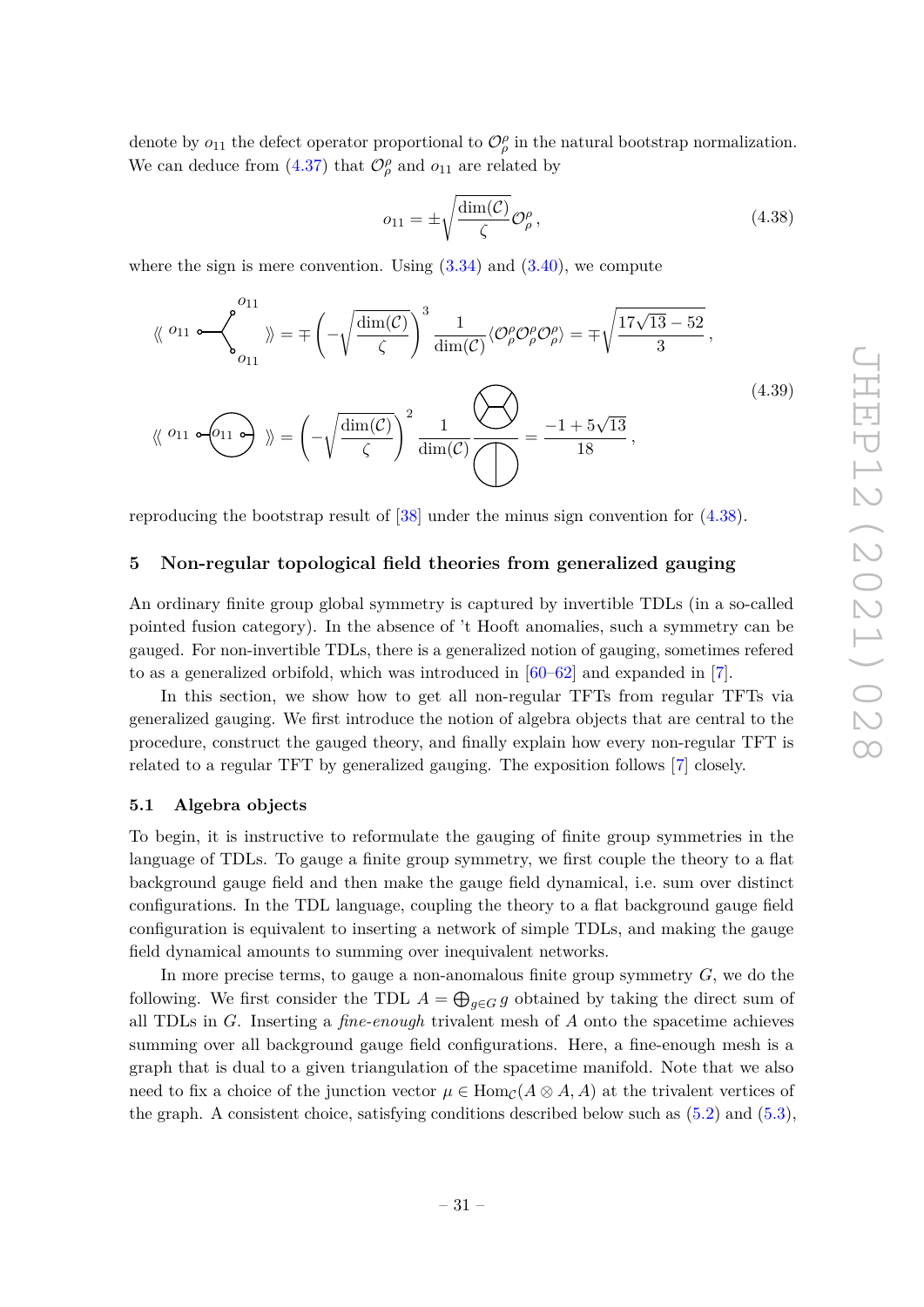exists if and only if *G* is non-anomalous. There may be multiple choices corresponding to different discrete torsion [\[63\]](#page-42-5) elements of  $H^2(G, U(1))$ , or equivalently corresponding to coupling to different two-dimensional *G* symmetry-protected topological phases.

The above procedure can be generalized to arbitrary fusion categories. To perform a generalized gauging, we need a choice of a (non-simple) TDL  $A \in \mathcal{C}$ , and a trivalent junction vector  $\mu \in \text{Hom}_{\mathcal{C}}(A \otimes A, A)$ 

> <span id="page-32-0"></span>*A*  $A \sim A$  $\mu$  (5.1)

For the gauging procedure to be consistent, we need to require that the gauging is independent of the chosen triangulation. Any two triangulations of a two-dimensional surface are related by a sequence of two basic moves. In terms of the dual graph of the triangulation, the two moves correspond to the fusion and bubble moves of the mesh, and the requirement that any observable is invariant under these moves translates to the following conditions:



$$
A \bigotimes_{A}^{n} A = \qquad \qquad A
$$
\n
$$
\downarrow A
$$
\n
$$
\downarrow A
$$
\n
$$
\downarrow A
$$
\n
$$
\downarrow B
$$
\n
$$
\downarrow B
$$
\n
$$
\downarrow B
$$
\n
$$
\downarrow B
$$
\n
$$
\downarrow B
$$
\n
$$
\downarrow B
$$
\n
$$
\downarrow B
$$
\n
$$
\downarrow B
$$
\n
$$
\downarrow B
$$
\n
$$
\downarrow B
$$
\n
$$
\downarrow B
$$
\n
$$
\downarrow B
$$
\n
$$
\downarrow B
$$
\n
$$
\downarrow B
$$
\n
$$
\downarrow B
$$
\n
$$
\downarrow B
$$
\n
$$
\downarrow B
$$
\n
$$
\downarrow B
$$
\n
$$
\downarrow B
$$
\n
$$
\downarrow B
$$
\n
$$
\downarrow B
$$
\n
$$
\downarrow B
$$
\n
$$
\downarrow B
$$
\n
$$
\downarrow B
$$
\n
$$
\downarrow B
$$
\n
$$
\downarrow B
$$
\n
$$
\downarrow B
$$
\n
$$
\downarrow B
$$
\n
$$
\downarrow B
$$
\n
$$
\downarrow B
$$
\n
$$
\downarrow B
$$
\n
$$
\downarrow B
$$
\n
$$
\downarrow B
$$
\n
$$
\downarrow B
$$
\n
$$
\downarrow B
$$
\n
$$
\downarrow B
$$
\n
$$
\downarrow B
$$
\n
$$
\downarrow B
$$
\n
$$
\downarrow B
$$
\n
$$
\downarrow B
$$
\n
$$
\downarrow B
$$
\n
$$
\downarrow B
$$
\n
$$
\downarrow B
$$
\n
$$
\downarrow B
$$
\n
$$
\downarrow B
$$
\n
$$
\downarrow B
$$
\n
$$
\downarrow B
$$
\n
$$
\downarrow B
$$
\n
$$
\downarrow B
$$
\n
$$
\downarrow B
$$
\n
$$
\downarrow B
$$
\n
$$
\downarrow B
$$
\n
$$
\downarrow B
$$
\n
$$
\down
$$

In the categorical language,  $A$  along with  $\mu$  satisfying [\(5.2\)](#page-32-0) and [\(5.3\)](#page-32-1) is called an associative and separable algebra object in C.

To make the gauging consistent, one has to further require that this algebra has a unit  $u \in \text{Hom}_{\mathcal{C}}(\mathbb{1}, A)$  satisfying

<span id="page-32-1"></span>
$$
A \downarrow^A \downarrow^A
$$
\n
$$
A = \uparrow^A A
$$
\n(5.4)

This guarantees that the theory after gauging has a vacuum. Requiring a few more subtle properties makes  $(A, \mu)$  into what is called a *symmetric special Frobenius algebra* [\[64](#page-42-6)[–66\]](#page-42-7).<sup>[24](#page-32-2)</sup> From now on, we follow common practice and drop the adjective "symmetric special Frobenius" and refer to a gaugeable algebra simply as an *algebra object*. We also often just write *A* instead of the pair (*A, µ*).

<span id="page-32-2"></span> $^{24}$ Non-invertible topological defect lines can also be gauged in higher dimensions. See [\[67\]](#page-42-8) for a discussion in three dimensions, and [\[68\]](#page-42-9) for a more general discussion in the context of category theory.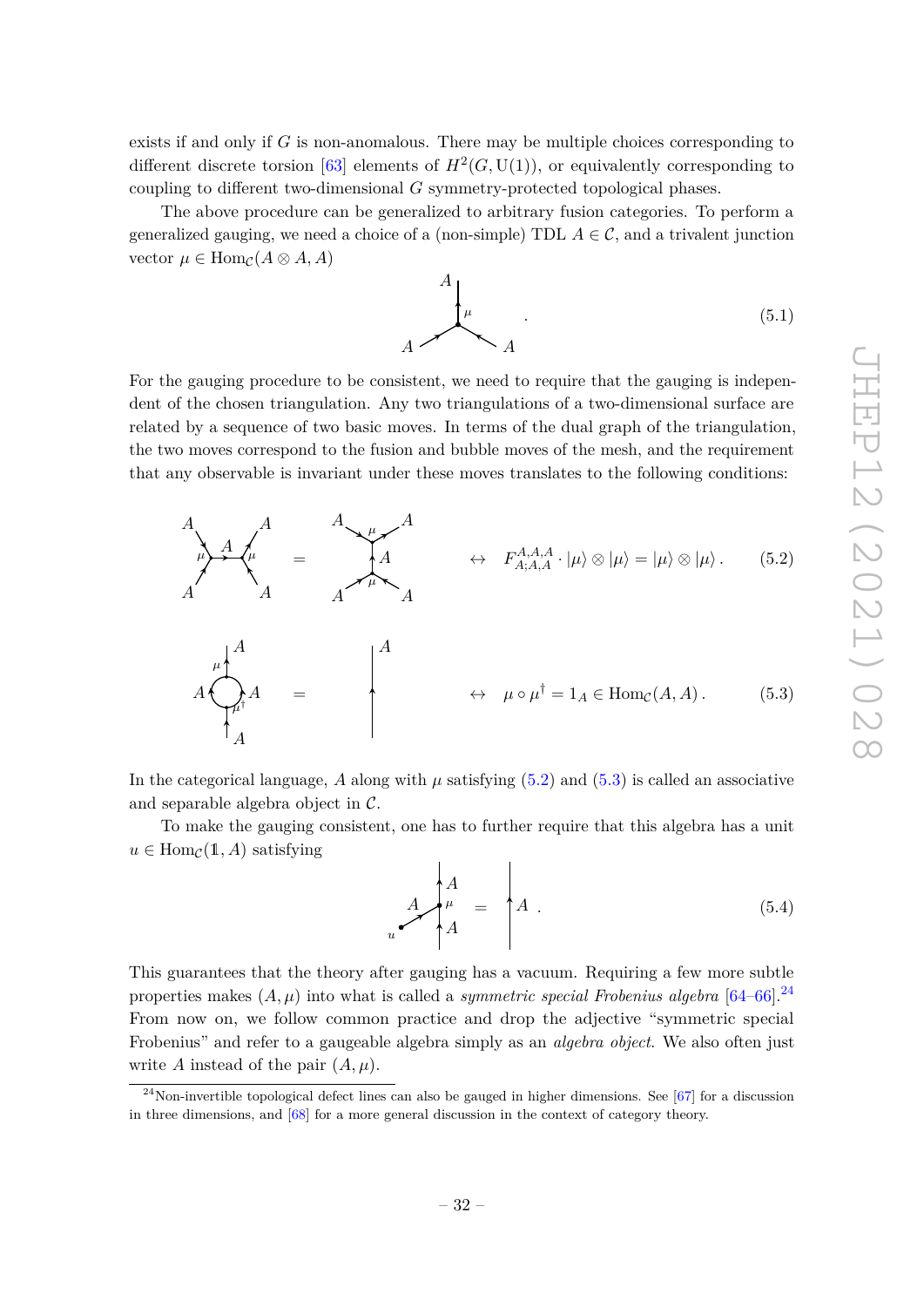Generally there can be multiple algebra objects in a given fusion category  $\mathcal{C}$ . In particular, there is always the trivial algebra object  $A = 1$ , which corresponds to gauging nothing. When  $C = \text{Vec}_G^{\omega}$  is a finite group symmetry, where  $\omega \in H^3(G, \text{U}(1))$  captures the 't Hooft anomaly, gauging an algebra object corresponds to gauging a non-anomalous subgroup of *G*. However, for non-invertible symmetries, gauging an algebra object is not to be thought of as "gauging a fusion subcategory"; the latter notion does not make sense unless the fusion subcategory admits a fiber functor.

#### <span id="page-33-0"></span>**5.2 Gauged theory**

Generalized gauging is performed by inserting a fine-enough mesh of an algebra object *A* onto the spacetime. More precisely, observables of the gauged theory can be computed from the observables of the ungauged theory in the presence of the mesh. In particular, the torus partition function of the gauged theory  $\mathcal{T}' := \mathcal{T}/A$  is given by the torus partition function of the ungauged theory  $\mathcal T$  as follows:

$$
Z_{\mathcal{T}'}\left(\begin{bmatrix} \cdot & \cdot & \cdot \\ \cdot & \cdot & \cdot \\ \cdot & \cdot & \cdot \\ \cdot & \cdot & \cdot \end{bmatrix}\right) = Z_{\mathcal{T}}\left(\begin{bmatrix} A & \mu & \cdot & \cdot \\ \cdot & A & \cdot & \cdot \\ \cdot & \mu^{\dagger} & A & \cdot \\ \cdot & \cdot & \cdot & \cdot \end{bmatrix}\right).
$$
(5.5)

To construct the gauged theory  $\mathcal{T}'$ , we need a recipe for its defining data. The intuitive guilding principle is that the mesh must be "invisible" to the new physical items in  $\mathcal{T}'$ . Roughly speaking, we demand the following conditions:

- <span id="page-33-3"></span>1. *A* can end on the new physical items.
- <span id="page-33-1"></span>2. The correlation functions do not depend on the details of the mesh as long as the mesh is fine enough.

Guided by these conditions, below we construct the local operators, BCs and TDLs in the gauged theory  $\mathcal{T}'$ .

**Local operators of the gauged theory.** A local operator in the gauged theory  $\mathcal{T}'$ corresponds to a point-like defect operator in  $\mathcal T$  living at the end of  $A$ ,

$$
A\Bigg\downarrow_{\mathcal{O}_{m}^{A;x}}, \qquad \mathcal{O}_{m}^{A;x} \in \mathcal{H}^{A}. \tag{5.6}
$$

But not all such operators should be allowed due to condition [2;](#page-33-1) we require

<span id="page-33-2"></span>
$$
\begin{pmatrix}\n\mu^{\dagger} \\
\mu^{\dagger} \\
\sigma_m^{\dagger} \\
A\n\end{pmatrix} = \begin{pmatrix}\nA \\
\vdots \\
\sigma_m^{\dagger} \\
\vdots\n\end{pmatrix},
$$
\n(5.7)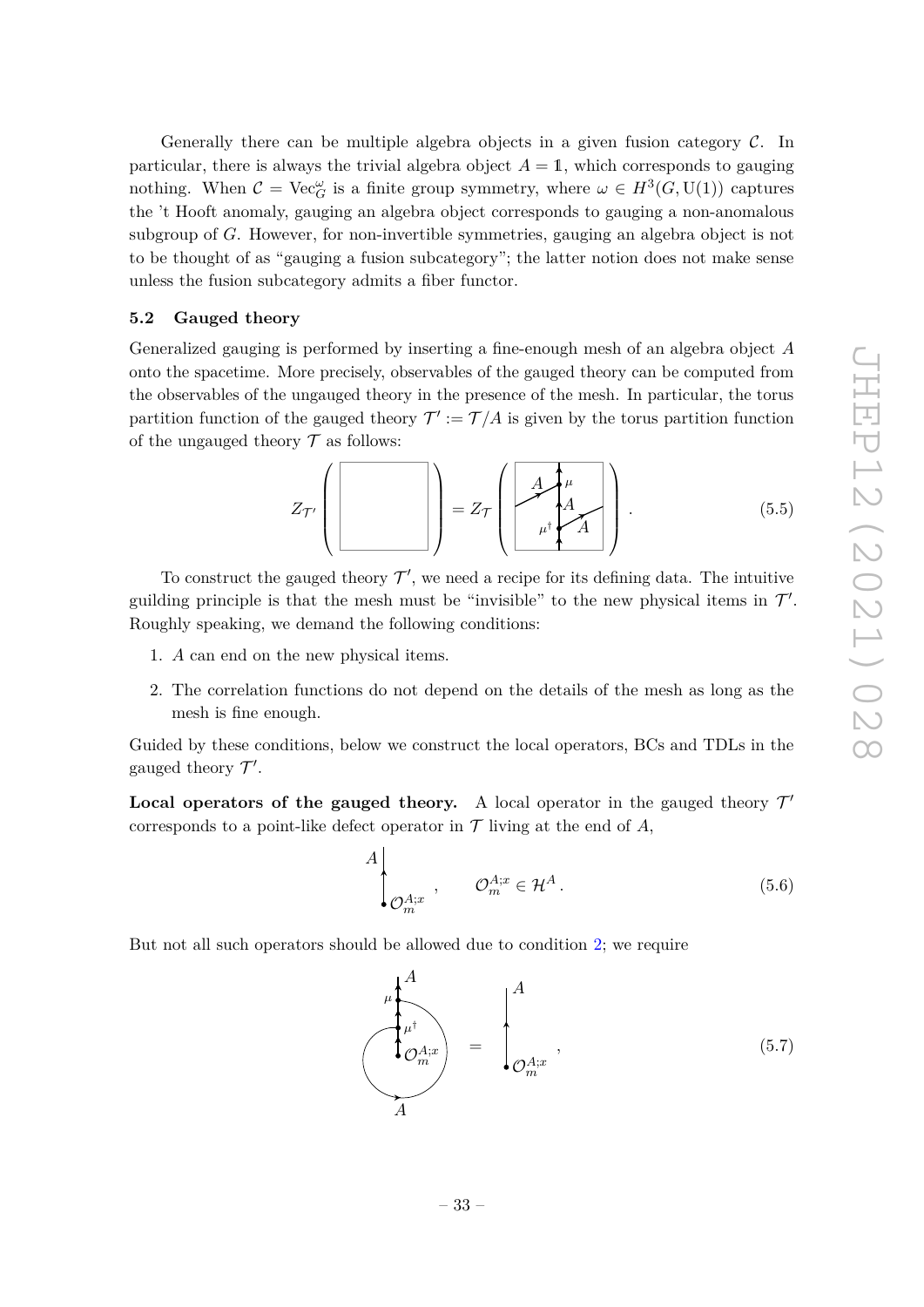which means that only the operators invariant under *A* are kept. Note that in the usual orbifolding of a finite group *G*, one adds *G*-twisted sectors and projects to the *G*-invariant states. Adding twisted sectors corresponds to considering  $\mathcal{H}^A$ , and projecting to the invariant states corresponds to keeping the operators that satisfy  $(5.7)$ .

**BCs of the gauged theory.** A BC of the gauged theory is given by a (not-necessarilysimple) BC  $M \in \mathcal{M}$  such that the mesh can end on it freely and consistently.<sup>[25](#page-34-0)</sup> Condition [1](#page-33-3) requires the existence of a junction  $x \in Hom_{\mathcal{M}}(A \otimes M, M)$  such that *A* can end on *M*,

$$
\overrightarrow{A} \begin{bmatrix} M \\ x \\ M \end{bmatrix}, \qquad (5.8)
$$

and condition [2](#page-33-1) requires the following consistency:

<span id="page-34-1"></span>
$$
A\begin{pmatrix} M & A \\ M & A \end{pmatrix} = M \begin{pmatrix} M & M \\ M & M \end{pmatrix} = M \begin{pmatrix} M & M \\ M & M \end{pmatrix} \qquad (5.9)
$$

A pair  $(M, x)$  satisfying  $(5.9)$  is called a left A-module in M. We have learned that the BCs of the gauged theory are given by the category of left *A*-modules in M, denoted *<sup>A</sup>*M.

**TDLs of the gauged theory.** The construction of the TDLs of the gauged theory is similar to that of the BCs, except that the mesh can now end both from the left and from the right. Therefore, the TDLs of the gauged theory correspond to the category of *A*-bimodules in C. An *A*-bimodule is a (not-necessarily-simple) TDL  $C \in \mathcal{C}$  with left and right junctions  $x_L \in \text{Hom}_{\mathcal{C}}(A \otimes C, C)$  and  $x_R \in \text{Hom}_{\mathcal{C}}(C \otimes A, C)$  satisfying



and the left and right associativity conditions analogous to [\(5.9\)](#page-34-1). The category of *A*bimodules in  $\cal C$  is commonly denoted by  ${_A \cal C}_A,^{26}$  ${_A \cal C}_A,^{26}$  ${_A \cal C}_A,^{26}$  and is called the dual or quantum symmetry.<sup>[27](#page-34-3)</sup>

<span id="page-34-0"></span><sup>&</sup>lt;sup>25</sup>Since lowercase is reserved for simple objects, here we use the uppercase  $M$  to stress that it can be non-simple. Similarly, the not-necessarily-simple TDL below is denoted by *C*.

<span id="page-34-2"></span><sup>&</sup>lt;sup>26</sup>Note that  $_A\mathcal{C}_A$  is a fusion category when  $\mathcal C$  is a fusion category and  $A$  an *indecomposable* algebra. Generally,  ${}_{A}\mathcal{C}_{A}$  is a multifusion category.

<span id="page-34-3"></span><sup>&</sup>lt;sup>27</sup> Just like C was not the set of all TDLs to begin with in the ungauged theory, here we are not presenting the recipe for *all* TDLs in the gauged theory. We are simply asking what happens to the TDLs in C after gauging.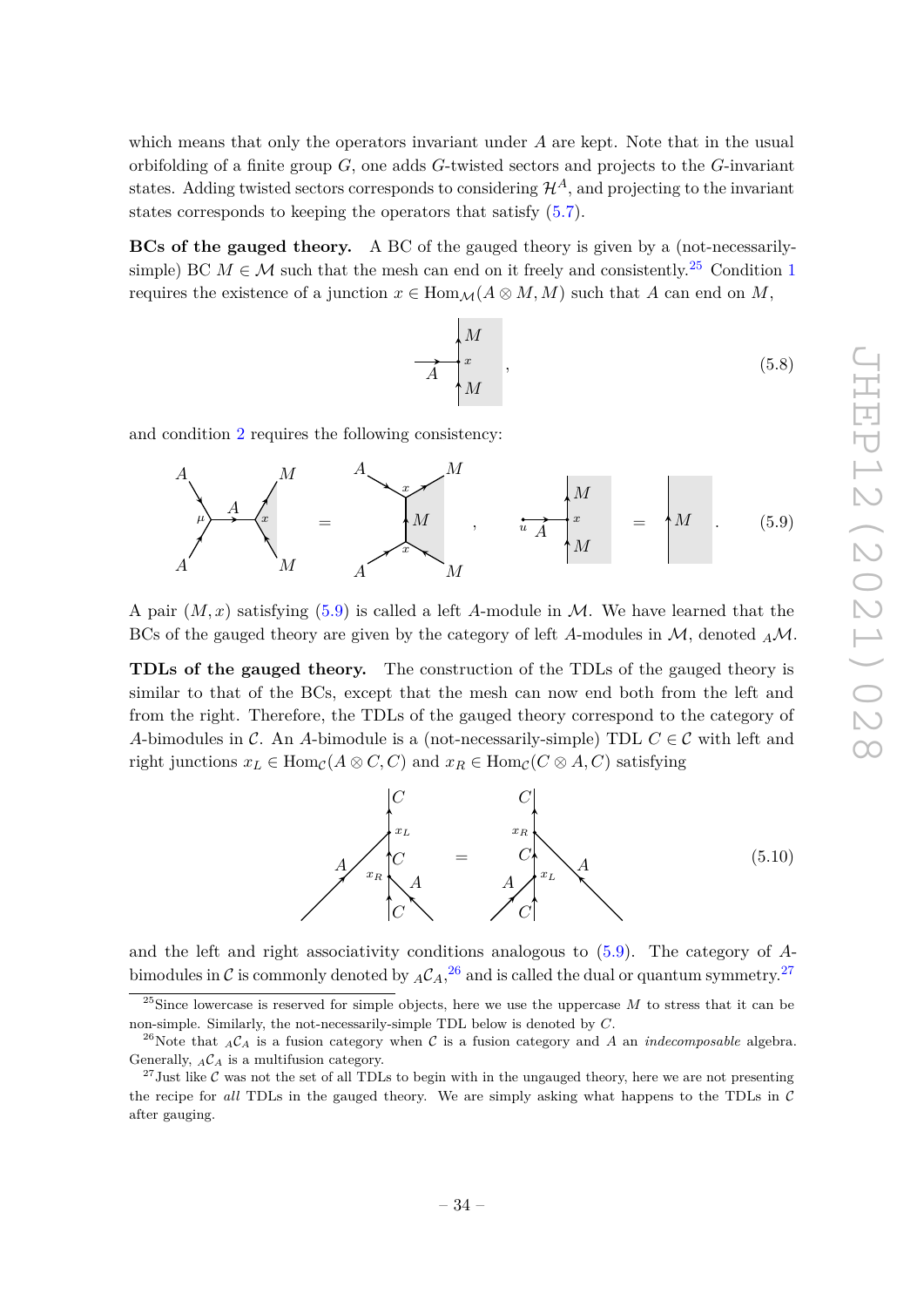Thus we have learned that the gauged theory generally possess a dual  $_A C_A$  symmetry, which is a generalization of the well-known fact that the  $\mathbb{Z}_N$  orbifold of a two-dimensional QFT has a dual  $\mathbb{Z}_N$  symmetry [\[69\]](#page-42-10). In the  $\mathbb{Z}_N$  case, it is also well-known that gauging the dual  $\mathbb{Z}_N$  symmetry recovers the original theory; in other words, gauging finite abelian symmetries is an invertible operation on the space of two-dimensional QFTs. The situation for fusion category symmetries is completely parallel: there is a dual algebra object  $A' = \overline{A} \otimes A$  in  $C' = {}_{A}C_{A}$  such that  ${}_{A'}C'{}_{A'} = C$ , and the gauging of  $A'$  in  $C'$  is the inverse operation of gauging *A* in C.

#### <span id="page-35-0"></span>**5.3 Non-regular topological field theories and dual symmetry**

To explain why all non-regular TFTs can be obtained from regular TFTs, we invoke the following theorem:

*Given a fusion category* C*, there is one-to-one correspondence between distinct ways of gauging* C *and module categories over* C *[\[7,](#page-39-4) [70\]](#page-42-11). More precisely, for any algebra object A in* C, the category of right A-modules in C denoted by  $C_A$  *is a left module category over* C. *Moreover, any* C*-module category* M *can be realized as* C*<sup>A</sup> for some algebra object A.* [28](#page-35-1)

Suppose we want to construct a  $C$ -symmetric TFT whose BCs are described by a module category M. The above theorem tells us that there exists an algebra object *A* such that  $\mathcal{M} = \mathcal{C}_A$ . Now, take the dual fusion category  $\mathcal{C}' = {}_A\mathcal{C}_A$ , and consider the regular C'-symmetric TFT whose category of BCs is isomorphic to  $\mathcal{C}'$ . If we gauge the dual algebra object  $A' = \overline{A} \otimes A$  in  $\mathcal{C}'$ , then the category of BCs becomes  ${}_{A'}\mathcal{C}'$ . But in fact  ${}_{A'}\mathcal{C}'$  — which is a C-module category since  $C = {}_{A'}C'_{A'}$  — is the same as  $C_A$ .

The TFT constructed from a fusion category  $\mathcal{C}$  and a left module category  $\mathcal{M} = \mathcal{C}_A$ always has an extra  $\mathcal{C}'^{op}$  symmetry, where the superscript op denotes orientation-reversing all TDLs, or equivalently taking the complex conjugation of all F-symbols. The point is that a left module category  $\mathcal{C}_A$  over  $\mathcal C$  is at the same time a right module category  ${}_{A'}\mathcal{C}'$  over  $\mathcal{C}'$ , and the two structures together form a  $(\mathcal{C}, \mathcal{C}')$ -bimodule category. A natural physical picture for a bimodule category is that it captures an interface between a theory with  $\mathcal C$ symmetry on the left and one with  $\mathcal{C}'$  symmetry on the right. However, we can fold along the interface to obtain a boundary with  $C \boxtimes C'^{\text{op}}$  symmetry on the left and nothing on the right. Restricting to the unit object  $\mathbb{1}' \in \mathcal{C}'^{\text{op}}$  recovers the original TFT structure with only the C symmetry, and restricting to the unit object  $1 \in \mathcal{C}$  gives (the parity-reversal of) the gauged TFT with only the  $\mathcal{C}'^{\text{op}}$  symmetry. Note that  $\mathcal{C} \boxtimes \mathcal{C}'^{\text{op}}$  is generally not a faithful symmetry of the TFT.

## **Acknowledgments**

We are grateful to Kantaro Ohmori and Yuji Tachikawa for facilitating this collaboration, and to Yifan Wang for helpful discussions. We also thank Zohar Komargodski, Kantaro Ohmori, Shu-Heng Shao, Yuji Tachikawa, and Yifan Wang for comments on the first draft.

<span id="page-35-1"></span><sup>&</sup>lt;sup>28</sup>Such an algebra object may not be unique. Two algebra objects leading to the same module category are called Morita equivalent. Moreover,  $A$  is indecomposable if and only if  $C_A$  is an indecomposable C-module category.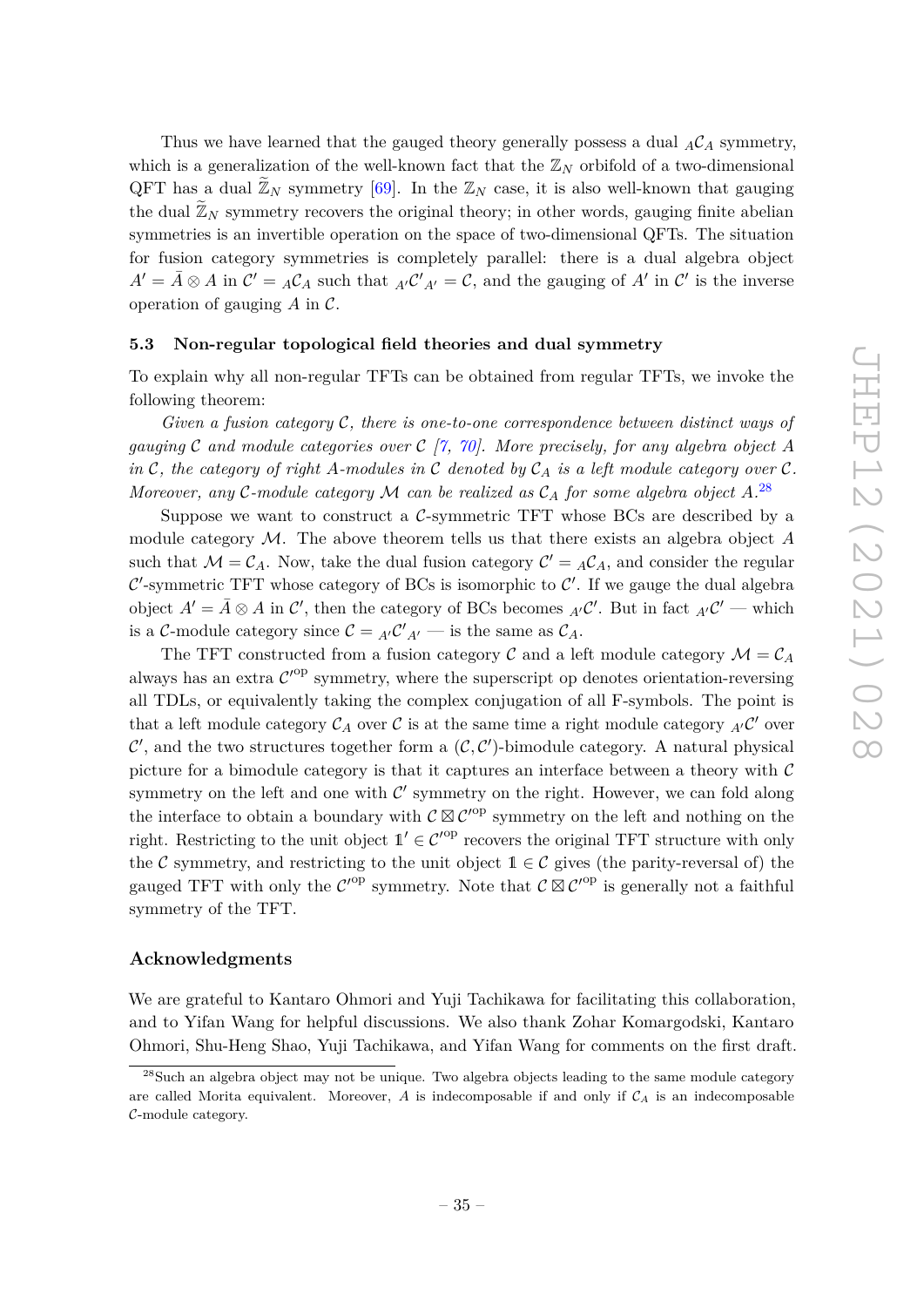YL thanks Noah Snyder and SS thanks Jin-Cheng Guu for consultation on the Frobenius-Schur indicator. This material is based upon work supported by the U.S. Department of Energy, Office of Science, Office of High Energy Physics, under Award Number DE-SC0011632. YL is supported by the Simons Collaboration Grant on the Non-Perturbative Bootstrap. SS is also supported in part by the Simons Foundation grant 488657 (Simons Collaboration on the Non-Perturbative Bootstrap).

## <span id="page-36-0"></span>**A Semisimplicity from unitarity/reflection-positivity**

In this appendix, we prove that the category of *all* TDLs and the category of BCs in a unitary/reflection-positive TFT are semisimple.

## <span id="page-36-1"></span>**A.1 Category of topological defect lines**

Let  $\tilde{\mathcal{C}}$  denote the category of *all* TDLs and topological point-like defect operators in a unitary/reflection-positive TFT. As was repeatedly emphasized in the main text, the category  $\tilde{\mathcal{C}}$  is generally different from the fusion category symmetry C. We will show that  $\tilde{\mathcal{C}}$ is semisimple, i.e. any indecomposable TDL  $a \in \tilde{C}$  is simple, meaning that  $\text{Hom}_{\tilde{C}}(a, a) \cong \mathbb{C}$ .<br>If  $\tilde{C}$  is separated by finitely many TDLs, then what we will have proven is that  $\tilde{C}$  is a If  $\tilde{C}$  is generated by finitely many TDLs, then what we will have proven is that  $\tilde{C}$  is a multifusion category. If it turns out that the unit TDL is simple, then  $\tilde{C}$  is in fact a fusion category.

We proceed by first showing that  $\text{Hom}_{\widetilde{\mathcal{C}}}(a, a)$  forms a (not-necessarily-commutative)<br>enjus algebra for any TDL  $a$ . Then we use unitarity/reflection-positivity to prove that Frobenius algebra for any TDL *a*. Then we use unitarity/reflection-positivity to prove that this Frobenius algebra is semisimple. Then we are done, because any semisimple algebra has a complete set of idempotents (orthogonal projectors), and we can use them to project *a* onto its simple components, thereby decomposing any TDL into simple TDLs.

**The Frobenius algebra**  $\text{Hom}_{\tilde{C}}(a, a)$ **.** To show that  $\text{Hom}_{\tilde{C}}(a, a)$  form a Frobenius algebra we invoke the state-operator correspondence to identify  $\text{Hom}_{\tilde{C}}(a, a)$  with the defect bra, we invoke the state-operator correspondence to identify  $\text{Hom}_{\widetilde{\mathcal{C}}}(a, a)$  with the defect<br>Hilbert space on the circle twisted by  $a \otimes \overline{a}$ Hilbert space on the circle twisted by  $a \otimes \bar{a}$ 

$$
\operatorname{Hom}_{\widetilde{\mathcal{C}}}(a,a) \equiv \mathcal{H}^{a \otimes \bar{a}}\,. \tag{A.1}
$$

Defining a Frobenius algebra structure on  $\mathcal{H}^{a\otimes \bar{a}}$  amounts to defining the multiplication, unit, and trace. Such structures on  $\mathcal{H}^{a\otimes \bar{a}}$  can be defined almost the same way as on  $\mathcal{H}$ , except that now we have to dress different two-dimensional cobordisms connecting collections of circles with the TDL  $a \otimes \overline{a}$ :

$$
\mu: \mathcal{H}^{a \otimes \bar{a}} \times \mathcal{H}^{a \otimes \bar{a}} \to \mathcal{H}^{a \otimes \bar{a}} \quad \leftrightarrow \quad \overbrace{\left\langle \biguparrow \right\rangle \left\langle \biguparrow \right\rangle}^{a}, \quad (A.2)
$$
\n
$$
1 \in \mathcal{H}^{a \otimes \bar{a}} \quad \leftrightarrow \quad \overbrace{\left\langle \biguparrow \right\rangle}^{a}, \quad \theta: \mathcal{H}^{a \otimes \bar{a}} \to \mathbb{C} \quad \leftrightarrow \quad \overbrace{\left\langle \biguparrow \right\rangle}^{a}, \quad (A.3)
$$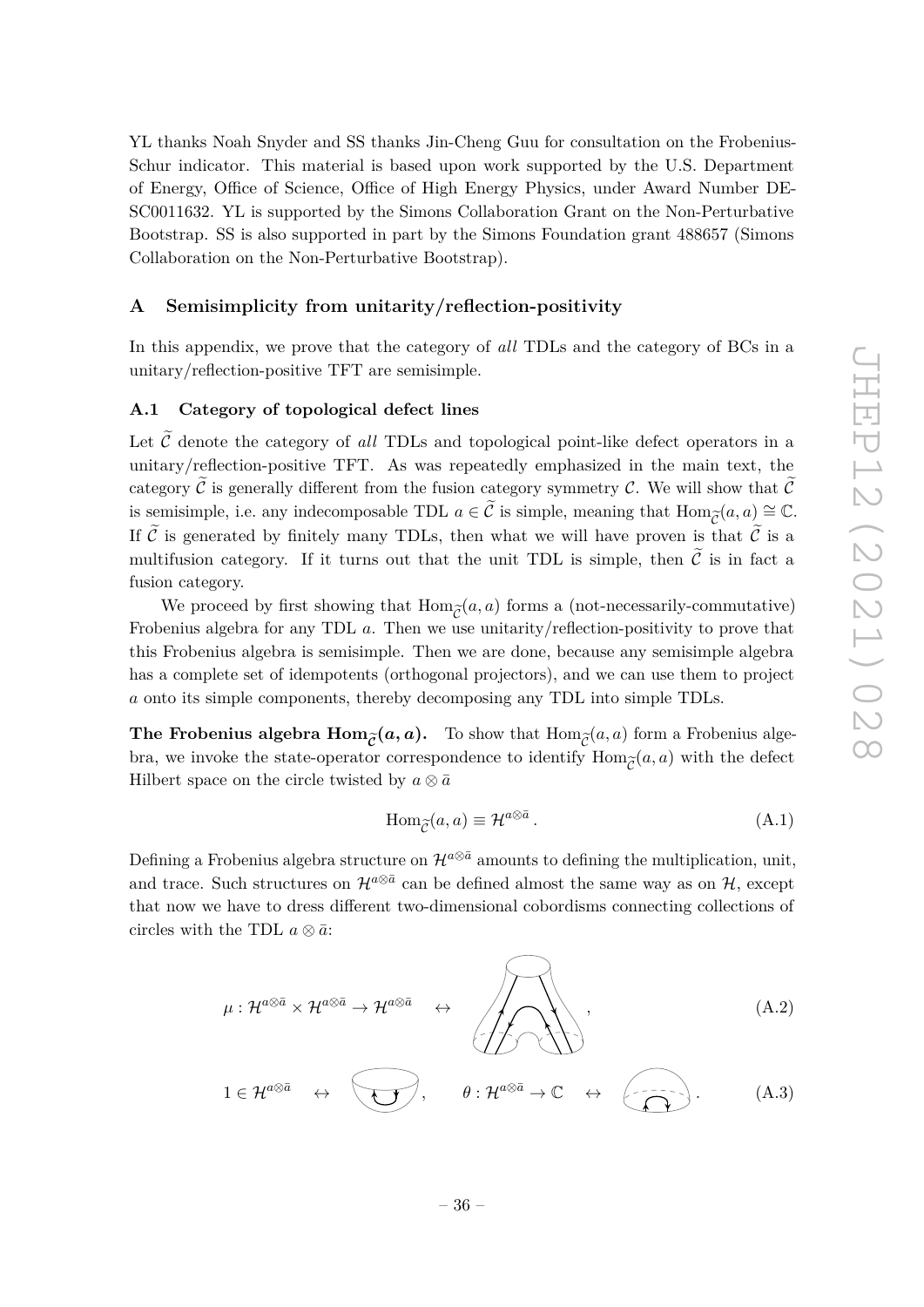Let us show that the bulk Frobenius algebra  $H$ , namely the  $a = 1$  case, is semisimple. This was already proven in  $[18]$ ,<sup>[29](#page-37-1)</sup> but we repeat it here in order to generalize it to the  $a \neq 1$  case. It is well-known that a finite-dimensional algebra is semisimple if and only if the following trace in the regular representation is non-degenerate: $30$ 

$$
\operatorname{tr}(\mathcal{O}_1 \mathcal{O}_2) := \sum_x \langle x | \mathcal{O}_1 \mathcal{O}_2 | x \rangle. \tag{A.4}
$$

However, this trace is nothing but the torus two-point function, which is positive-definite by unitarity/reflection-positivity. Hence the Frobenius algebra  $\mathcal H$  is semisimple.

For an arbitrary TDL *a*, we can again take the trace of the Frobenius algebra  $\mathcal{H}^{a\otimes \bar{a}}$  in its regular representation. Similar to the  $a = 1$  case, this trace is a torus two-point function in the presence of  $a \otimes \overline{a}$  wrapping a one-cycle



Such a torus two-point function is again positive-definite by unitarity/reflection-positivity, which finishes the proof that the Frobenius algbera  $\mathcal{H}^{a\otimes \bar{a}}$  is semisimple.

This proof can be easily extended to QFTs. The only difference is that  $\text{Hom}_{\widetilde{\mathcal{C}}}(a, a)$ <br>of with the full defect Hilbert space  $\mathcal{H}^{a \otimes \bar{a}}$  but the topological subspace on which the is not with the full defect Hilbert space  $\mathcal{H}^{a\otimes \bar{a}}$ , but the topological subspace on which the Frobenius algebra structure can be defined.

An alternative proof for TFTs is as follows. First note that any two-dimensional TFT has a state sum construction [\[17,](#page-40-10) [25\]](#page-40-11), which can be interpreted as saying that a TFT with bulk Frobenius algebra  $H$  can be obtained from a generalized gauging of the trivial theory. The TDLs of the trivial theory are given by the category of finite-dimensional vector spaces, commonly denoted by Vec. Then  $H$  can be thought of as an algebra object in Vec, and we can gauge H in the trivial theory to obtain the desired TFT with bulk Frobenius algebra  $H$ . Based on the discussion in section [5.2,](#page-33-0)  $\mathcal{C}$  is identified with the category of bimodules over  $H$ , commonly denoted by  $\mathcal{H}$ Vec $\mathcal{H}$ . It is a theorem that if H is semisimple, then its category of bimodules is also semisimple [\[70\]](#page-42-11).

## <span id="page-37-0"></span>**A.2 Category of boundary conditions**

In the above, if we set  $a = 1$ , then we find that the bulk Frobenius algebra is semisimple in unitary/reflection-positive theories. But the category of BCs is nothing but the category of modules over the bulk Frobenius algebra [\[26,](#page-40-6) theorem 2]. Since the category of modules over a semisimple algebra is always semisimple [\[70\]](#page-42-11), we have proven semisimplicity for BCs.

<span id="page-37-1"></span> $^{29}$ See [\[19\]](#page-40-7) for a discussion of similar statements in higher-dimensional TFTs.

<span id="page-37-2"></span><sup>&</sup>lt;sup>30</sup>See [\[26,](#page-40-6) footnote 11] or [\[71,](#page-42-12) proposition 5.5.3].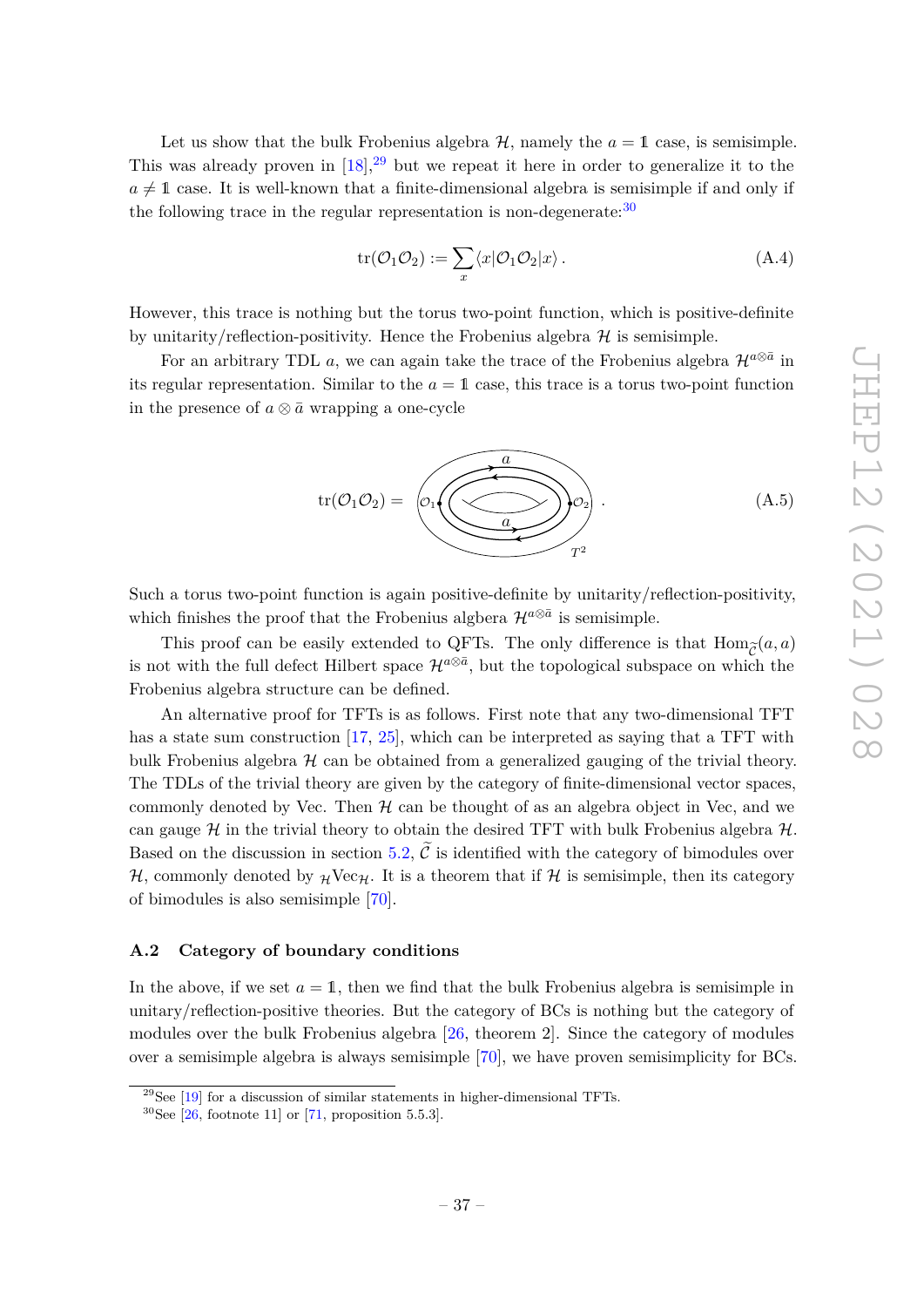#### <span id="page-38-0"></span>**B Remarks on the orientation-reversal anomaly**

We have assumed the triviality of Frobenius-Schur indicators throughout the main text to simplify the discussion. This appendix provides some short remedial remarks.

Consider a self-dual TDL  $a \simeq \bar{a}$ , and choose an isomorphism

$$
\begin{cases}\na \\
\zeta, & \zeta \in \text{Hom}(a, \bar{a}).\n\end{cases}
$$
\n(B.1)

The choice of  $\zeta$  is not canonical, and relatedly we cannot always identify *a* with  $\bar{a}$ . Consider the dual junction  $\zeta^{\vee} \in \text{Hom}(a, \bar{a})$  given by a 180-degree rotation.<sup>[31](#page-38-1)</sup> Since Hom $(a, \bar{a})$  is one-dimensional for self-dual *a*,  $ζ<sup>∨</sup>$  is proportional to  $ζ$ ,

$$
\zeta^{\vee} = \chi_a \zeta \,, \tag{B.2}
$$

and the proportionality constant  $\chi_a$  is known as the Frobenius-Schur indicator of *a*. Note that  $\chi_a$  does not depend on the choice of  $\zeta$ , and is an invariant of the isomorphism class of *a*. Moreover, since  $({\zeta}^{\vee})^{\vee} = {\zeta}$ , the possible values for the Frobenius-Schur indicator are

$$
\chi_a = \pm 1. \tag{B.3}
$$

In the case of  $\chi_a = 1$ , the junction  $\zeta$  can be consistently trivialized, and one can ignore the arrows and truly identify *a* with  $\bar{a}$ . However, when  $\chi_a = -1$ , the junction is non-trivial, and we should keep track of the orientation on *a*.

The physical meaning of the Frobenius-Schur indicator in the context of two-dimensional QFT is as follows [\[8,](#page-39-3) [72\]](#page-42-13). Any TDL comes with the freedom of an extrinsic curvature improvement term (ECIT). Only for a specific choice of the ECIT coefficient is a TDL *a* truly isotopic on a curved Riemann surface; otherwise, upon an isotopy deformation from path P to  $\mathcal{P}' = \mathcal{P} + \partial \mathcal{R}$ , the correlator changes by a phase proportional to the integral of the curvature over R, signifying an isotopy anomaly.<sup>[32](#page-38-2)</sup> If the ECIT coefficients for a and  $\bar{a}$  can be chosen independently, then the isotopy anomaly can always be eliminated. However, such a choice may forbid us from truly identifying *a* with  $\bar{a}$  even when *a* is self-dual, signifying an orientation-reversal anomaly. This happens precisely when the Frobenius-Schur indicator for *a* is nontrivial.

Normally, one is free to choose whether to eliminate the orientation-reversal anomaly and suffer the isotopy anomaly, or the other way around. However, since a topological field

<span id="page-38-1"></span> $31$ The dual on morphisms given by a rotation is a linear map, whereas the adjoint given by a reflection is an antilinear map. One can think of the dual as the transpose, in the following sense. For the representation category of a finite group,  $\zeta$  is a similarity transformation between a representation  $a$  and its complex conjugate representation  $\bar{a}$ . The dual  $\zeta^{\vee}$  corresponds to taking the transpose of the similarity matrix, and the adjoint  $\zeta^{\dagger}$  corresponds to taking the adjoint.

<span id="page-38-2"></span><sup>&</sup>lt;sup>32</sup>In the tensor categorical framework, the evaluation, coevaluation, and pivotal structures keep track of the ECIT as follows. On a flat surface, when all TDLs are straight lines aligned along a single (say vertical) direction, the ECIT localizes at the points of folding. Opposite phases arise from the ECIT under a left folding versus a right folding, and these phases are book-kept by the left and right (co)evaluation maps.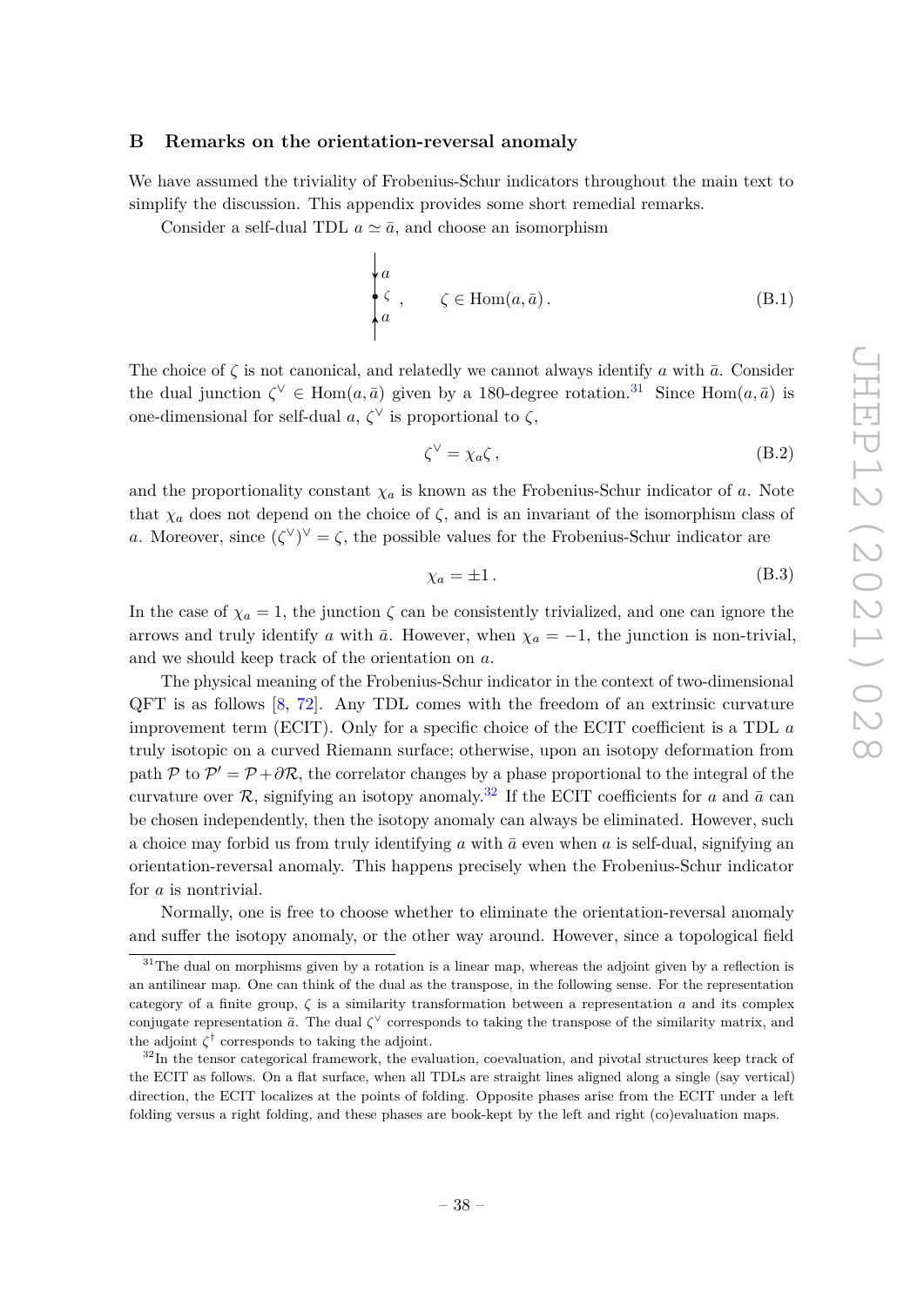theory should not require a metric structure, it is more natural to forbid the isotopy anomaly and live with the possible presence of an orientation-reversal anomaly. Thus, if a self-dual TDL *a* has a nontrivial Frobenius-Schur indicator, then  $a, \bar{a}$  should be distinguished. This is not to say that  $a$  and  $\bar{a}$  become independent simple objects, but just that we use the extra labeling to keep track of the orientation-reversal anomaly. In particular,  $\mathcal{H}^a$  and  $\mathcal{H}^{\bar{a}}$ are still the same Hilbert space, just in different bases.

**Open Access.** This article is distributed under the terms of the Creative Commons Attribution License [\(CC-BY 4.0\)](https://creativecommons.org/licenses/by/4.0/), which permits any use, distribution and reproduction in any medium, provided the original author(s) and source are credited.

## **References**

- <span id="page-39-0"></span>[1] A. Kapustin and R. Thorngren, *Higher symmetry and gapped phases of gauge theories*, [arXiv:1309.4721](https://arxiv.org/abs/1309.4721) [IN[SPIRE](https://inspirehep.net/search?p=find+EPRINT%2BarXiv%3A1309.4721)].
- <span id="page-39-1"></span>[2] D. Gaiotto, A. Kapustin, N. Seiberg and B. Willett, *Generalized Global Symmetries*, *[JHEP](https://doi.org/10.1007/JHEP02(2015)172)* **02** [\(2015\) 172](https://doi.org/10.1007/JHEP02(2015)172) [[arXiv:1412.5148](https://arxiv.org/abs/1412.5148)] [IN[SPIRE](https://inspirehep.net/search?p=find+EPRINT%2BarXiv%3A1412.5148)].
- <span id="page-39-2"></span>[3] V.B. Petkova and J.B. Zuber, *Generalized twisted partition functions*, *[Phys. Lett. B](https://doi.org/10.1016/S0370-2693(01)00276-3)* **504** (2001) [157](https://doi.org/10.1016/S0370-2693(01)00276-3) [[hep-th/0011021](https://arxiv.org/abs/hep-th/0011021)] [IN[SPIRE](https://inspirehep.net/search?p=find+EPRINT%2Bhep-th%2F0011021)].
- [4] C. Bachas and M. Gaberdiel, *Loop operators and the Kondo problem*, *JHEP* **11** [\(2004\) 065](https://doi.org/10.1088/1126-6708/2004/11/065) [[hep-th/0411067](https://arxiv.org/abs/hep-th/0411067)] [IN[SPIRE](https://inspirehep.net/search?p=find+EPRINT%2Bhep-th%2F0411067)].
- <span id="page-39-10"></span>[5] J. Fröhlich, J. Fuchs, I. Runkel and C. Schweigert, *Duality and defects in rational conformal field theory*, *[Nucl. Phys. B](https://doi.org/10.1016/j.nuclphysb.2006.11.017)* **763** (2007) 354 [[hep-th/0607247](https://arxiv.org/abs/hep-th/0607247)] [IN[SPIRE](https://inspirehep.net/search?p=find+EPRINT%2Bhep-th%2F0607247)].
- [6] A. Davydov, L. Kong and I. Runkel, *Invertible Defects and Isomorphisms of Rational CFTs*, *[Adv. Theor. Math. Phys.](https://doi.org/10.4310/ATMP.2011.v15.n1.a2)* **15** (2011) 43 [[arXiv:1004.4725](https://arxiv.org/abs/1004.4725)] [IN[SPIRE](https://inspirehep.net/search?p=find+EPRINT%2BarXiv%3A1004.4725)].
- <span id="page-39-4"></span>[7] L. Bhardwaj and Y. Tachikawa, *On finite symmetries and their gauging in two dimensions*, *JHEP* **03** [\(2018\) 189](https://doi.org/10.1007/JHEP03(2018)189) [[arXiv:1704.02330](https://arxiv.org/abs/1704.02330)] [IN[SPIRE](https://inspirehep.net/search?p=find+EPRINT%2BarXiv%3A1704.02330)].
- <span id="page-39-3"></span>[8] C.-M. Chang, Y.-H. Lin, S.-H. Shao, Y. Wang and X. Yin, *Topological Defect Lines and Renormalization Group Flows in Two Dimensions*, *JHEP* **01** [\(2019\) 026](https://doi.org/10.1007/JHEP01(2019)026) [[arXiv:1802.04445](https://arxiv.org/abs/1802.04445)] [IN[SPIRE](https://inspirehep.net/search?p=find+EPRINT%2BarXiv%3A1802.04445)].
- <span id="page-39-5"></span>[9] R. Thorngren and Y. Wang, *Fusion Category Symmetry I: Anomaly In-Flow and Gapped Phases*, [arXiv:1912.02817](https://arxiv.org/abs/1912.02817) [IN[SPIRE](https://inspirehep.net/search?p=find+EPRINT%2BarXiv%3A1912.02817)].
- <span id="page-39-9"></span>[10] Z. Komargodski, K. Ohmori, K. Roumpedakis and S. Seifnashri, *Symmetries and strings of adjoint QCD*2, *JHEP* **03** [\(2021\) 103](https://doi.org/10.1007/JHEP03(2021)103) [[arXiv:2008.07567](https://arxiv.org/abs/2008.07567)] [IN[SPIRE](https://inspirehep.net/search?p=find+EPRINT%2BarXiv%3A2008.07567)].
- [11] R. Thorngren and Y. Wang, *Fusion Category Symmetry II: Categoriosities at c* = 1 *and Beyond*, [arXiv:2106.12577](https://arxiv.org/abs/2106.12577) [IN[SPIRE](https://inspirehep.net/search?p=find+EPRINT%2BarXiv%3A2106.12577)].
- <span id="page-39-6"></span>[12] K. Kikuchi, *Symmetry enhancement in RCFT*, [arXiv:2109.02672](https://arxiv.org/abs/2109.02672) [IN[SPIRE](https://inspirehep.net/search?p=find+EPRINT%2BarXiv%3A2109.02672)].
- <span id="page-39-7"></span>[13] A. Feiguin et al., *Interacting anyons in topological quantum liquids: The golden chain*, *[Phys.](https://doi.org/10.1103/PhysRevLett.98.160409) Rev. Lett.* **98** [\(2007\) 160409](https://doi.org/10.1103/PhysRevLett.98.160409) [[cond-mat/0612341](https://arxiv.org/abs/cond-mat/0612341)] [IN[SPIRE](https://inspirehep.net/search?p=find+EPRINT%2Bcond-mat%2F0612341)].
- <span id="page-39-8"></span>[14] D. Aasen, R.S.K. Mong and P. Fendley, *Topological Defects on the Lattice I: The Ising model*, *J. Phys. A* **49** [\(2016\) 354001](https://doi.org/10.1088/1751-8113/49/35/354001) [[arXiv:1601.07185](https://arxiv.org/abs/1601.07185)] [IN[SPIRE](https://inspirehep.net/search?p=find+EPRINT%2BarXiv%3A1601.07185)].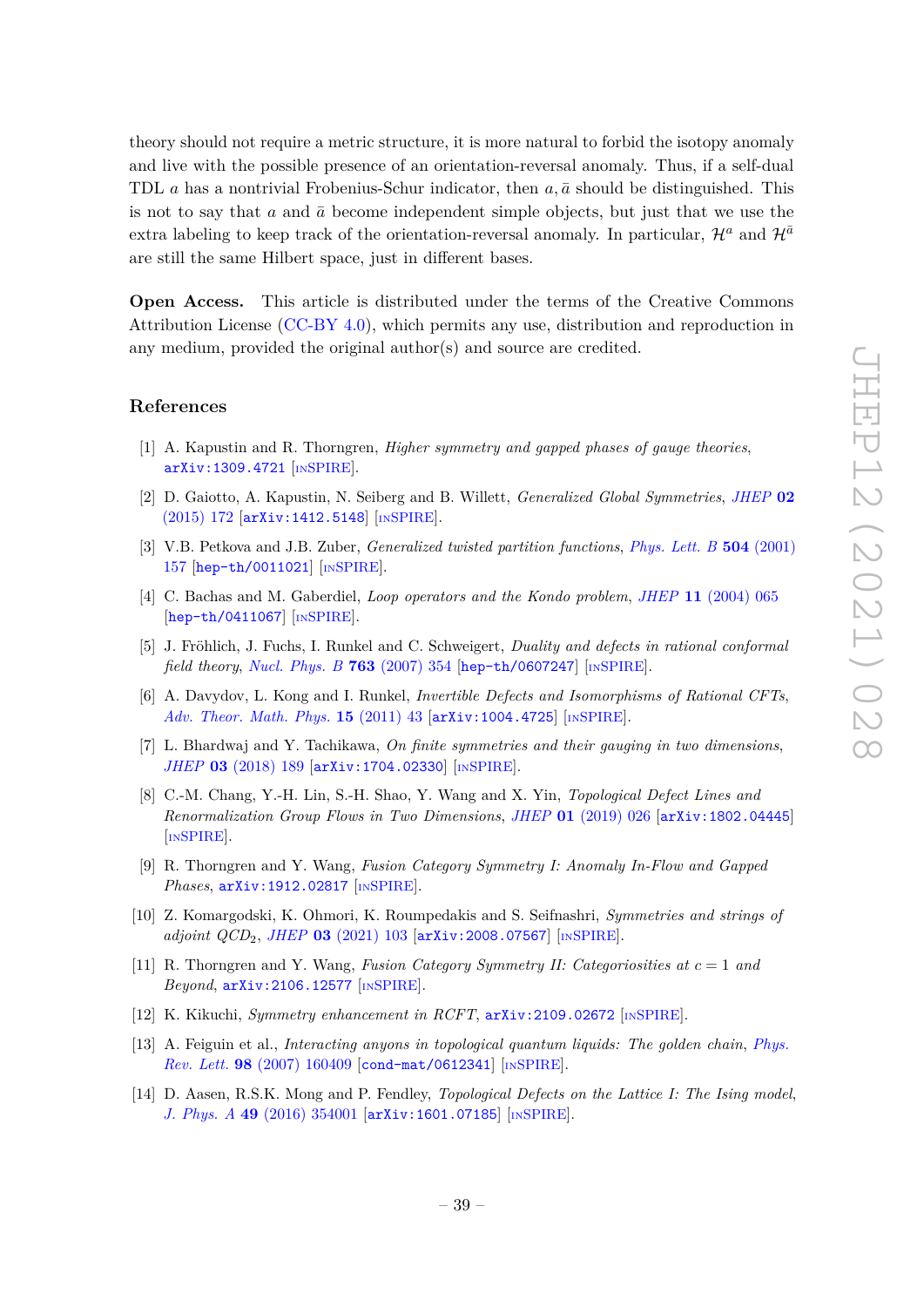- <span id="page-40-0"></span>[15] D. Aasen, P. Fendley and R.S.K. Mong, *Topological Defects on the Lattice: Dualities and Degeneracies*, [arXiv:2008.08598](https://arxiv.org/abs/2008.08598) [IN[SPIRE](https://inspirehep.net/search?p=find+EPRINT%2BarXiv%3A2008.08598)].
- <span id="page-40-1"></span>[16] R.H. Dijkgraaf, *A geometrical approach to two-dimensional conformal field theory*, Ph.D. Thesis, Utrecht University, The Netherlands (1989).
- <span id="page-40-10"></span>[17] M. Fukuma, S. Hosono and H. Kawai, *Lattice topological field theory in two-dimensions*, *[Commun. Math. Phys.](https://doi.org/10.1007/BF02099416)* **161** (1994) 157 [[hep-th/9212154](https://arxiv.org/abs/hep-th/9212154)] [IN[SPIRE](https://inspirehep.net/search?p=find+EPRINT%2Bhep-th%2F9212154)].
- <span id="page-40-9"></span>[18] B. Durhuus and T. Jonsson, *Classification and construction of unitary topological field theories in two-dimensions, [J. Math. Phys.](https://doi.org/10.1063/1.530752)* **35** (1994) 5306 [[hep-th/9308043](https://arxiv.org/abs/hep-th/9308043)] [IN[SPIRE](https://inspirehep.net/search?p=find+EPRINT%2Bhep-th%2F9308043)].
- <span id="page-40-7"></span>[19] S. Sawin, *Direct sum decompositions and indecomposable TQFTs*, *[J. Math. Phys.](https://doi.org/10.1063/1.531180)* **36** (1995) [6673](https://doi.org/10.1063/1.531180) [[q-alg/9505026](https://arxiv.org/abs/q-alg/9505026)] [IN[SPIRE](https://inspirehep.net/search?p=find+J%20%22J.Math.Phys.%2C36%2C6673%22)].
- <span id="page-40-8"></span>[20] L.S. Abrams, *Two-dimensional topological quantum field theories and Frobenius algebras*, *J. Knot Theor. Ramifications* **5** (1996) 569.
- [21] J. Kock, *Frobenius algebras and 2-d topological quantum field theories*, vol. **59**, Cambridge University Press (2004).
- [22] C.I. Lazaroiu, *On the structure of open-closed topological field theory in two-dimensions*, *[Nucl.](https://doi.org/10.1016/S0550-3213(01)00135-3) Phys. B* **603** [\(2001\) 497](https://doi.org/10.1016/S0550-3213(01)00135-3) [[hep-th/0010269](https://arxiv.org/abs/hep-th/0010269)] [IN[SPIRE](https://inspirehep.net/search?p=find+EPRINT%2Bhep-th%2F0010269)].
- [23] A. Alexeevski and S. Natanzon, *Noncommutative extensions of two-dimensional topological field theories and Hurwitz numbers for real algebraic curves*, [math/0202164](https://arxiv.org/abs/math/0202164) [IN[SPIRE](https://inspirehep.net/search?p=find+EPRINT%2Bmath%2F0202164)].
- [24] A.D. Lauda and H. Pfeiffer, *Open-closed strings: Two-dimensional extended TQFTs and Frobenius algebras*, [math/0510664](https://arxiv.org/abs/math/0510664) [IN[SPIRE](https://inspirehep.net/search?p=find+EPRINT%2Bmath%2F0510664)].
- <span id="page-40-11"></span>[25] A.D. Lauda and H. Pfeiffer, *State sum construction of two-dimensional open-closed topological quantum field theories*, *[J. Knot Theor. Ramifications](https://doi.org/10.1142/S0218216507005725)* **16** (2007) 1121 [[math/0602047](https://arxiv.org/abs/math/0602047)] [IN[SPIRE](https://inspirehep.net/search?p=find+EPRINT%2Bmath%2F0602047)].
- <span id="page-40-6"></span>[26] G.W. Moore and G. Segal, *D-branes and k-theory in 2D topological field theory*, [hep-th/0609042](https://arxiv.org/abs/hep-th/0609042) [IN[SPIRE](https://inspirehep.net/search?p=find+EPRINT%2Bhep-th%2F0609042)].
- [27] I. Runkel and R.R. Suszek, *Gerbe-holonomy for surfaces with defect networks*, *[Adv. Theor.](https://doi.org/10.4310/ATMP.2009.v13.n4.a5) [Math. Phys.](https://doi.org/10.4310/ATMP.2009.v13.n4.a5)* **13** (2009) 1137 [[arXiv:0808.1419](https://arxiv.org/abs/0808.1419)] [IN[SPIRE](https://inspirehep.net/search?p=find+EPRINT%2BarXiv%3A0808.1419)].
- [28] A. Davydov, L. Kong and I. Runkel, *Field theories with defects and the centre functor*, [arXiv:1107.0495](https://arxiv.org/abs/1107.0495) [IN[SPIRE](https://inspirehep.net/search?p=find+EPRINT%2BarXiv%3A1107.0495)].
- <span id="page-40-2"></span>[29] K. Inamura, *Topological field theories and symmetry protected topological phases with fusion category symmetries*, *JHEP* **05** [\(2021\) 204](https://doi.org/10.1007/JHEP05(2021)204) [[arXiv:2103.15588](https://arxiv.org/abs/2103.15588)] [IN[SPIRE](https://inspirehep.net/search?p=find+EPRINT%2BarXiv%3A2103.15588)].
- <span id="page-40-3"></span>[30] H. Sonoda, *Sewing conformal field theories*, *[Nucl. Phys. B](https://doi.org/10.1016/0550-3213(88)90066-1)* **311** (1988) 401 [IN[SPIRE](https://inspirehep.net/search?p=find+J%20%22Nucl.Phys.%2CB311%2C401%22)].
- [31] H. Sonoda, *Sewing conformal field theories. 2*, *[Nucl. Phys. B](https://doi.org/10.1016/0550-3213(88)90067-3)* **311** (1988) 417 [IN[SPIRE](https://inspirehep.net/search?p=find+%22Nucl.Phys.%2CB311%2C417%22)].
- [32] G.W. Moore and N. Seiberg, *Classical and Quantum Conformal Field Theory*, *[Commun. Math.](https://doi.org/10.1007/BF01238857) Phys.* **123** [\(1989\) 177](https://doi.org/10.1007/BF01238857) [IN[SPIRE](https://inspirehep.net/search?p=find+J%20%22Commun.Math.Phys.%2C123%2C177%22)].
- [33] G.W. Moore and N. Seiberg, *LECTURES ON RCFT*, in *1989 Banff NATO ASI: Physics, Geometry and Topology*, (1989), pp. 1–129.
- <span id="page-40-4"></span>[34] B. Bakalov and A. Kirillov, *On the lego-teichmüller game*, *[Transform. Groups](https://doi.org/10.1007/bf01679714)* **5** (2000) 207.
- <span id="page-40-5"></span>[35] V.G. Turaev and O.Y. Viro, *State sum invariants of 3 manifolds and quantum 6j symbols*, *Topology* **31** [\(1992\) 865](https://doi.org/10.1016/0040-9383(92)90015-A) [IN[SPIRE](https://inspirehep.net/search?p=find+J%20%22Topology%2C31%2C865%22)].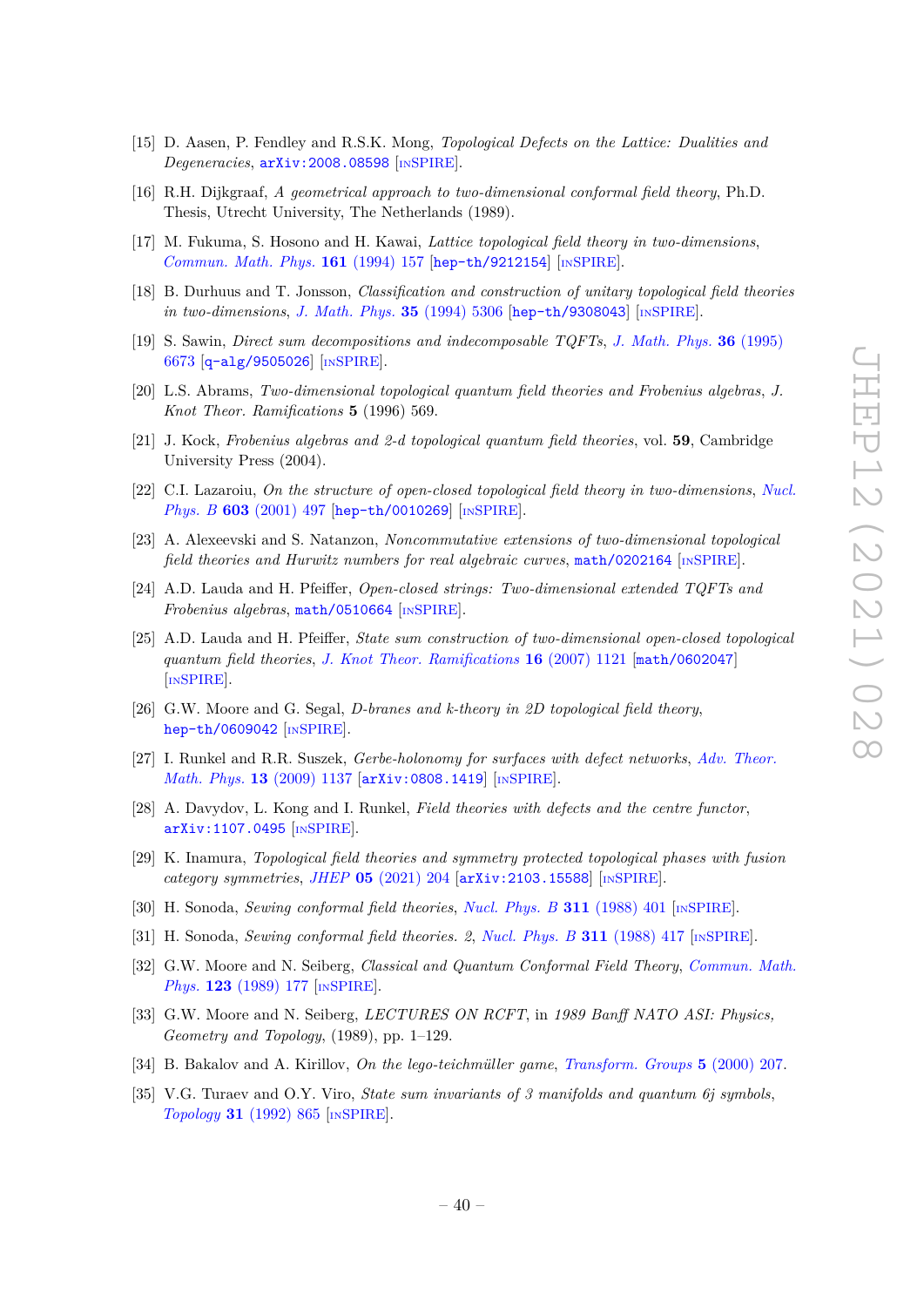- <span id="page-41-0"></span>[36] J. Wang, X.-G. Wen and E. Witten, *Symmetric Gapped Interfaces of SPT and SET States: Systematic Constructions*, *Phys. Rev. X* **8** [\(2018\) 031048](https://doi.org/10.1103/PhysRevX.8.031048) [[arXiv:1705.06728](https://arxiv.org/abs/1705.06728)] [IN[SPIRE](https://inspirehep.net/search?p=find+EPRINT%2BarXiv%3A1705.06728)].
- <span id="page-41-1"></span>[37] Y. Tachikawa, *On gauging finite subgroups*, *[SciPost Phys.](https://doi.org/10.21468/SciPostPhys.8.1.015)* **8** (2020) 015 [[arXiv:1712.09542](https://arxiv.org/abs/1712.09542)] [IN[SPIRE](https://inspirehep.net/search?p=find+EPRINT%2BarXiv%3A1712.09542)].
- <span id="page-41-2"></span>[38] T.-C. Huang and Y.-H. Lin, *Topological Field Theory with Haagerup Symmetry*, [arXiv:2102.05664](https://arxiv.org/abs/2102.05664) [IN[SPIRE](https://inspirehep.net/search?p=find+EPRINT%2BarXiv%3A2102.05664)].
- <span id="page-41-3"></span>[39] U. Haagerup, *Principal graphs of subfactors in the index range*  $4 < [M : N] < 3 + \sqrt{2}$ , in *Subfactors (Kyuzeso, 1993)*, World. Sci. Publ., River Edge, NJ, U.S.A. (1994), pg. 1–38.
- [40] M. Asaeda and U. Haagerup, *Exotic subfactors of finite depth with jones indices*  $(5 + \sqrt{13})/2$ *and* (5 + <sup>√</sup> 17)*/*2, *[Commun. Math. Phys.](https://doi.org/10.1007/s002200050574)* **202** (1999) 1.
- <span id="page-41-4"></span>[41] P. Grossman and N. Snyder, *Quantum subgroups of the haagerup fusion categories*, *[Commun.](https://doi.org/10.1007/s00220-012-1427-x) [Math. Phys.](https://doi.org/10.1007/s00220-012-1427-x)* **311** (2012) 617.
- <span id="page-41-5"></span>[42] J.C. Baez and J. Dolan, *Higher dimensional algebra and topological quantum field theory*, *[J.](https://doi.org/10.1063/1.531236) [Math. Phys.](https://doi.org/10.1063/1.531236)* **36** (1995) 6073 [[q-alg/9503002](https://arxiv.org/abs/q-alg/9503002)] [IN[SPIRE](https://inspirehep.net/search?p=find+J%20%22J.Math.Phys.%2C36%2C6073%22)].
- <span id="page-41-6"></span>[43] A. Kapustin, *Topological Field Theory, Higher Categories, and Their Applications*, in *International Congress of Mathematicians*, (2010) [[arXiv:1004.2307](https://arxiv.org/abs/1004.2307)] [IN[SPIRE](https://inspirehep.net/search?p=find+EPRINT%2BarXiv%3A1004.2307)].
- <span id="page-41-7"></span>[44] A. Kapustin and N. Seiberg, *Coupling a QFT to a TQFT and Duality*, *JHEP* **04** [\(2014\) 001](https://doi.org/10.1007/JHEP04(2014)001) [[arXiv:1401.0740](https://arxiv.org/abs/1401.0740)] [IN[SPIRE](https://inspirehep.net/search?p=find+EPRINT%2BarXiv%3A1401.0740)].
- <span id="page-41-8"></span>[45] F. Benini, C. Córdova and P.-S. Hsin, *On 2-Group Global Symmetries and their Anomalies*, *JHEP* **03** [\(2019\) 118](https://doi.org/10.1007/JHEP03(2019)118) [[arXiv:1803.09336](https://arxiv.org/abs/1803.09336)] [IN[SPIRE](https://inspirehep.net/search?p=find+EPRINT%2BarXiv%3A1803.09336)].
- <span id="page-41-9"></span>[46] P. Etingof, D. Nikshych and V. Ostrik, *On fusion categories*, [math/0203060](https://arxiv.org/abs/math/0203060).
- <span id="page-41-10"></span>[47] P. Etingof, S. Gelaki, D. Nikshych and V. Ostrik, *Tensor categories*, vol. 205, American Mathematical Soc., (2016).
- <span id="page-41-11"></span>[48] S. MacLane, *Natural Associativity and Commutativity*, *Rice Univ. Studies* **49** (1963) 28.
- <span id="page-41-12"></span>[49] K. Fredenhagen, K.-H. Rehren and B. Schroer, *Superselection sectors with braid group statistics and exchange algebras ii: Geometric aspects and conformal covariance*, *[Rev. Math.](https://doi.org/10.1142/s0129055x92000170) Phys.* **4** [\(1992\) 113.](https://doi.org/10.1142/s0129055x92000170)
- <span id="page-41-13"></span>[50] S.-H. Ng and P. Schauenburg, *Higher frobenius-schur indicators for pivotal categories*, *Hopf algebras and generalizations* **441** (2007) 63.
- <span id="page-41-14"></span>[51] E.P. Verlinde, *Fusion Rules and Modular Transformations in 2D Conformal Field Theory*, *[Nucl. Phys. B](https://doi.org/10.1016/0550-3213(88)90603-7)* **300** (1988) 360 [IN[SPIRE](https://inspirehep.net/search?p=find+J%20%22Nucl.Phys.%2CB300%2C360%22)].
- <span id="page-41-15"></span>[52] J.L. Cardy, *Boundary Conditions, Fusion Rules and the Verlinde Formula*, *[Nucl. Phys. B](https://doi.org/10.1016/0550-3213(89)90521-X)* **324** [\(1989\) 581](https://doi.org/10.1016/0550-3213(89)90521-X) [IN[SPIRE](https://inspirehep.net/search?p=find+J%20%22Nucl.Phys.%2CB324%2C581%22)].
- [53] R.E. Behrend, P.A. Pearce, V.B. Petkova and J.-B. Zuber, *Boundary conditions in rational conformal field theories*, *[Nucl. Phys. B](https://doi.org/10.1016/S0550-3213(99)00592-1)* **570** (2000) 525 [[hep-th/9908036](https://arxiv.org/abs/hep-th/9908036)] [IN[SPIRE](https://inspirehep.net/search?p=find+EPRINT%2Bhep-th%2F9908036)].
- [54] T. Gannon, *Boundary conformal field theory and fusion ring representations*, *[Nucl. Phys. B](https://doi.org/10.1016/S0550-3213(01)00632-0)* **627** [\(2002\) 506](https://doi.org/10.1016/S0550-3213(01)00632-0) [[hep-th/0106105](https://arxiv.org/abs/hep-th/0106105)] [IN[SPIRE](https://inspirehep.net/search?p=find+EPRINT%2Bhep-th%2F0106105)].
- <span id="page-41-16"></span>[55] M.R. Gaberdiel and T. Gannon, *Boundary states for WZW models*, *[Nucl. Phys. B](https://doi.org/10.1016/S0550-3213(02)00559-X)* **639** (2002) [471](https://doi.org/10.1016/S0550-3213(02)00559-X) [[hep-th/0202067](https://arxiv.org/abs/hep-th/0202067)] [IN[SPIRE](https://inspirehep.net/search?p=find+EPRINT%2Bhep-th%2F0202067)].
- <span id="page-41-17"></span>[56] G. Schaumann, *Traces on module categories over fusion categories*, *J. Algebra* **379** [\(2013\) 382.](https://doi.org/10.1016/j.jalgebra.2013.01.013)